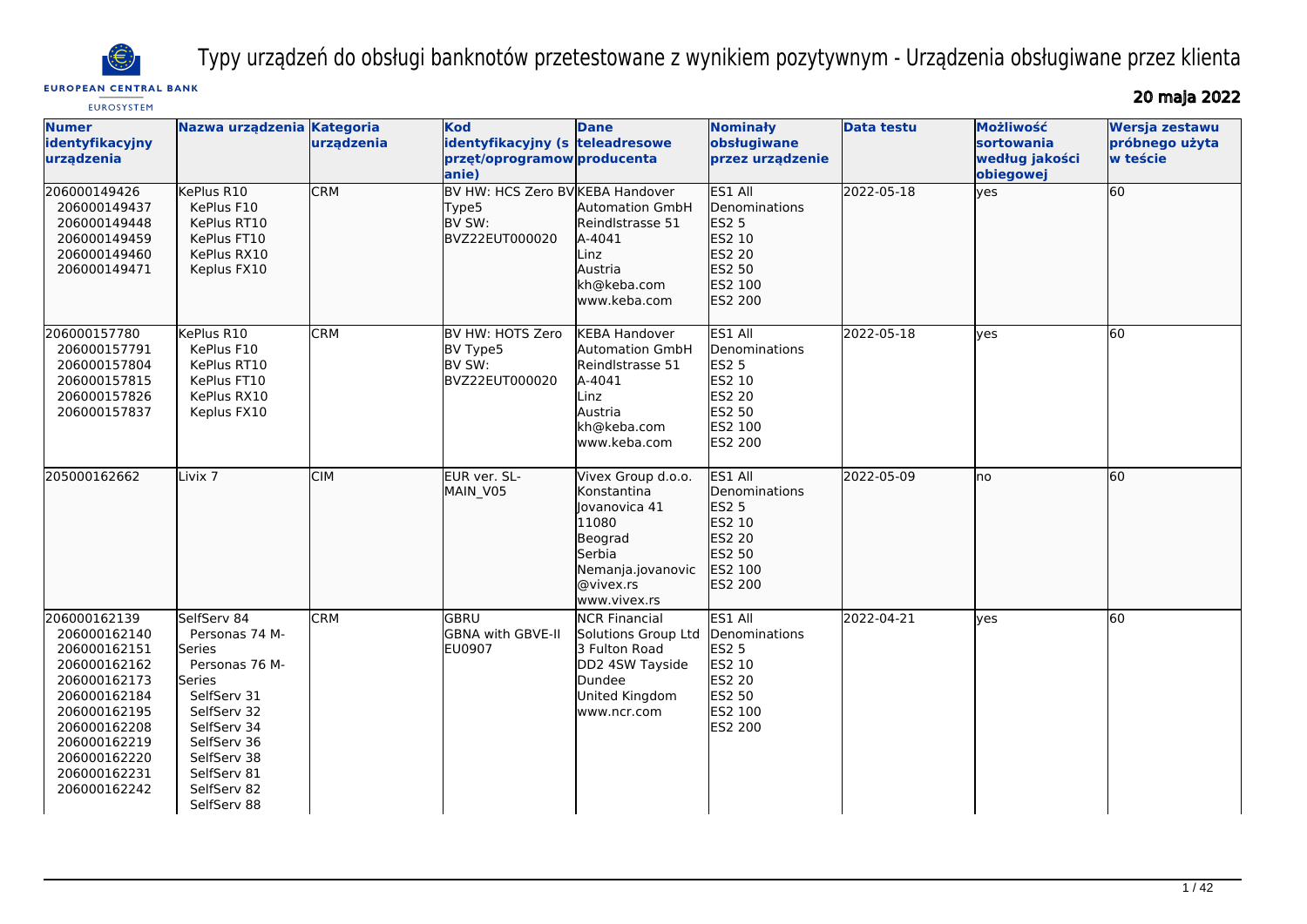

| <b>Numer</b><br>identyfikacyjny<br>urządzenia                                                                                                                                                | Nazwa urządzenia Kategoria                                                                                                                                                                                                       | urządzenia | Kod<br>identyfikacyjny (s teleadresowe<br>przęt/oprogramow producenta<br>anie) | <b>Dane</b>                                                                                                                | <b>Nominały</b><br>obsługiwane<br>przez urządzenie                                                  | <b>Data testu</b> | Możliwość<br>sortowania<br>według jakości<br>obiegowej | Wersja zestawu<br>próbnego użyta<br>w teście |
|----------------------------------------------------------------------------------------------------------------------------------------------------------------------------------------------|----------------------------------------------------------------------------------------------------------------------------------------------------------------------------------------------------------------------------------|------------|--------------------------------------------------------------------------------|----------------------------------------------------------------------------------------------------------------------------|-----------------------------------------------------------------------------------------------------|-------------------|--------------------------------------------------------|----------------------------------------------|
| 206000162264<br>206000162446<br>206000162457<br>206000162468<br>206000162479<br>206000162480<br>206000162491<br>206000162505<br>206000162516<br>206000162527<br>206000162538<br>206000162549 | SelfServ 91<br>SelfServ 84<br>Personas 74 M-<br>Series<br>Personas 76 M-<br><b>Series</b><br>SelfServ 31<br>SelfServ 32<br>SelfServ 34<br>SelfServ 36<br>SelfServ 38<br>SelfServ 81<br>SelfServ 82<br>SelfServ 88<br>SelfServ 91 | <b>CRM</b> | <b>GBRU</b><br><b>GBNA with GBVE</b><br><b>EU0907</b>                          | <b>NCR Financial</b><br>Solutions Group Ltd<br>3 Fulton Road<br>DD2 4SW Tayside<br>Dundee<br>United Kingdom<br>www.ncr.com | ES1 All<br>Denominations<br><b>ES2 5</b><br>ES2 10<br>ES2 20<br>ES2 50<br>ES2 100<br>ES2 200        | 2022-04-21        | lyes                                                   | 60                                           |
| 206000161888<br>206000162026<br>206000162037<br>206000162048<br>206000162059<br>206000162060<br>206000162071<br>206000162082<br>206000162093<br>206000162106<br>206000162117<br>206000162128 | SelfServ 84<br>Personas 74 M-<br>Series<br>Personas 76 M-<br>Series<br>SelfServ 31<br>SelfServ 32<br>SelfServ 34<br>SelfServ 36<br>SelfServ 38<br>SelfServ 81<br>SelfServ 82<br>SelfServ 88<br>SelfServ 91                       | <b>CRM</b> | GBRU<br><b>GBNA with GBVE</b><br><b>EU0906IB</b>                               | <b>NCR Financial</b><br>Solutions Group Ltd<br>3 Fulton Road<br>DD2 4SW Tayside<br>Dundee<br>United Kingdom<br>www.ncr.com | ES1 All<br>Denominations<br><b>ES2 5</b><br>ES2 10<br><b>ES2 20</b><br>ES2 50<br>ES2 100<br>ES2 200 | 2022-04-20        | yes                                                    | 60                                           |
| 206000161899<br>206000161902                                                                                                                                                                 | SelfServ 83<br>SelfServ 87                                                                                                                                                                                                       | <b>CRM</b> | BRM with HVD300<br>EUR00000596                                                 | <b>NCR Financial</b><br>Solutions Group Ltd<br>3 Fulton Road<br>DD2 4SW Tayside<br>Dundee<br>United Kingdom<br>www.ncr.com | ES1 All<br>Denominations<br>ES2 5<br>ES2 10<br>ES2 20<br>ES2 50<br><b>ES2 100</b><br>ES2 200        | 2022-04-20        | lves                                                   | 60                                           |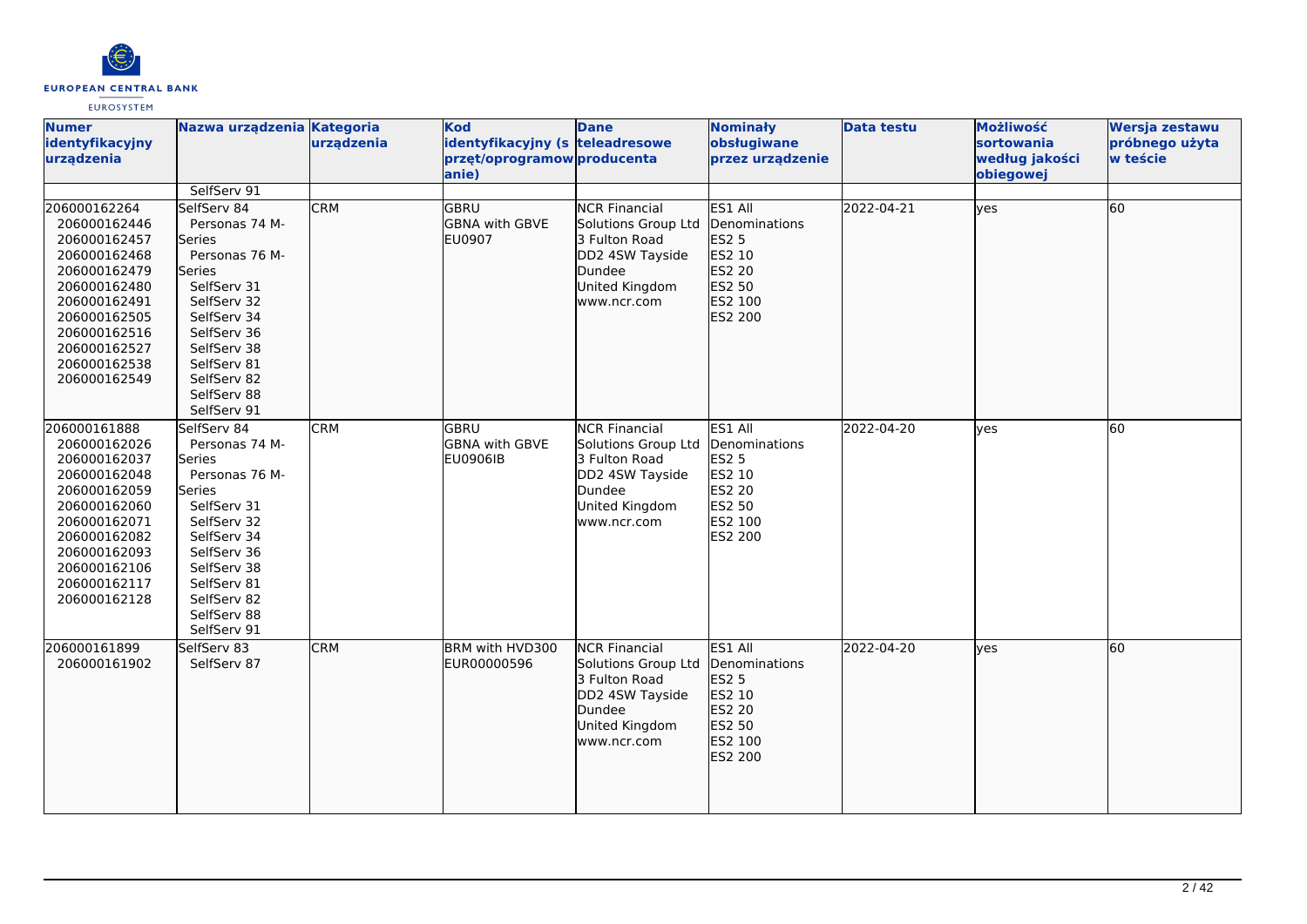

| <b>Numer</b><br>identyfikacyjny<br>urzadzenia                                                                                                                                                                                                                                | Nazwa urządzenia Kategoria                                                                                                                                                                                                                                                       | urządzenia | <b>Kod</b><br>identyfikacyjny (s teleadresowe<br>przęt/oprogramow producenta<br>anie) | <b>Dane</b>                                                                                                                                                               | <b>Nominały</b><br>obsługiwane<br>przez urządzenie                                                         | <b>Data testu</b> | Możliwość<br><b>sortowania</b><br>według jakości<br>obiegowej | Wersja zestawu<br>próbnego użyta<br>w teście |
|------------------------------------------------------------------------------------------------------------------------------------------------------------------------------------------------------------------------------------------------------------------------------|----------------------------------------------------------------------------------------------------------------------------------------------------------------------------------------------------------------------------------------------------------------------------------|------------|---------------------------------------------------------------------------------------|---------------------------------------------------------------------------------------------------------------------------------------------------------------------------|------------------------------------------------------------------------------------------------------------|-------------------|---------------------------------------------------------------|----------------------------------------------|
| 206000161844<br>206000161913<br>206000161924<br>206000161935<br>206000161946<br>206000161957<br>206000161968<br>206000161979<br>206000161980<br>206000161991<br>206000162004<br>206000162015                                                                                 | SelfServ 84<br>Personas 74 M-<br>lSeries<br>Personas 76 M-<br>Series<br>SelfServ31<br>SelfServ 32<br>SelfServ 34<br>SelfServ 36<br>SelfServ38<br>SelfServ 81<br>SelfServ 82<br>SelfServ 88<br>SelfServ 91                                                                        | <b>CRM</b> | <b>GBRU</b><br><b>GBNA with GBVE-II</b><br><b>EU0906IB</b>                            | <b>NCR Financial</b><br>Solutions Group Ltd<br>3 Fulton Road<br>DD2 4SW Tayside<br>Dundee<br>United Kingdom<br>www.ncr.com                                                | ES1 All<br>Denominations<br><b>ES2 5</b><br>ES2 10<br><b>ES2 20</b><br>ES2 50<br>ES2 100<br><b>ES2 200</b> | 2022-04-19        | lves                                                          | 60                                           |
| 206000111104<br>206000111115<br>206000111126<br>206000111137<br>206000111148<br>206000111159                                                                                                                                                                                 | KePlus R6<br><b>KEBA KePlus D6</b><br><b>KEBA KePlus X6</b><br><b>KEBA KePlus M6</b><br><b>KEBA Rondo</b><br>4cashcycle+ R4<br><b>KEBA Rondo</b><br>4cashcycle+ R5                                                                                                               | <b>CRM</b> | BV HW: HOTS BV-<br>ZBV Type 4a<br>BV SW:<br>HBV2MEUA001001                            | <b>KEBA Handover</b><br><b>Automation GmbH</b><br>Reindlstrasse 51<br>A-4041<br>Linz<br>Austria<br>kh@keba.com<br>www.keba.com                                            | ES1 All<br>Denominations<br>ES2 5<br>ES2 10<br><b>ES2 20</b><br>ES2 50<br>ES2 100<br>ES2 200               | 2022-04-06        | lves                                                          | 60                                           |
| 206000145160<br>206000145171<br>206000145182<br>206000145193<br>206000145206<br>206000145217<br>206000145228<br>206000145239<br>206000145605<br>206000145616<br>206000145627<br>206000145638<br>206000145649<br>206000145650<br>206000145661<br>206000145672<br>206000145683 | DT-7000H68NL<br>DT-7000H68N<br>DT-7000H68NLR<br>DT-7000H68NX<br>DT-7000P5800<br>DT-7000P5800L<br>DT-7000160-COMB<br>lA.<br>Virtual Teller Mach<br>ine(VTM)/Videokasse<br>DT-7000160A<br>DT-7000160B<br>DT-7000160NL<br>DT-7000160X<br>DT-7000160XL<br>DT-7000164A<br>DT-7000164B | <b>CRM</b> | <b>SNV-001</b><br>V22004A0B2                                                          | <b>GRG Banking</b><br>Equipment Co Ltd<br>9 Kelin Road Science ES2 5<br><b>City</b><br>510663<br>Guangzhou, District ES2 50<br>Luogang<br>China<br>www.grgbanking.co<br>m | ES1 All<br>Denominations<br><b>ES2 10</b><br><b>ES2 20</b><br>ES2 100<br>ES2 200                           | 2022-04-06        | lves                                                          | 60                                           |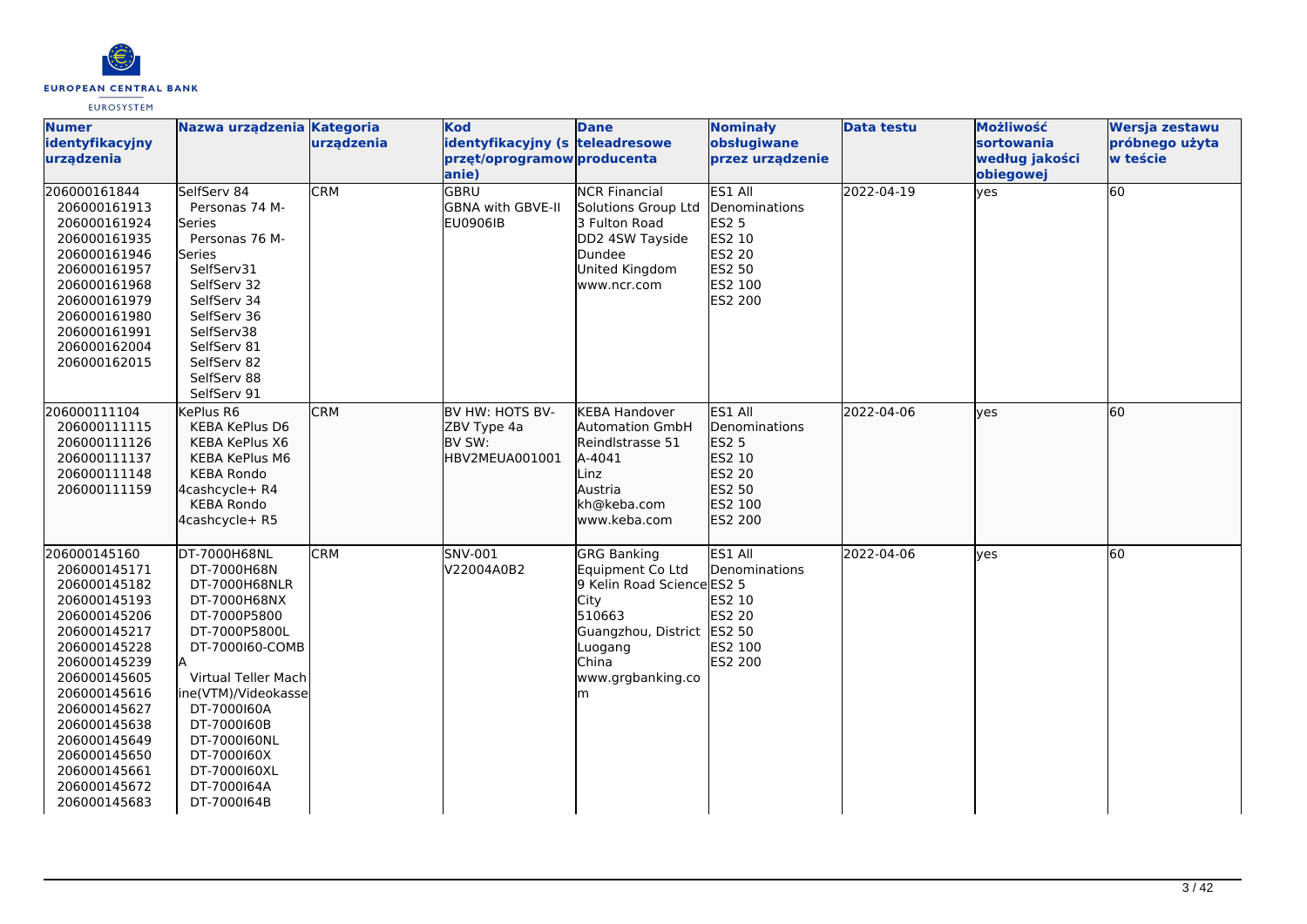

| <b>Numer</b><br>identyfikacyjny<br>urządzenia                                                                                                                | Nazwa urządzenia Kategoria                                                                                                                         | urządzenia | <b>Kod</b><br>identyfikacyjny (s teleadresowe<br>przęt/oprogramow producenta<br>anie) | <b>Dane</b>                                                                                                                | <b>Nominały</b><br>obsługiwane<br>przez urządzenie                                                         | <b>Data testu</b> | Możliwość<br>sortowania<br>według jakości<br>obiegowej | Wersja zestawu<br>próbnego użyta<br>w teście |
|--------------------------------------------------------------------------------------------------------------------------------------------------------------|----------------------------------------------------------------------------------------------------------------------------------------------------|------------|---------------------------------------------------------------------------------------|----------------------------------------------------------------------------------------------------------------------------|------------------------------------------------------------------------------------------------------------|-------------------|--------------------------------------------------------|----------------------------------------------|
| 206000145694<br>206000145707<br>206000145718                                                                                                                 | DT-7000164C<br>DT-7000166<br>DT-7000P5800<br>DT-7000P5800E<br>DT-7000P5800L                                                                        |            |                                                                                       |                                                                                                                            |                                                                                                            |                   |                                                        |                                              |
| 207000161195<br>207000161208<br>207000161219<br>207000161220<br>207000161231<br>207000161242<br>207000161253<br>207000161264<br>207000161275<br>207000161286 | SelfServ 34<br>SelfServ 31<br>SelfServ 32<br>SelfServ 36<br>SelfServ 38<br>SelfServ 91<br>SelfServ 81<br>SelfServ 82<br>SelfServ 84<br>SelfServ 88 | <b>CCM</b> | <b>DVM</b><br>DVM-STD-EUR<br>Version 01.09.00                                         | <b>NCR Financial</b><br>Solutions Group Ltd<br>3 Fulton Road<br>DD2 4SW Tayside<br>Dundee<br>United Kingdom<br>www.ncr.com | ES1 All<br>Denominations<br>ES2 5<br>ES2 10<br>ES2 20<br>ES2 50<br>ES2 100<br>ES2 200                      | 2022-04-05        | lno                                                    | 60                                           |
| 206000146764                                                                                                                                                 | Wincash - SD960                                                                                                                                    | <b>CRM</b> | SNV-001<br>V22004A0B2                                                                 | Sigma S.p.A.<br>Via Po 14<br>63017<br>Altidona (FM)<br>Italy<br>www.sigmaspa.com                                           | ES1 All<br>Denominations<br><b>ES2 5</b><br>ES2 10<br><b>ES2 20</b><br><b>ES2 50</b><br>ES2 100<br>ES2 200 | 2022-04-04        | lyes                                                   | 60                                           |
| 206000161105<br>206000161116                                                                                                                                 | SR1000<br>SR2000                                                                                                                                   | <b>CRM</b> | BV3 - MHTD<br>GAUL2203040E                                                            | Sigma S.p.A.<br>Via Po 14<br>63017<br>Altidona (FM)<br>Italy<br>www.sigmaspa.com                                           | ES1 All<br>Denominations<br>ES2 5<br>ES2 10<br>ES2 20<br>ES2 50<br>ES2 100<br>ES2 200                      | 2022-04-04        | lyes                                                   | 60                                           |
| 206000161127<br>206000161138                                                                                                                                 | SR1000<br>SR2000                                                                                                                                   | <b>CRM</b> | BV3 - MOTD<br>GAUL2203040E                                                            | Sigma S.p.A.<br>Via Po 14<br>63017<br>Altidona (FM)<br>Italy<br>www.sigmaspa.com                                           | ES1 All<br>Denominations<br><b>ES2 5</b><br>ES2 10<br>ES2 20<br><b>ES2 50</b>                              | 2022-04-04        | lyes                                                   | 60                                           |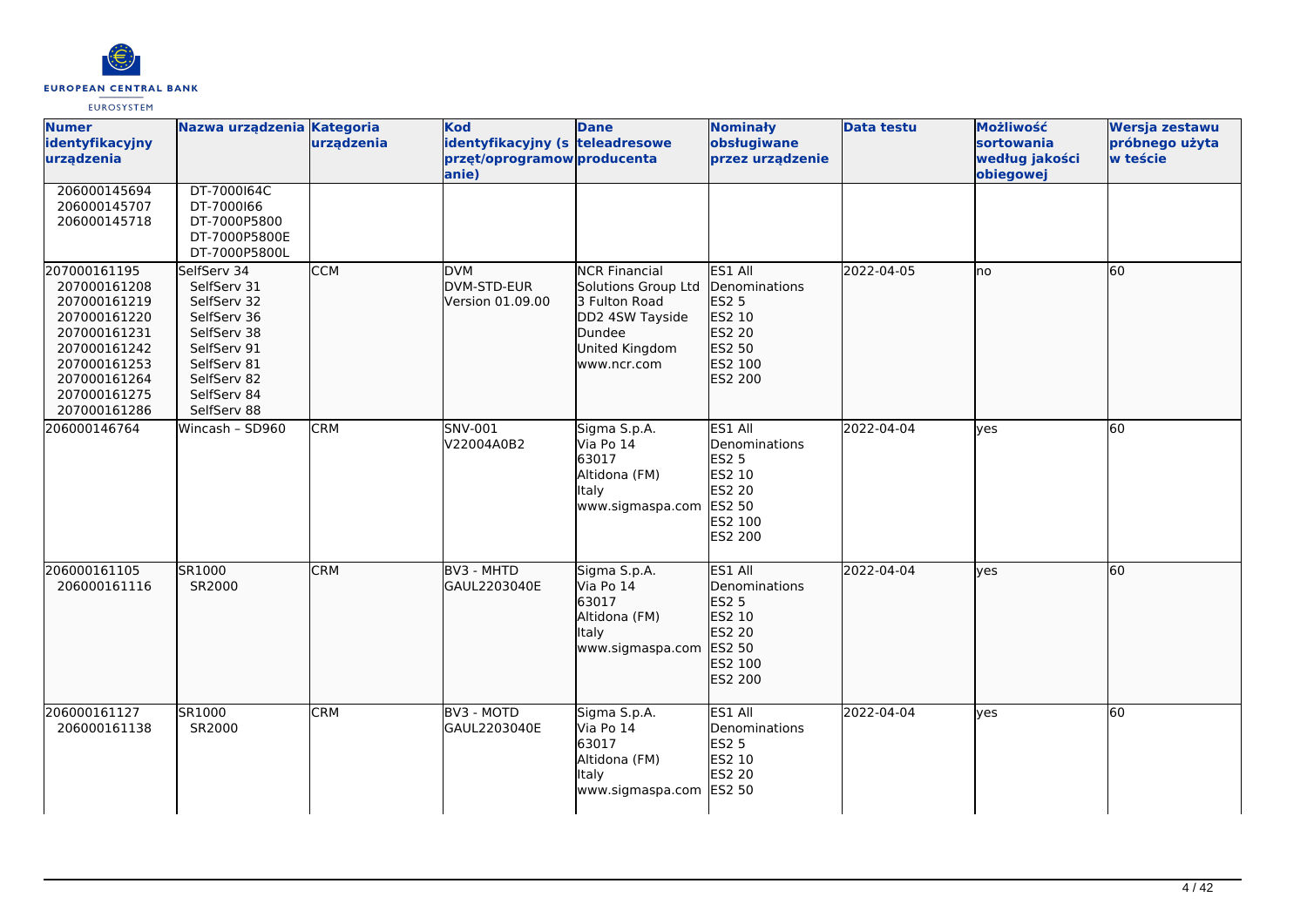

| <b>Numer</b><br>identyfikacyjny<br>urządzenia                                                                                                                                                                                                                                                                                                                                                | Nazwa urządzenia Kategoria                                                                                                                                                                                                                                                                                                                                                                                                  | urządzenia | <b>Kod</b><br>identyfikacyjny (s teleadresowe<br>przęt/oprogramow producenta<br>anie) | <b>Dane</b>                                                                                                                                      | <b>Nominały</b><br>obsługiwane<br>przez urządzenie                                           | <b>Data testu</b> | Możliwość<br><b>sortowania</b><br>według jakości<br>obiegowej | Wersja zestawu<br>próbnego użyta<br>w teście |
|----------------------------------------------------------------------------------------------------------------------------------------------------------------------------------------------------------------------------------------------------------------------------------------------------------------------------------------------------------------------------------------------|-----------------------------------------------------------------------------------------------------------------------------------------------------------------------------------------------------------------------------------------------------------------------------------------------------------------------------------------------------------------------------------------------------------------------------|------------|---------------------------------------------------------------------------------------|--------------------------------------------------------------------------------------------------------------------------------------------------|----------------------------------------------------------------------------------------------|-------------------|---------------------------------------------------------------|----------------------------------------------|
|                                                                                                                                                                                                                                                                                                                                                                                              |                                                                                                                                                                                                                                                                                                                                                                                                                             |            |                                                                                       |                                                                                                                                                  | ES2 100<br>ES2 200                                                                           |                   |                                                               |                                              |
| 206000161172<br>206000161183                                                                                                                                                                                                                                                                                                                                                                 | Wincash - SD960<br>Wincash - SD960N                                                                                                                                                                                                                                                                                                                                                                                         | <b>CRM</b> | UNV-010<br>V28004A014                                                                 | Sigma S.p.A.<br>Via Po 14<br>63017<br>Altidona (FM)<br>Italy<br>www.sigmaspa.com                                                                 | ES1 All<br>Denominations<br><b>ES2 5</b><br>ES2 10<br>ES2 20<br>ES2 50<br>ES2 100<br>ES2 200 | 2022-04-04        | lyes                                                          | 60                                           |
| 206000160536<br>206000160547<br>206000160558<br>206000160569<br>206000160570<br>206000160581<br>206000160592<br>206000160605<br>206000160616<br>206000160627<br>206000160638<br>206000160649<br>206000160650<br>206000160661<br>206000160672<br>206000160683<br>206000160694<br>206000160707<br>206000160718<br>206000160729<br>206000160730<br>206000160741<br>206000160752<br>206000160763 | <b>CINEO C4060</b><br><b>CINEO C4040</b><br>CS 4040<br><b>CINEO C4080</b><br>CS 4080<br><b>CINEO C4560</b><br>CS 4560<br><b>CINEO C4580</b><br>CS 4580<br><b>CINEO C2090</b><br>CS 2090<br><b>CINEO C4090</b><br>CS 4090<br><b>CINEO C2080</b><br>CS 2080<br><b>CINEO C6040</b><br>CS 6040<br><b>CINEO C6040</b><br>Compact<br>CS 6040 Compact<br><b>CINEO C6030</b><br>CS 6030<br><b>CINEO C6050</b><br>CS 6050<br>CS 4060 | <b>CRM</b> | MOVE CWCA<br>MOVE CWAA_EUR_1 Systems GmbH<br>055                                      | Diebold Nixdorf<br>Heinz-Nixdorf-Ring 1<br>33106<br>Paderborn<br>Germany<br>info.de@dieboldnixd ES2 100<br>orf.com<br>www.dieboldnixdorf.<br>com | ES1 All<br>Denominations<br><b>ES2 5</b><br>ES2 10<br>ES2 20<br><b>ES2 50</b><br>ES2 200     | 2022-03-23        | lyes                                                          | 60                                           |
| 208000160776<br>208000160787                                                                                                                                                                                                                                                                                                                                                                 | Cineo C6010<br>CS 6010                                                                                                                                                                                                                                                                                                                                                                                                      | <b>COM</b> | MOVE PWCC<br>MOVE PWBA_EUR_1 Systems GmbH<br>055                                      | Diebold Nixdorf<br>Heinz-Nixdorf-Ring 1 ES2 5                                                                                                    | ES1 All<br>Denominations                                                                     | 2022-03-23        | lyes                                                          | 60                                           |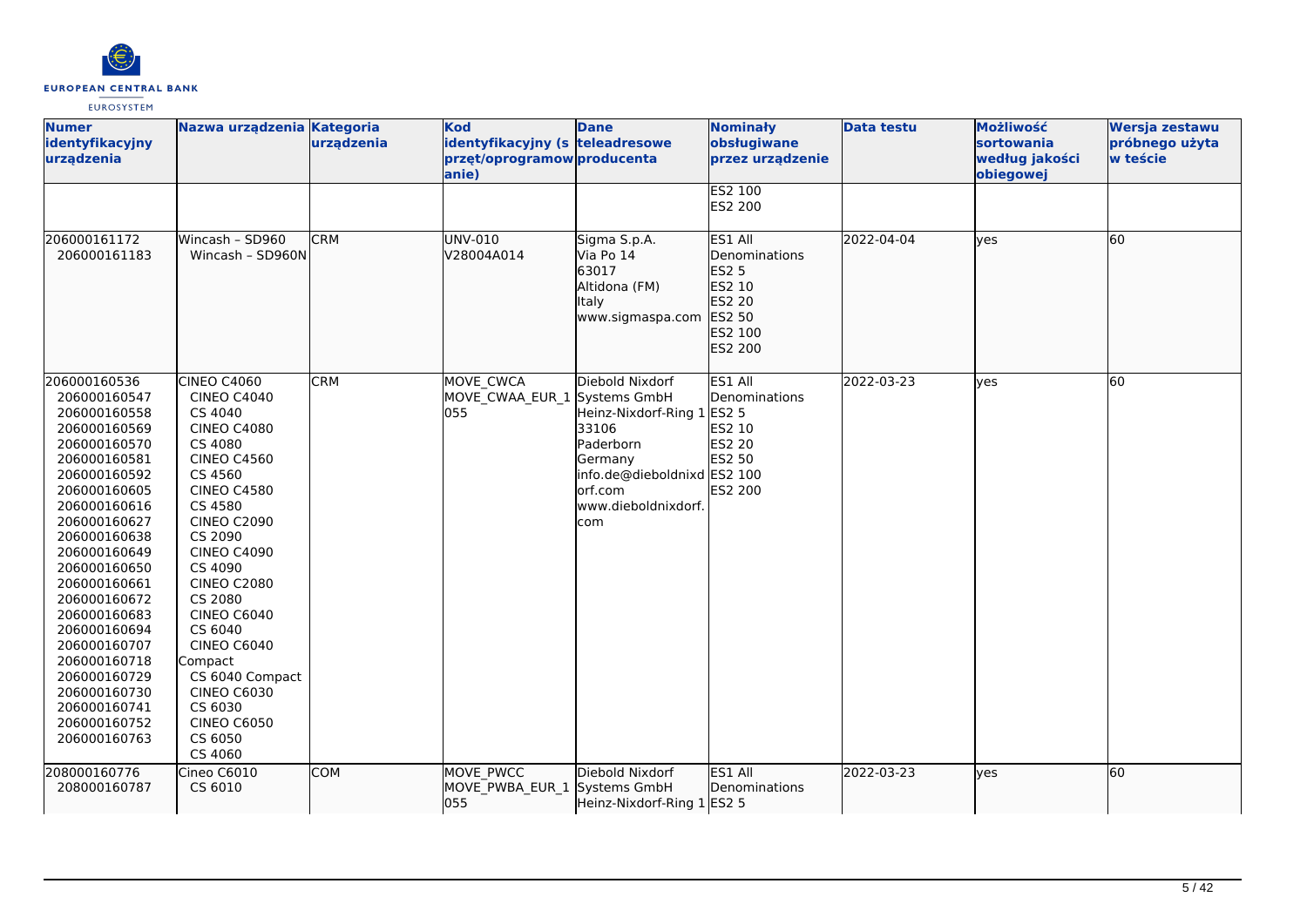

| <b>Numer</b>    | Nazwa urządzenia Kategoria |            | <b>Kod</b>                      | <b>Dane</b>                 | <b>Nominały</b>       | <b>Data testu</b> | Możliwość      | Wersja zestawu |
|-----------------|----------------------------|------------|---------------------------------|-----------------------------|-----------------------|-------------------|----------------|----------------|
| identyfikacyjny |                            | urządzenia | identyfikacyjny (s teleadresowe |                             | obsługiwane           |                   | sortowania     | próbnego użyta |
| urządzenia      |                            |            | przęt/oprogramow producenta     |                             | przez urządzenie      |                   | według jakości | w teście       |
|                 |                            |            | anie)                           |                             |                       |                   | obiegowej      |                |
|                 |                            |            |                                 | 33106                       | <b>ES2 10</b>         |                   |                |                |
|                 |                            |            |                                 | Paderborn                   | ES2 20                |                   |                |                |
|                 |                            |            |                                 | Germany                     | ES2 50                |                   |                |                |
|                 |                            |            |                                 | info.de@dieboldnixd ES2 100 |                       |                   |                |                |
|                 |                            |            |                                 | orf.com                     | <b>ES2 200</b>        |                   |                |                |
|                 |                            |            |                                 | www.dieboldnixdorf.         |                       |                   |                |                |
|                 |                            |            |                                 | com                         |                       |                   |                |                |
| 206000160898    | DN Series 200              | <b>CRM</b> | MOVEm CDAA                      | Diebold Nixdorf             | ES1 All               | 2022-03-23        | <b>l</b> ves   | 60             |
| 206000160901    | CS 4060                    |            | MOVEm CDAA EUR Systems GmbH     |                             | Denominations         |                   |                |                |
| 206000160912    | CS 4560                    |            | 1019                            | Heinz-Nixdorf-Ring 1 ES2 5  |                       |                   |                |                |
| 206000160923    | DN Series 250              |            |                                 | 33106                       | ES2 10                |                   |                |                |
| 206000160934    | DN Series 400              |            |                                 | Paderborn                   | ES2 20                |                   |                |                |
| 206000160945    | DN Series 405DT            |            |                                 | Germany                     | ES2 50                |                   |                |                |
| 206000160956    | DN Series 450              |            |                                 | info.de@dieboldnixd ES2 100 |                       |                   |                |                |
| 206000160967    | DN Series 470              |            |                                 | lorf.com                    | <b>ES2 200</b>        |                   |                |                |
| 206000160978    | DN Series 490              |            |                                 | www.dieboldnixdorf.         |                       |                   |                |                |
|                 |                            |            |                                 | com                         |                       |                   |                |                |
| 207000160047    | SelfServ 34                | <b>CCM</b> | EUR-IBVM-CN-16N                 | <b>NCR Financial</b>        | ES1 All               | 2022-03-22        | lno            | 60             |
| 207000160058    | SelfServ 31                |            |                                 | Solutions Group Ltd         | <b>IDenominations</b> |                   |                |                |
| 207000160069    | SelfServ 32                |            |                                 | 3 Fulton Road               | <b>ES2 5</b>          |                   |                |                |
| 207000160070    | SelfServ 36                |            |                                 | DD2 4SW Tayside             | ES2 10                |                   |                |                |
| 207000160081    | SelfServ 38                |            |                                 | Dundee                      | ES2 20                |                   |                |                |
| 207000160092    | SelfServ 91                |            |                                 | United Kingdom              | ES2 50                |                   |                |                |
| 207000160105    | SelfServ 81                |            |                                 | www.ncr.com                 | ES2 100               |                   |                |                |
| 207000160116    | SelfServ 82                |            |                                 |                             | ES2 200               |                   |                |                |
| 207000160127    | SelfServ 84                |            |                                 |                             |                       |                   |                |                |
| 207000160138    | SelfServ 88                |            |                                 |                             |                       |                   |                |                |
| 206000160273    | <b>CINEO C4060</b>         | <b>CRM</b> | <b>MOVE CWAA</b>                | Diebold Nixdorf             | ES1 All               | 2022-03-22        | <b>ves</b>     | 60             |
| 206000160284    | <b>CINEO C4040</b>         |            | MOVE CWAA EUR 1 Systems GmbH    |                             | Denominations         |                   |                |                |
| 206000160295    | CS 4040                    |            | 055                             | Heinz-Nixdorf-Ring 1 ES2 5  |                       |                   |                |                |
| 206000160308    | <b>CINEO C4080</b>         |            |                                 | 33106                       | ES2 10                |                   |                |                |
| 206000160319    | CS 4080                    |            |                                 | Paderborn                   | <b>ES2 20</b>         |                   |                |                |
| 206000160320    | <b>CINEO C4560</b>         |            |                                 | Germany                     | ES2 50                |                   |                |                |
| 206000160331    | CS 4560                    |            |                                 | info.de@dieboldnixd ES2 100 |                       |                   |                |                |
| 206000160342    | <b>CINEO C4580</b>         |            |                                 | lorf.com                    | ES2 200               |                   |                |                |
| 206000160353    | CS 4580                    |            |                                 | www.dieboldnixdorf.         |                       |                   |                |                |
| 206000160364    | <b>CINEO C2090</b>         |            |                                 | com                         |                       |                   |                |                |
| 206000160375    | CS 2090                    |            |                                 |                             |                       |                   |                |                |
| 206000160386    | <b>CINEO C4090</b>         |            |                                 |                             |                       |                   |                |                |
| 206000160397    | CS 4090                    |            |                                 |                             |                       |                   |                |                |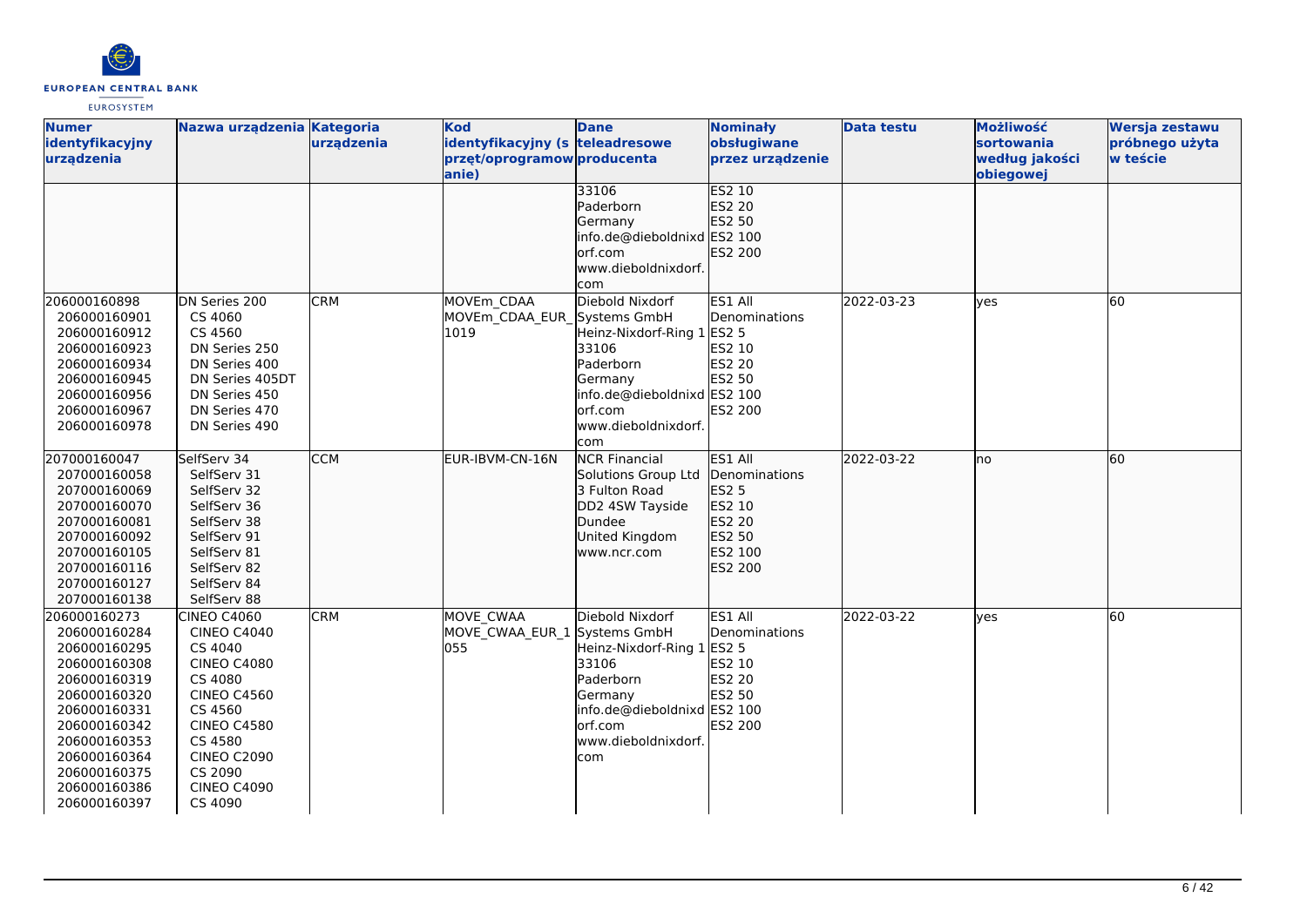

| <b>Numer</b><br>identyfikacyjny<br>urządzenia                                                                                                                                | Nazwa urządzenia Kategoria                                                                                                                                                                      | urządzenia | <b>Kod</b><br>identyfikacyjny (s teleadresowe<br>przęt/oprogramow producenta<br>anie) | <b>Dane</b>                                                                                                                                       | <b>Nominały</b><br>obsługiwane<br>przez urządzenie                                           | <b>Data testu</b> | Możliwość<br>sortowania<br>według jakości<br>obiegowej | Wersja zestawu<br>próbnego użyta<br>w teście |
|------------------------------------------------------------------------------------------------------------------------------------------------------------------------------|-------------------------------------------------------------------------------------------------------------------------------------------------------------------------------------------------|------------|---------------------------------------------------------------------------------------|---------------------------------------------------------------------------------------------------------------------------------------------------|----------------------------------------------------------------------------------------------|-------------------|--------------------------------------------------------|----------------------------------------------|
| 206000160400<br>206000160411<br>206000160422<br>206000160433<br>206000160444<br>206000160455<br>206000160466<br>206000160477<br>206000160488<br>206000160499<br>206000160503 | <b>CINEO C2080</b><br>CS 2080<br><b>CINEO C6040</b><br>CS 6040<br><b>CINEO C6040</b><br>Compact<br>CS 6040 Compact<br><b>CINEO C6030</b><br>CS 6030<br><b>CINEO C6050</b><br>CS 6050<br>CS 4060 |            |                                                                                       |                                                                                                                                                   |                                                                                              |                   |                                                        |                                              |
| 208000160516<br>208000160527                                                                                                                                                 | Cineo C6010<br>CS 6010                                                                                                                                                                          | <b>COM</b> | <b>MOVE PWBA</b><br>MOVE PWBA EUR 1 Systems GmbH<br>055                               | Diebold Nixdorf<br>Heinz-Nixdorf-Ring 1<br>33106<br>Paderborn<br>Germany<br>info.de@dieboldnixd ES2 100<br>lorf.com<br>www.dieboldnixdorf.<br>com | ES1 All<br>Denominations<br><b>ES2 5</b><br>ES2 10<br>ES2 20<br>ES2 50<br>ES2 200            | 2022-03-22        | ves                                                    | 60                                           |
| 206000142668<br>206000142679<br>206000142680<br>206000142691<br>206000142704<br>206000142715<br>206000142726<br>206000157735                                                 | CM18<br>CM18T<br>CM18b<br>CM18EvoT<br>CM18Evo<br>CM18 DaVinci<br>myTeller<br>CM18 DaVinciT                                                                                                      | <b>CRM</b> | <b>RS32</b><br>ZGC7.EUG010.02                                                         | Arca Technologies<br>lsrl<br>Via Statale 17<br>10012<br>Bollengo (TO)<br>Italy<br>www.arca.com                                                    | ES1 All<br>Denominations<br><b>ES2 5</b><br>ES2 10<br>ES2 20<br>ES2 50<br>ES2 100<br>ES2 200 | 2022-03-21        | ves                                                    | 60                                           |
| 206000149028<br>206000149039<br>206000149040<br>206000149051<br>206000149062<br>206000149073<br>206000149084<br>206000157746                                                 | CM18<br>CM18T<br>CM18b<br>CM18EvoT<br>CM18Evo<br>CM18 DaVinci<br>myTeller<br>CM18 DaVinciT                                                                                                      | <b>CRM</b> | RS <sub>22</sub><br>HJC4.EUN030.19                                                    | Arca Technologies<br>lsrl<br>Via Statale 17<br>10012<br>Bollengo (TO)<br><b>Italy</b><br>www.arca.com                                             | ES1 All<br>Denominations<br>ES2 5<br>ES2 10<br>ES2 20<br>ES2 50<br>ES2 100<br>ES2 200        | 2022-03-21        | lyes                                                   | 60                                           |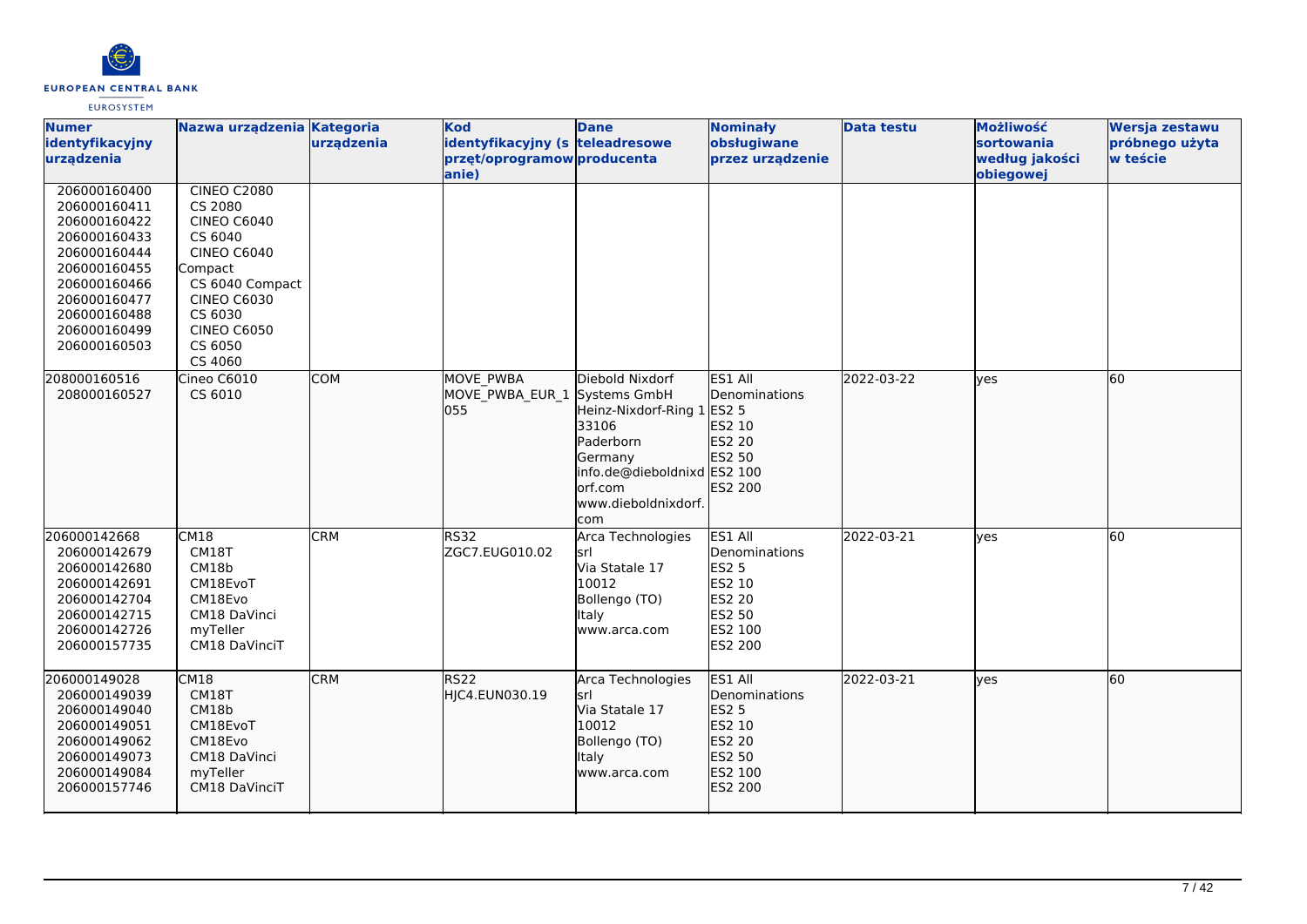

| <b>Numer</b><br>identyfikacyjny<br>urzadzenia                                                                                                                                                                                | Nazwa urządzenia Kategoria                                                                                                                                                                                                                            | urządzenia | <b>Kod</b><br>identyfikacyjny (s teleadresowe<br>przęt/oprogramow producenta<br>lanie) | <b>Dane</b>                                                                                                                | <b>Nominały</b><br>obsługiwane<br>przez urządzenie                                                  | <b>Data testu</b> | Możliwość<br>sortowania<br>według jakości<br>obiegowej | Wersja zestawu<br>próbnego użyta<br>w teście |
|------------------------------------------------------------------------------------------------------------------------------------------------------------------------------------------------------------------------------|-------------------------------------------------------------------------------------------------------------------------------------------------------------------------------------------------------------------------------------------------------|------------|----------------------------------------------------------------------------------------|----------------------------------------------------------------------------------------------------------------------------|-----------------------------------------------------------------------------------------------------|-------------------|--------------------------------------------------------|----------------------------------------------|
| 207000159395<br>207000159408<br>207000159419<br>207000159420<br>207000159431<br>207000159442<br>207000159453<br>207000159464<br>207000159475<br>207000159486<br>207000159497<br>207000159501<br>207000159512<br>207000159523 | SelfServ 32<br>SelfServ 31<br>SelfServ 34<br>SelfServ 36<br>SelfServ 38<br><b>MIMO</b><br>Personas 76 M-<br>Series<br>Personas 86 M-<br>Series<br>Personas 87 M-<br>Series<br>Personas 90<br>SelfServ 81<br>SelfServ 82<br>SelfServ 84<br>SelfServ 88 | <b>CCM</b> | HBV-EUR-<br><b>HVE100-CS-17N</b>                                                       | <b>NCR Financial</b><br>Solutions Group Ltd<br>3 Fulton Road<br>DD2 4SW Tayside<br>Dundee<br>United Kingdom<br>www.ncr.com | ES1 All<br>Denominations<br><b>ES2 5</b><br>ES2 10<br><b>ES2 20</b><br>ES2 50<br>ES2 100<br>ES2 200 | 2022-03-16        | no                                                     | $\overline{60}$                              |
| 207000159885<br>207000159896<br>207000159909<br>207000159910<br>207000159921<br>207000159932<br>207000159943<br>207000159954<br>207000159965<br>207000159976<br>207000159987<br>207000159998<br>207000160003<br>207000160014 | SelfServ 32<br>SelfServ 31<br>SelfServ 34<br>SelfServ 36<br>SelfServ 38<br><b>MIMO</b><br>Personas 76 M-<br>Series<br>Personas 86 M-<br>Series<br>Personas 87 M-<br>Series<br>Personas 90<br>SelfServ 81<br>SelfServ 82<br>SelfServ 84<br>SelfServ 88 | <b>CCM</b> | <b>Bunch Note</b><br>Acceptor<br>HBV+-EUR-<br>HVE100-CS-17N                            | <b>NCR Financial</b><br>Solutions Group Ltd<br>3 Fulton Road<br>DD2 4SW Tayside<br>Dundee<br>United Kingdom<br>www.ncr.com | ES1 All<br>Denominations<br>ES2 5<br>ES2 10<br>ES2 20<br>ES2 50<br>ES2 100<br>ES2 200               | 2022-03-16        | Ino                                                    | 60                                           |
| 206000159599<br>206000159602<br>206000159613<br>206000159624<br>206000159635<br>206000159646                                                                                                                                 | C71<br><b>LC70</b><br>LC63<br>LC94<br>LC51<br><b>LC50</b>                                                                                                                                                                                             | <b>CRM</b> | BV3<br>GAUL2203040E                                                                    | ATEC AP Co. Ltd.<br>9F, 7, 289, Pangyo-<br>ro, Bundang-gu,<br>Seongnam-si<br>13488<br>Gyeonggi-do                          | ES1 All<br>Denominations<br><b>ES2 5</b><br>ES2 10<br>ES2 20<br>ES2 50                              | 2022-03-15        | ves                                                    | 60                                           |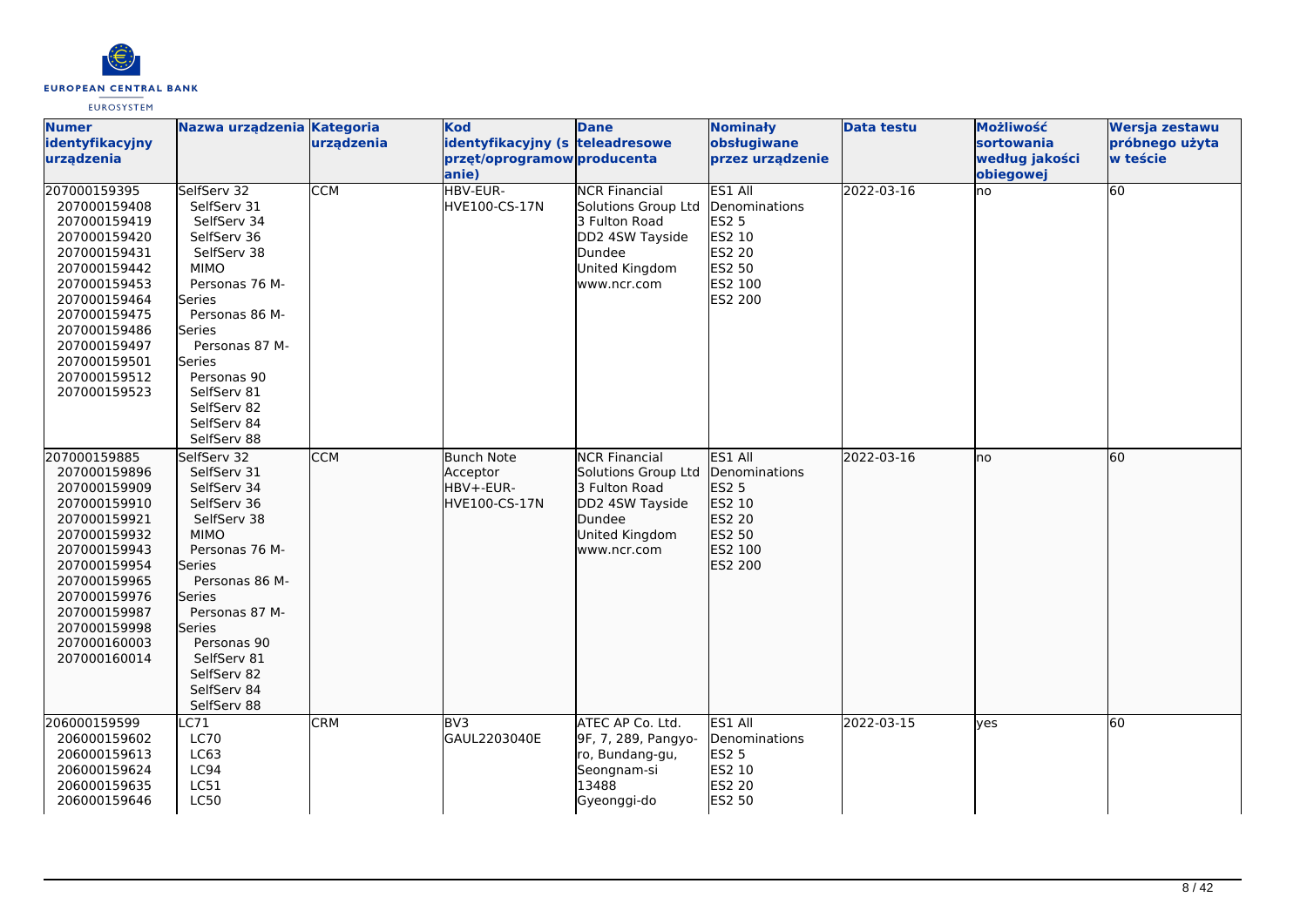

| <b>Numer</b><br>identyfikacyjny<br>urządzenia                | Nazwa urządzenia Kategoria                                                                | urządzenia | <b>Kod</b><br>identyfikacyjny (s teleadresowe<br>przęt/oprogramow producenta<br>anie) | <b>Dane</b>                                                                                                                         | <b>Nominały</b><br>obsługiwane<br>przez urządzenie                                       | <b>Data testu</b> | Możliwość<br>sortowania<br>według jakości<br>obiegowej | Wersja zestawu<br>próbnego użyta<br>w teście |
|--------------------------------------------------------------|-------------------------------------------------------------------------------------------|------------|---------------------------------------------------------------------------------------|-------------------------------------------------------------------------------------------------------------------------------------|------------------------------------------------------------------------------------------|-------------------|--------------------------------------------------------|----------------------------------------------|
| 206000159657<br>206000159668<br>206000159679<br>206000159680 | ezATM6100<br>ezATM6000<br><b>RC91</b><br><b>RC93</b>                                      |            |                                                                                       | South Korea<br>http://www.atecap.k ES2 200                                                                                          | <b>ES2 100</b>                                                                           |                   |                                                        |                                              |
| 207000159772<br>207000159783<br>207000159794                 | Series 100, ATM<br>Model 20<br>Series 100, ATM<br>Model 21<br>Series 100, ATM<br>Model 22 | <b>CCM</b> | G60 with BV10<br>EU35AA                                                               | Fujitsu Frontech<br>Limited<br>1766 Yanokuchi,<br>Inagi-shi<br>206-855<br>Tokyo<br>Japan<br>www.frontech.fujitsu ES2 200<br>.com/en | ES1 All<br>Denominations<br>ES2 5<br>ES2 10<br><b>ES2 20</b><br>ES2 50<br>ES2 100        | 2022-03-03        | lno                                                    | 60                                           |
| 206000159715<br>206000159726<br>206000159737                 | Series 100 ATM,<br>Model 20<br>Series 100 ATM,<br>Model 21<br>Series 100 ATM,<br>Model 22 | <b>CRM</b> | GBRU<br><b>GBNA with GBVM</b><br><b>EU7594</b>                                        | Fujitsu Frontech<br>Limited<br>1766 Yanokuchi,<br>Inagi-shi<br>206-855<br>Tokyo<br>Japan<br>www.frontech.fujitsu ES2 200<br>.com/en | ES1 All<br>Denominations<br><b>ES2 5</b><br>ES2 10<br>ES2 20<br><b>ES2 50</b><br>ES2 100 | 2022-03-02        | lves                                                   | 60                                           |
| 206000159748<br>206000159759<br>206000159760                 | Serie 8000, Model<br>8148<br>Serie 8000, Model<br>8048R<br>Serie 8000, Model<br>8028R     | <b>CRM</b> | <b>GBRU</b><br><b>GBNA with GBVM</b><br>EU7594                                        | Denso Ten España,<br>S.A.<br>Cesar Vallejo nº 16<br>29004<br>Malaga<br>Spain<br>www.ftesa.es                                        | ES1 All<br>Denominations<br>ES2 5<br>ES2 10<br>ES2 20<br>ES2 50<br>ES2 100<br>ES2 200    | 2022-03-02        | <b>l</b> ves                                           | 60                                           |
| 206000159533<br>206000159544<br>206000159555                 | Series 100 ATM,<br>Model 20<br>Series 100 ATM,<br>Model 21<br>Series 100 ATM,<br>Model 22 | <b>CRM</b> | GBRU<br>GBNA with BV100E<br><b>EU7594</b>                                             | Fujitsu Frontech<br>Limited<br>1766 Yanokuchi,<br>Inagi-shi<br>206-855<br>Tokyo<br>Japan<br>www.frontech.fujitsu ES2 200            | ES1 All<br>Denominations<br><b>ES2 5</b><br>ES2 10<br>ES2 20<br>ES2 50<br>ES2 100        | 2022-03-01        | <b>ves</b>                                             | 60                                           |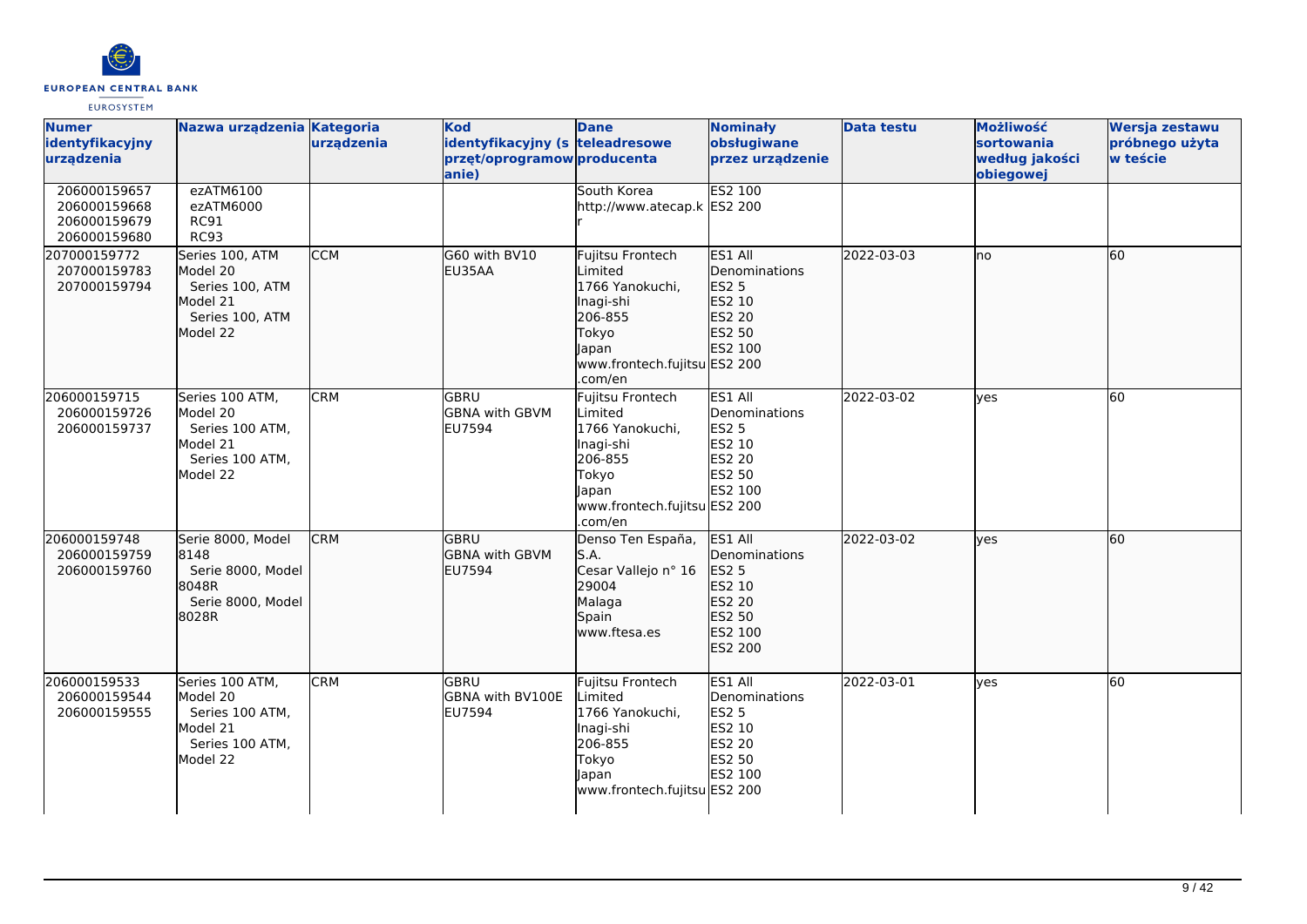

| <b>Numer</b><br>identyfikacyjny<br>urządzenia | Nazwa urządzenia Kategoria                                                             | urządzenia | <b>Kod</b><br>identyfikacyjny (s teleadresowe<br>przęt/oprogramow producenta<br>anie) | <b>Dane</b>                                                                                                                                   | <b>Nominały</b><br>obsługiwane<br>przez urządzenie                                            | <b>Data testu</b> | Możliwość<br><b>sortowania</b><br>według jakości<br>obiegowej | Wersja zestawu<br>próbnego użyta<br>w teście |
|-----------------------------------------------|----------------------------------------------------------------------------------------|------------|---------------------------------------------------------------------------------------|-----------------------------------------------------------------------------------------------------------------------------------------------|-----------------------------------------------------------------------------------------------|-------------------|---------------------------------------------------------------|----------------------------------------------|
| 206000159566<br>206000159577                  | Serie 8000, Model<br>8148                                                              | <b>CRM</b> | <b>GBRU</b><br><b>GBNA with BV100E</b>                                                | .com/en<br>Denso Ten España,<br>S.A.                                                                                                          | ES1 All<br>Denominations                                                                      | 2022-03-01        | lyes                                                          | 60                                           |
| 206000159588                                  | Serie 8000, Model<br>18048R<br>Serie 8000, Model<br>8028R                              |            | <b>EU7594</b>                                                                         | Cesar Vallejo nº 16<br>29004<br>Malaga<br>Spain<br>www.ftesa.es                                                                               | <b>ES2 5</b><br>ES2 10<br>ES2 20<br>ES2 50<br>ES2 100<br>ES2 200                              |                   |                                                               |                                              |
| 206000159338<br>206000159349<br>206000159350  | Series 100 ATM<br>Model 20<br>Series 100 ATM<br>Model 21<br>Series 100 ATM<br>Model 22 | <b>CRM</b> | lgbru<br>GBNA with BV100<br><b>EU7594</b>                                             | Fujitsu Frontech<br><i>imited</i><br>1766 Yanokuchi,<br>Inagi-shi<br>206-855<br>Tokyo<br>Japan<br>www.frontech.fujitsu ES2 200<br>.com/en     | ES1 All<br>Denominations<br><b>ES2 5</b><br>ES2 10<br>ES2 20<br><b>ES2 50</b><br>ES2 100      | 2022-02-28        | lves                                                          | 60                                           |
| 206000159361<br>206000159372<br>206000159383  | Serie 8000, Model<br>8148<br>Serie 8000, Model<br>8048R<br>Serie 8000, Model<br>8028R  | <b>CRM</b> | <b>GBRU</b><br><b>GBNA with BV100</b><br><b>EU7594</b>                                | Denso Ten España,<br>S.A.<br>Cesar Vallejo nº 16<br>29004<br>Malaga<br>Spain<br>www.ftesa.es                                                  | ES1 All<br>Denominations<br>ES2 5<br>ES2 10<br>ES2 20<br>ES2 50<br><b>IES2 100</b><br>ES2 200 | 2022-02-28        | lyes                                                          | 60                                           |
| 206000159225                                  | CI-50 RBW-15X                                                                          | <b>CRM</b> | HVE-2XX<br>5008                                                                       | <b>Glory Global</b><br>Solutions<br>Thomas-Edison-Platz ES2 5<br>63263<br>Neu-Isenburg<br>Germany<br>www.gloryglobalsolu ES2 200<br>tions.com | ES1 All<br>Denominations<br>ES2 10<br>ES2 20<br>ES2 50<br>ES2 100                             | 2022-02-24        | <b>ves</b>                                                    | 60                                           |
| 206000159214                                  | SmartPay VTS                                                                           | <b>CRM</b> | <b>CRM9250</b><br>V22004A0B2                                                          | <b>Printec Hellas</b><br>S.M.S.A.                                                                                                             | ES1 All<br>Denominations                                                                      | 2022-02-16        | lves                                                          | 60                                           |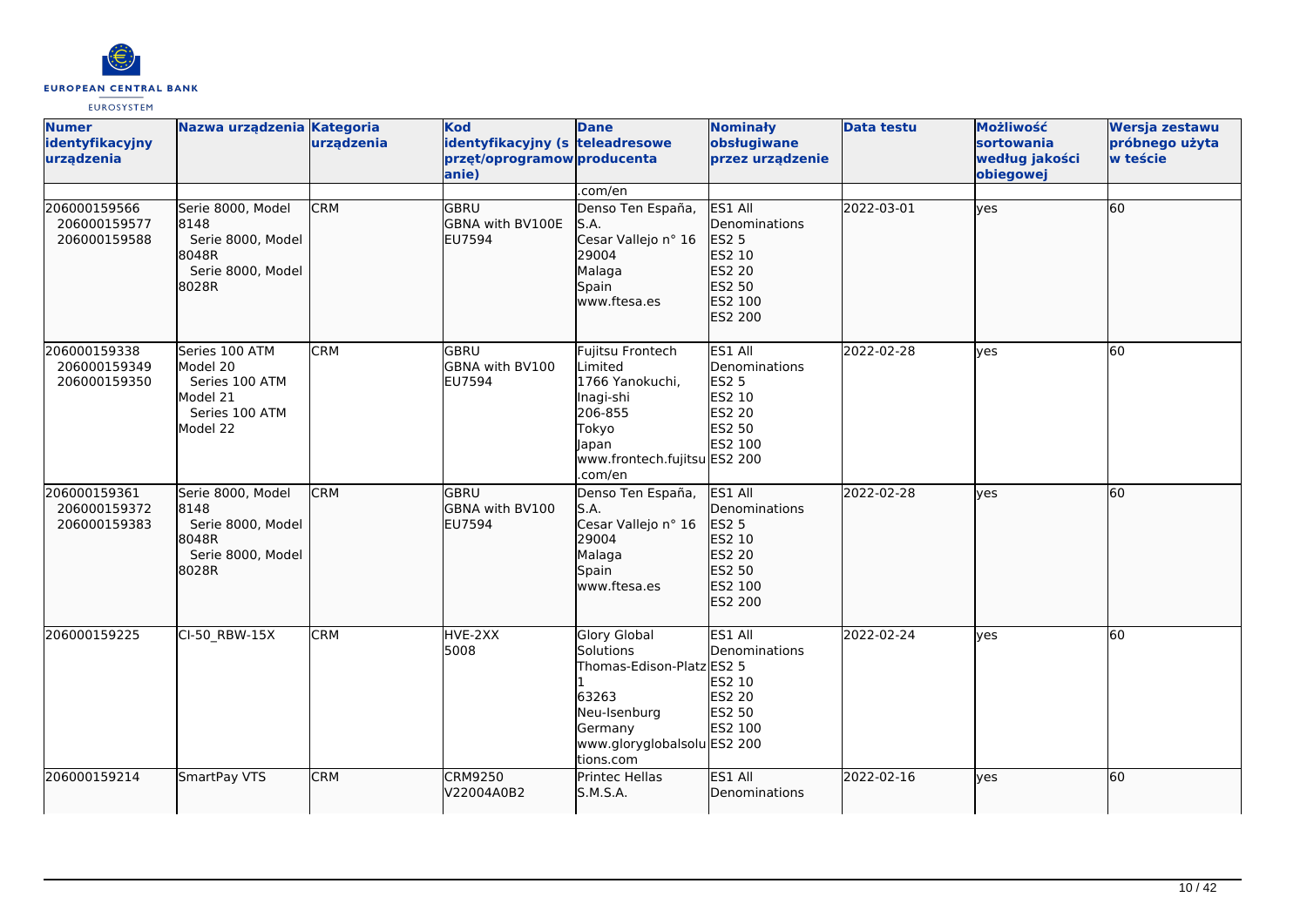

| <b>Numer</b>    | Nazwa urządzenia Kategoria |            | <b>Kod</b>                      | <b>Dane</b>                 | <b>Nominały</b>  | <b>Data testu</b> | Możliwość      | Wersja zestawu |
|-----------------|----------------------------|------------|---------------------------------|-----------------------------|------------------|-------------------|----------------|----------------|
| identyfikacyjny |                            | urządzenia | identyfikacyjny (s teleadresowe |                             | obsługiwane      |                   | sortowania     | próbnego użyta |
| urządzenia      |                            |            | przęt/oprogramow producenta     |                             | przez urządzenie |                   | według jakości | w teście       |
|                 |                            |            | anie)                           |                             |                  |                   | obiegowej      |                |
|                 |                            |            |                                 | 7-7A, Poseidonos            | ES2 <sub>5</sub> |                   |                |                |
|                 |                            |            |                                 | Ave. & Lokridos Str.        | ES2 10           |                   |                |                |
|                 |                            |            |                                 | 18344                       | ES2 20           |                   |                |                |
|                 |                            |            |                                 | Moschato, Athens            | ES2 50           |                   |                |                |
|                 |                            |            |                                 | Greece                      | <b>ES2 100</b>   |                   |                |                |
|                 |                            |            |                                 | e.vasiliadou@printecES2 200 |                  |                   |                |                |
|                 |                            |            |                                 | group.com                   |                  |                   |                |                |
|                 |                            |            |                                 | www.printecgroup.c          |                  |                   |                |                |
|                 |                            |            |                                 | om                          |                  |                   |                |                |
| 206000158689    | <b>RBG-200</b>             | <b>CRM</b> | <b>HVD-200</b>                  | <b>Glory Global</b>         | ES1 All          | 2022-02-11        | <b>ves</b>     | 60             |
| 206000158690    | RZ-200                     |            | 6618                            | Solutions                   | Denominations    |                   |                |                |
|                 |                            |            |                                 | Thomas-Edison-Platz ES2 5   |                  |                   |                |                |
|                 |                            |            |                                 |                             | ES2 10           |                   |                |                |
|                 |                            |            |                                 | 63263                       | <b>ES2 20</b>    |                   |                |                |
|                 |                            |            |                                 | Neu-Isenburg                | ES2 50           |                   |                |                |
|                 |                            |            |                                 | Germany                     | ES2 100          |                   |                |                |
|                 |                            |            |                                 | www.gloryglobalsolu ES2 200 |                  |                   |                |                |
|                 |                            |            |                                 | tions.com                   |                  |                   |                |                |
| 206000158725    | <b>RBG-200</b>             | <b>CRM</b> | <b>HVD-210</b>                  | <b>Glory Global</b>         | ES1 All          | 2022-02-11        | lves           | 60             |
| 206000158736    | RZ-200                     |            | 6618                            | Solutions                   | Denominations    |                   |                |                |
|                 |                            |            |                                 | Thomas-Edison-Platz ES2 5   |                  |                   |                |                |
|                 |                            |            |                                 |                             | ES2 10           |                   |                |                |
|                 |                            |            |                                 | 63263                       | ES2 20           |                   |                |                |
|                 |                            |            |                                 | Neu-Isenburg                | ES2 50           |                   |                |                |
|                 |                            |            |                                 | Germany                     | ES2 100          |                   |                |                |
|                 |                            |            |                                 | www.gloryglobalsolu ES2 200 |                  |                   |                |                |
|                 |                            |            |                                 | tions.com                   |                  |                   |                |                |
| 207000158964    | SmartPay Lobby             | <b>CCM</b> | <b>BIM2020</b>                  | Printec Hellas              | ES1 All          | 2022-02-11        | no             | 60             |
|                 | Plus                       |            | 13-EU-15                        | S.M.S.A.                    | Denominations    |                   |                |                |
|                 |                            |            |                                 | 7-7A, Poseidonos            | <b>ES2 5</b>     |                   |                |                |
|                 |                            |            |                                 | Ave. & Lokridos Str.        | ES2 10           |                   |                |                |
|                 |                            |            |                                 | 18344                       | ES2 20           |                   |                |                |
|                 |                            |            |                                 | Moschato, Athens            | <b>ES2 50</b>    |                   |                |                |
|                 |                            |            |                                 | <b>G</b> reece              | ES2 100          |                   |                |                |
|                 |                            |            |                                 | e.vasiliadou@printecES2 200 |                  |                   |                |                |
|                 |                            |            |                                 | group.com                   |                  |                   |                |                |
|                 |                            |            |                                 | www.printecgroup.c          |                  |                   |                |                |
|                 |                            |            |                                 | lom                         |                  |                   |                |                |
| 206000158532    | Ray Maxi                   | <b>CRM</b> | V01.00.14                       | Masterwork                  | ES1 All          | 2022-02-09        | yes            | 60             |
|                 |                            |            |                                 |                             |                  |                   |                |                |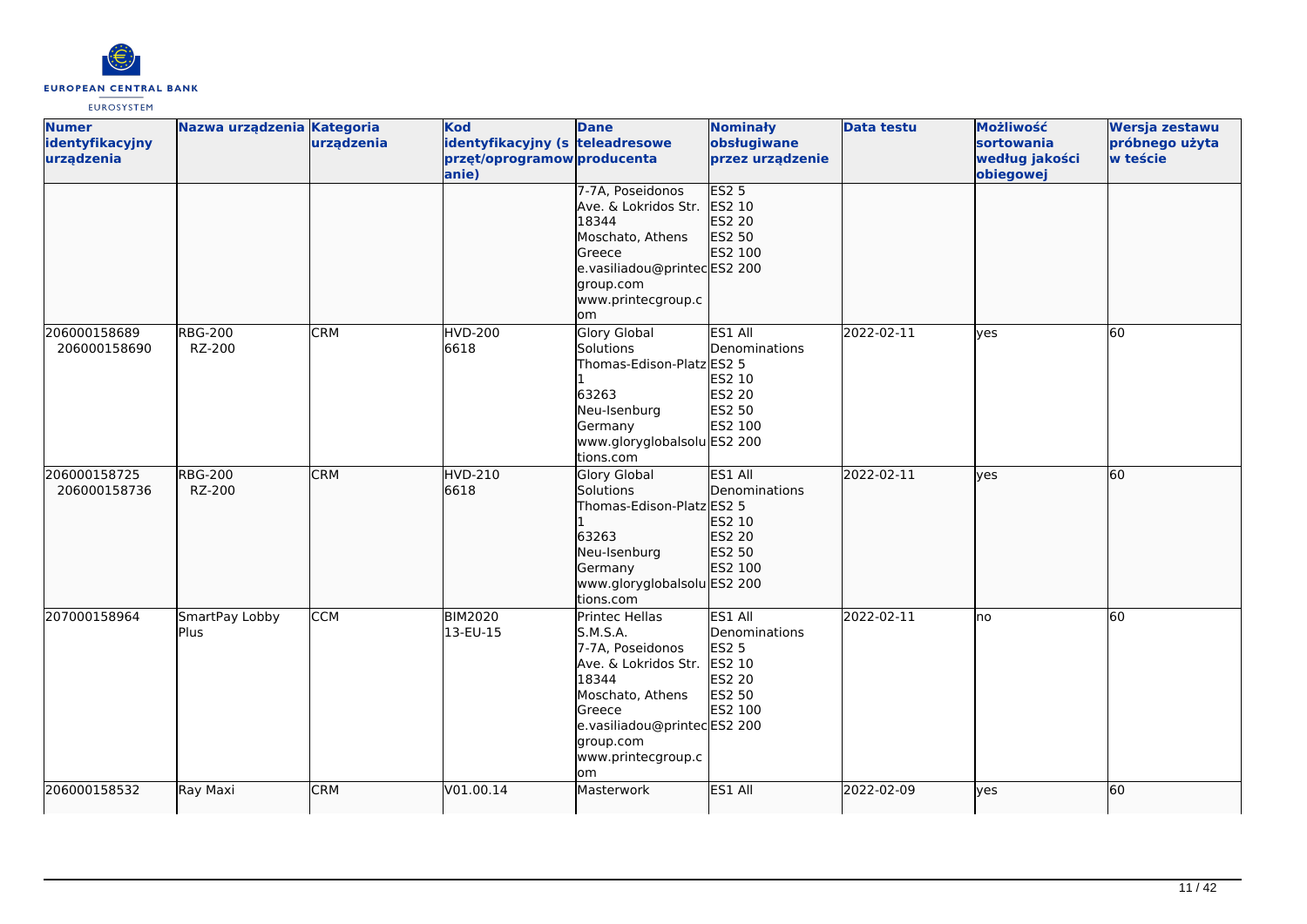

| <b>Numer</b><br>identyfikacyjny<br>urządzenia | Nazwa urządzenia Kategoria | urządzenia | Kod<br>identyfikacyjny (s teleadresowe<br>przęt/oprogramow producenta<br>anie) | <b>Dane</b>                                                                                                                                                       | <b>Nominały</b><br>obsługiwane<br>przez urządzenie                        | <b>Data testu</b> | Możliwość<br><b>sortowania</b><br>według jakości<br>obiegowej | Wersja zestawu<br>próbnego użyta<br>w teście |
|-----------------------------------------------|----------------------------|------------|--------------------------------------------------------------------------------|-------------------------------------------------------------------------------------------------------------------------------------------------------------------|---------------------------------------------------------------------------|-------------------|---------------------------------------------------------------|----------------------------------------------|
|                                               |                            |            |                                                                                | Automodules<br>4F, 223, Chong Yang ES2 5<br>Rd<br>115 Nangang<br>Taipei<br>Taiwan<br>www.automodules.c ES2 200<br>lom                                             | Denominations<br>ES2 10<br>ES2 20<br>ES2 50<br>ES2 100                    |                   |                                                               |                                              |
| 206000158543                                  | Ray Ultra                  | <b>CRM</b> | v000019                                                                        | Masterwork<br>Automodules<br>$4F$ , 223, Chong Yang ES2 5<br>Rd<br>115 Nangang<br>Taipei<br>Taiwan<br>www.automodules.c ES2 200<br>lom                            | ES1 All<br>Denominations<br>ES2 10<br><b>ES2 20</b><br>ES2 50<br>ES2 100  | 2022-02-09        | yes                                                           | 60                                           |
| 206000158576                                  | TellerInfinity             | <b>CRM</b> | <b>SDA II</b><br>Model Package:<br>24                                          | <b>Glory Global</b><br>Solutions<br>536-87-0978 version Thomas-Edison-Platz ES2 5<br>63263<br>Neu-Isenburg<br>Germany<br>www.gloryglobalsolu ES2 200<br>tions.com | ES1 All<br><b>IDenominations</b><br>ES2 10<br>ES2 20<br>ES2 50<br>ES2 100 | 2022-02-09        | lves                                                          | 60                                           |
| 206000158008<br>206000158019                  | <b>RBG-200</b><br>RZ-200   | <b>CRM</b> | <b>HVD-200</b><br>0514                                                         | Glory Global<br>Solutions<br>Thomas-Edison-Platz ES2 5<br>63263<br>Neu-Isenburg<br>Germany<br>www.gloryglobalsolu ES2 200<br>tions.com                            | ES1 All<br>Denominations<br>ES2 10<br>ES2 20<br><b>ES2 50</b><br>ES2 100  | 2022-02-03        | <b>ves</b>                                                    | 60                                           |
| 206000158042<br>206000158053                  | <b>RBG-200</b><br>RZ-200   | <b>CRM</b> | HVD-210<br>0514                                                                | Glory Global<br>Solutions<br>Thomas-Edison-Platz ES2 5                                                                                                            | <b>ES1 AII</b><br>Denominations<br>ES2 10                                 | 2022-02-03        | lyes                                                          | 60                                           |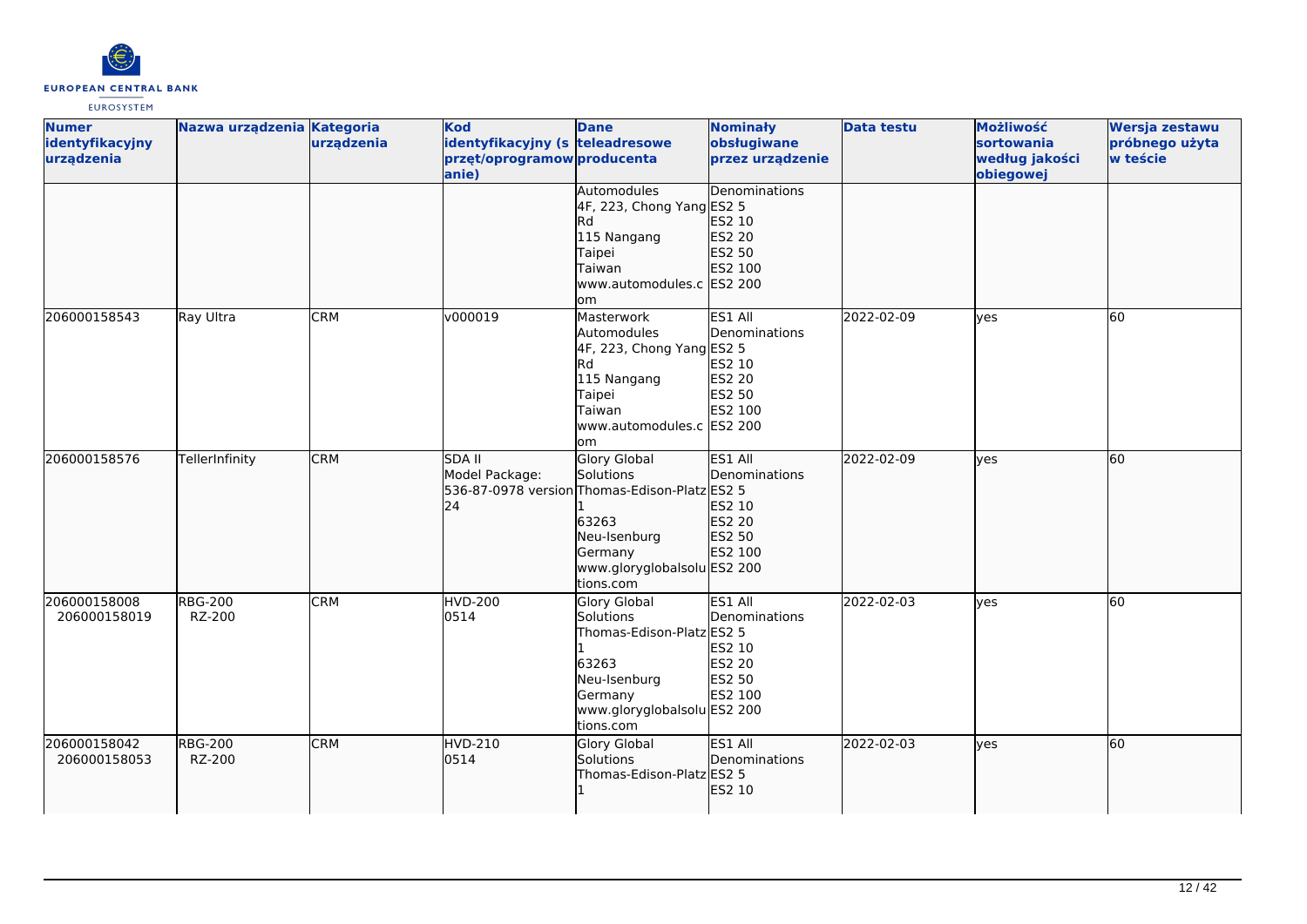

| <b>Numer</b><br>identyfikacyjny<br>urządzenia                                                                                                                                                                                                                | Nazwa urządzenia Kategoria                                                                                                                                                                                                                                                                                                                                                                                                                                                                         | urządzenia | Kod<br>identyfikacyjny (s teleadresowe<br>przęt/oprogramow producenta<br>anie)                                                                                                      | <b>Dane</b><br>63263                                                                                                                                  | <b>Nominały</b><br>obsługiwane<br>przez urządzenie<br><b>ES2 20</b>                                               | <b>Data testu</b> | Możliwość<br>sortowania<br>według jakości<br>obiegowej | Wersja zestawu<br>próbnego użyta<br>w teście |
|--------------------------------------------------------------------------------------------------------------------------------------------------------------------------------------------------------------------------------------------------------------|----------------------------------------------------------------------------------------------------------------------------------------------------------------------------------------------------------------------------------------------------------------------------------------------------------------------------------------------------------------------------------------------------------------------------------------------------------------------------------------------------|------------|-------------------------------------------------------------------------------------------------------------------------------------------------------------------------------------|-------------------------------------------------------------------------------------------------------------------------------------------------------|-------------------------------------------------------------------------------------------------------------------|-------------------|--------------------------------------------------------|----------------------------------------------|
|                                                                                                                                                                                                                                                              |                                                                                                                                                                                                                                                                                                                                                                                                                                                                                                    |            |                                                                                                                                                                                     | Neu-Isenburg<br>Germany<br>www.gloryglobalsolu ES2 200<br>tions.com                                                                                   | ES2 50<br>ES2 100                                                                                                 |                   |                                                        |                                              |
| 206000111375                                                                                                                                                                                                                                                 | CM18 (T)plus                                                                                                                                                                                                                                                                                                                                                                                                                                                                                       | <b>CRM</b> | RS32H<br>ZGC4.EUG005.05                                                                                                                                                             | Ratiodata SE<br>Denecken Heide 4<br>30900<br>Weidemark<br>Germany<br>Uwe.Merker@ratiod<br>ata.de<br>www.ratiodata.de                                  | ES1 All<br>Denominations<br><b>ES2 5</b><br>ES2 10<br><b>ES2 20</b><br><b>ES2 50</b><br>ES2 100<br><b>ES2 200</b> | 2022-02-02        | <b>ves</b>                                             | 60                                           |
| 210000159050<br>210000159061<br>210000159072<br>210000159083<br>210000159094<br>210000159107<br>210000159118<br>210000159129<br>210000159130<br>210000159141<br>210000159152<br>210000159163<br>210000159174<br>210000159185<br>210000159196<br>210000159209 | <b>BCi-L (Lobby</b><br>Business Change)<br>K206 Combo<br><b>Imachine</b><br>K506 Combo<br>Machine<br>4320 Cash<br><b>Exchange Machine</b><br>4330 Cash<br>Exchange Machine<br>4380 Cash<br>Exchange Machine<br>R206 Cash<br><b>Exchange Machine</b><br>R216 Cash<br><b>Exchange Machine</b><br>R208 Cash<br><b>Exchange Machine</b><br>R218 Cash<br><b>Exchange Machine</b><br>R300 Cash<br>Exchange Machine<br><b>BCi-6 Business</b><br>Change Machine<br><b>BCi-8 Business</b><br>Change Machine | <b>CDM</b> | The CPi bank note<br>lreader is an<br>integrated module<br>withim the mach<br>FW:286140530 Note Berkshire<br>table: 523244433<br>Machine application: Wokingham<br>Windows Mini CRM | Consillion Ltd<br>Unit 510, Eskdale<br>Road<br>Winnersh Triangle<br>RG41 5TU<br>United Kingdom<br>mark.price@consillio<br>n.com<br>www.consillion.com | ES1 All<br>Denominations<br><b>ES2 5</b><br>ES2 10<br>ES2 20<br>ES2 50<br>ES2 100<br>ES2 200                      | 2022-01-31        | Ino                                                    | 60                                           |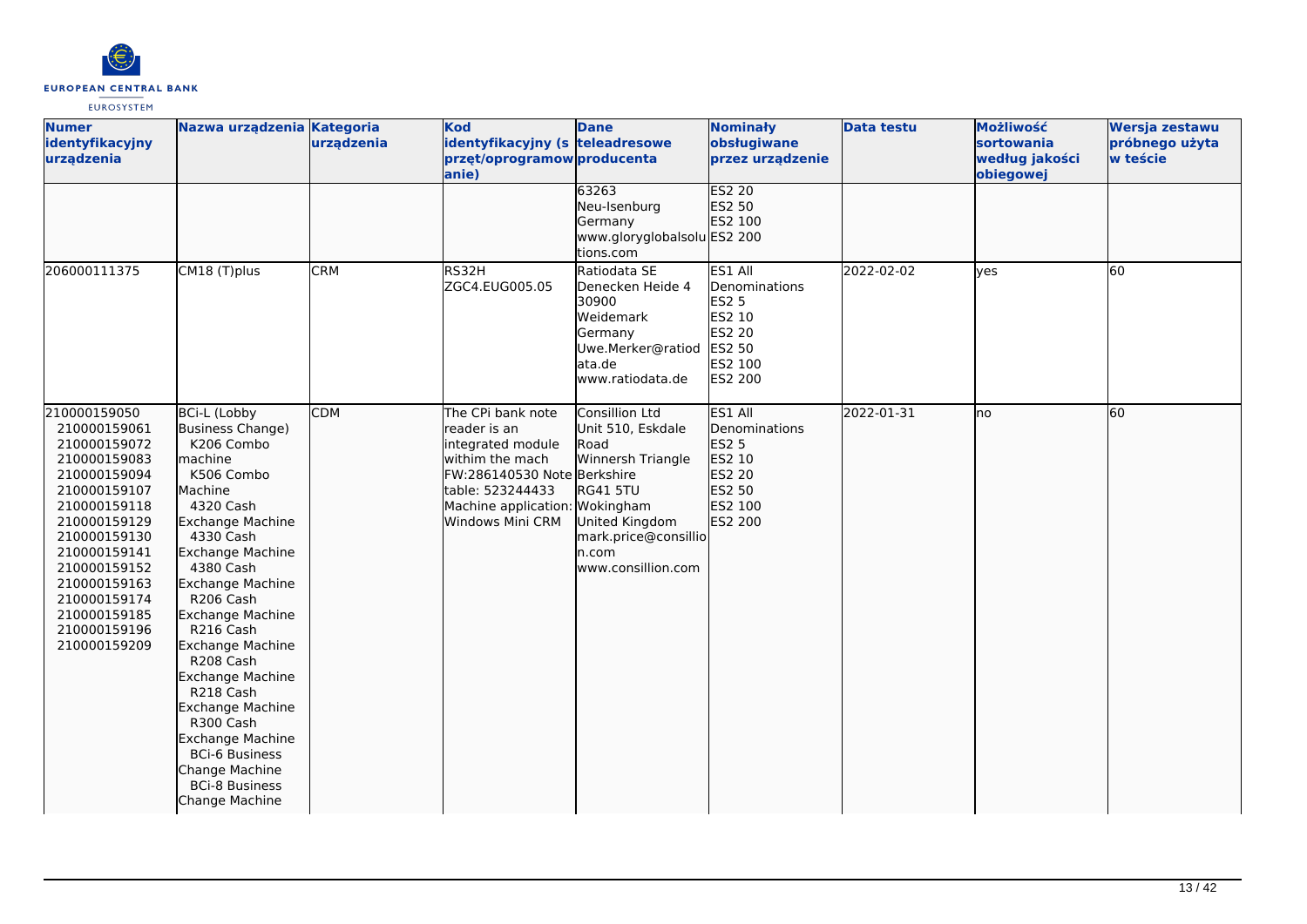

| <b>Numer</b><br>identyfikacyjny<br>urządzenia                                                                                                                                                                                                                                                                                                | Nazwa urządzenia Kategoria                                                                                                                                                                                                                                                                                                                                                                        | urządzenia | <b>Kod</b><br>identyfikacyjny (s teleadresowe<br>przęt/oprogramow producenta<br>anie) | <b>Dane</b>                                                                                                                                                              | <b>Nominały</b><br>obsługiwane<br>przez urządzenie                                | <b>Data testu</b> | Możliwość<br><b>sortowania</b><br>według jakości<br>obiegowej | Wersja zestawu<br>próbnego użyta<br>w teście |
|----------------------------------------------------------------------------------------------------------------------------------------------------------------------------------------------------------------------------------------------------------------------------------------------------------------------------------------------|---------------------------------------------------------------------------------------------------------------------------------------------------------------------------------------------------------------------------------------------------------------------------------------------------------------------------------------------------------------------------------------------------|------------|---------------------------------------------------------------------------------------|--------------------------------------------------------------------------------------------------------------------------------------------------------------------------|-----------------------------------------------------------------------------------|-------------------|---------------------------------------------------------------|----------------------------------------------|
|                                                                                                                                                                                                                                                                                                                                              | <b>BCi-L Business</b><br>Change Machine<br>XDCi Express<br>Deposit and Change<br>Machine<br><b>XDCi-N Express</b><br>Deposit and Change<br>Machine                                                                                                                                                                                                                                                |            |                                                                                       |                                                                                                                                                                          |                                                                                   |                   |                                                               |                                              |
| 206000140212<br>206000140223<br>206000140234<br>206000140245<br>206000140256<br>206000140267<br>206000140278<br>206000140289<br>206000140290<br>206000140303<br>206000140314<br>206000140325<br>206000140336<br>206000140347<br>206000158246<br>206000158257<br>206000158268<br>206000158279<br>206000158280<br>206000158291<br>206000158304 | MONIMAX 8600<br>MONIMAX 8000A<br>MONIMAX 8000TA<br>MONIMAX 8200<br>MONIMAX 8200T<br>MONIMAX 8200CL<br>MONIMAX 8200TA<br>MONIMAX 8600T<br>MONIMAX 8600R<br>MONIMAX 8700<br>MONIMAX 8700T<br>MONIMAX 8800<br>MONIMAX 8800T<br><b>BranchSolution</b><br>8050<br><b>MONIMAX</b><br>8100QTN<br>MONIMAX 8200S<br>MONIMAX 8200SR<br>MONIMAX 8200ST<br>MONIMAX 8200QT<br>MONIMAX 8600SR<br>MONIMAX 8700TE | <b>CRM</b> | NH BCU24<br>V 01.00.16                                                                | Hyosung TNS Inc<br>Suseo Bldg., 281,<br>Gwangpyeong-ro,<br>Gangnam-gu<br>135-884<br>Seoul<br><b>South Korea</b><br>hyunji.jo@hyosung.c ES2 200<br>lom<br>www.hyosung.com | ES1 All<br>Denominations<br><b>ES2 5</b><br>ES2 10<br>ES2 20<br>ES2 50<br>ES2 100 | 2022-01-25        | yes                                                           | 60                                           |
| 206000156870<br>206000156881<br>206000156892<br>206000156905<br>206000156916<br>206000156927<br>206000156938<br>206000156949<br>206000156950                                                                                                                                                                                                 | <b>CINEO C4060</b><br><b>CINEO C4040</b><br>CS 4040<br><b>CINEO C4080</b><br>CS 4080<br><b>CINEO C4560</b><br>CS 4560<br><b>CINEO C4580</b><br>CS 4580                                                                                                                                                                                                                                            | <b>CRM</b> | MOVE CWAA<br>MOVE CWAA EUR 1 Systems GmbH<br>053                                      | Diebold Nixdorf<br>Heinz-Nixdorf-Ring 1<br>33106<br>Paderborn<br>Germany<br>info.de@dieboldnixd ES2 100<br>orf.com<br>www.dieboldnixdorf.                                | ES1 All<br>Denominations<br>ES2 5<br>ES2 10<br>ES2 20<br>ES2 50<br>ES2 200        | 2022-01-25        | ves                                                           | 60                                           |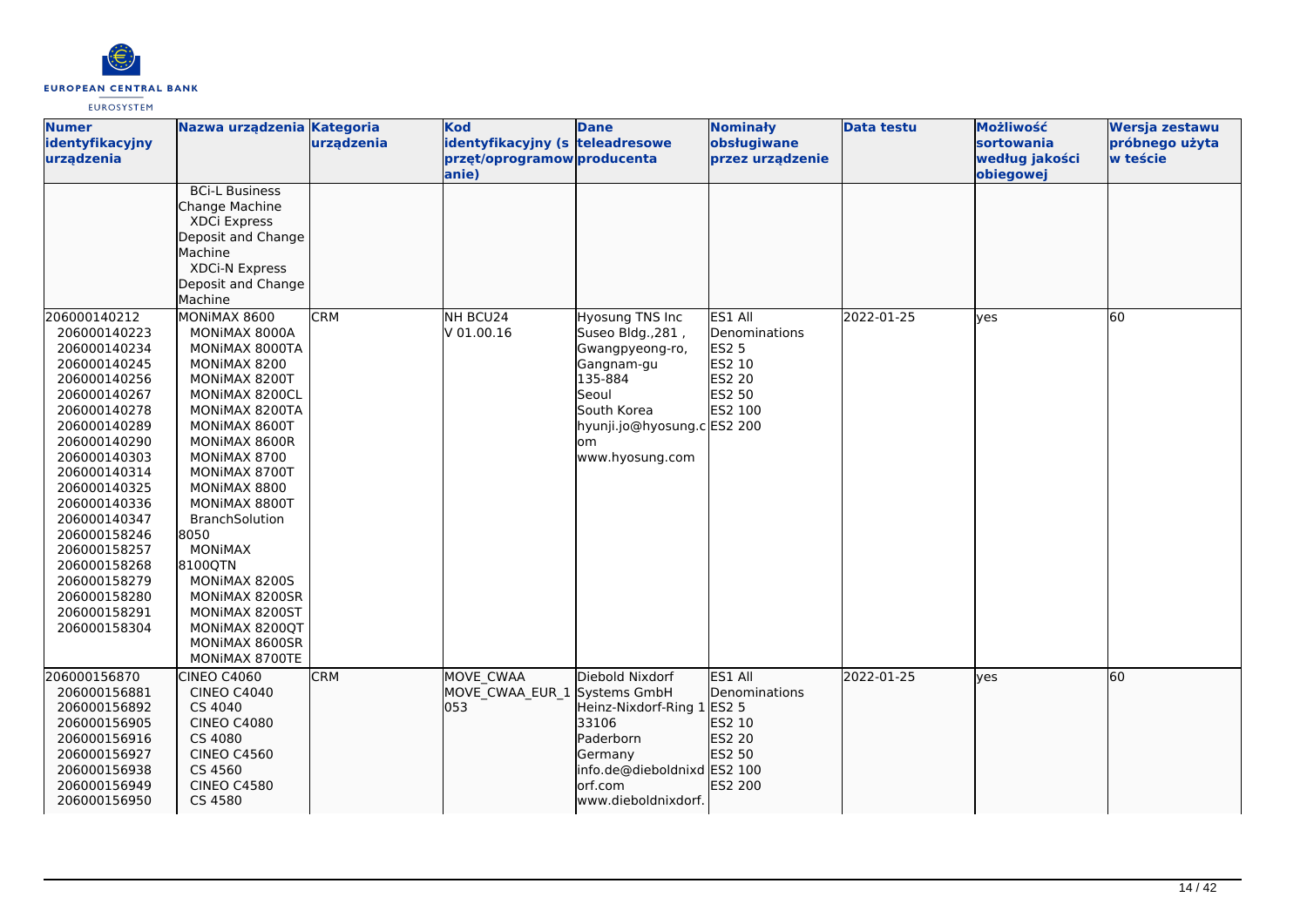

| <b>Numer</b><br>Nazwa urządzenia Kategoria<br><b>Kod</b><br><b>Dane</b><br><b>Nominały</b>  | <b>Data testu</b> | Możliwość      | Wersja zestawu |
|---------------------------------------------------------------------------------------------|-------------------|----------------|----------------|
| obsługiwane<br>identyfikacyjny<br>urządzenia<br>identyfikacyjny (s teleadresowe             |                   | sortowania     | próbnego użyta |
| urządzenia<br>przęt/oprogramow producenta<br>przez urządzenie                               |                   | według jakości | w teście       |
| anie)                                                                                       |                   | obiegowej      |                |
| <b>CINEO C2090</b><br>206000156961<br>com                                                   |                   |                |                |
| 206000156972<br>CS 2090                                                                     |                   |                |                |
| <b>CINEO C4090</b><br>206000156983                                                          |                   |                |                |
| CS 4090<br>206000156994                                                                     |                   |                |                |
| 206000157007<br><b>CINEO C2080</b>                                                          |                   |                |                |
| CS 2080<br>206000157018                                                                     |                   |                |                |
| <b>CINEO C6040</b><br>206000157029                                                          |                   |                |                |
| CS 6040<br>206000157030                                                                     |                   |                |                |
| 206000157041<br><b>CINEO C6040</b>                                                          |                   |                |                |
| 206000157052<br>Compact                                                                     |                   |                |                |
| 206000157063<br>CS 6040 Compact                                                             |                   |                |                |
| <b>CINEO C6030</b><br>206000157074                                                          |                   |                |                |
| 206000157085<br>CS 6030                                                                     |                   |                |                |
| <b>CINEO C6050</b><br>206000157096                                                          |                   |                |                |
| 206000157109<br>CS 6050                                                                     |                   |                |                |
| CS 4060                                                                                     |                   |                |                |
| 206000157110<br>CINEO C4060<br><b>CRM</b><br><b>MOVE CWCA</b><br>Diebold Nixdorf<br>ES1 All | 2022-01-25        | <b>ves</b>     | 60             |
| MOVE CWAA EUR 1 Systems GmbH<br>206000157121<br><b>CINEO C4040</b><br>Denominations         |                   |                |                |
| 053<br>Heinz-Nixdorf-Ring 1 ES2 5<br>206000157132<br>CS 4040                                |                   |                |                |
| ES2 10<br><b>CINEO C4080</b><br>33106<br>206000157143                                       |                   |                |                |
| Paderborn<br><b>ES2 20</b><br>206000157154<br>CS 4080                                       |                   |                |                |
| <b>ES2 50</b><br><b>CINEO C4560</b><br>Germany<br>206000157165                              |                   |                |                |
| CS 4560<br>info.de@dieboldnixd ES2 100<br>206000157176                                      |                   |                |                |
| ES2 200<br>206000157187<br><b>CINEO C4580</b><br>lorf.com                                   |                   |                |                |
| www.dieboldnixdorf.<br>CS 4580<br>206000157198                                              |                   |                |                |
| <b>CINEO C2090</b><br>206000157201<br>com                                                   |                   |                |                |
| 206000157212<br>CS 2090                                                                     |                   |                |                |
| 206000157223<br><b>CINEO C4090</b>                                                          |                   |                |                |
| CS 4090<br>206000157234                                                                     |                   |                |                |
| 206000157245<br><b>CINEO C2080</b>                                                          |                   |                |                |
| 206000157256<br>CS 2080                                                                     |                   |                |                |
| <b>CINEO C6040</b><br>206000157267                                                          |                   |                |                |
| CS 6040<br>206000157278                                                                     |                   |                |                |
| <b>CINEO C6040</b><br>206000157289                                                          |                   |                |                |
| 206000157290<br>Compact                                                                     |                   |                |                |
| 206000157303<br>CS 6040 Compact                                                             |                   |                |                |
| <b>CINEO C6030</b><br>206000157314                                                          |                   |                |                |
| CS 6030<br>206000157325                                                                     |                   |                |                |
| 206000157336<br><b>CINEO C6050</b>                                                          |                   |                |                |
| CS 6050<br>206000157347                                                                     |                   |                |                |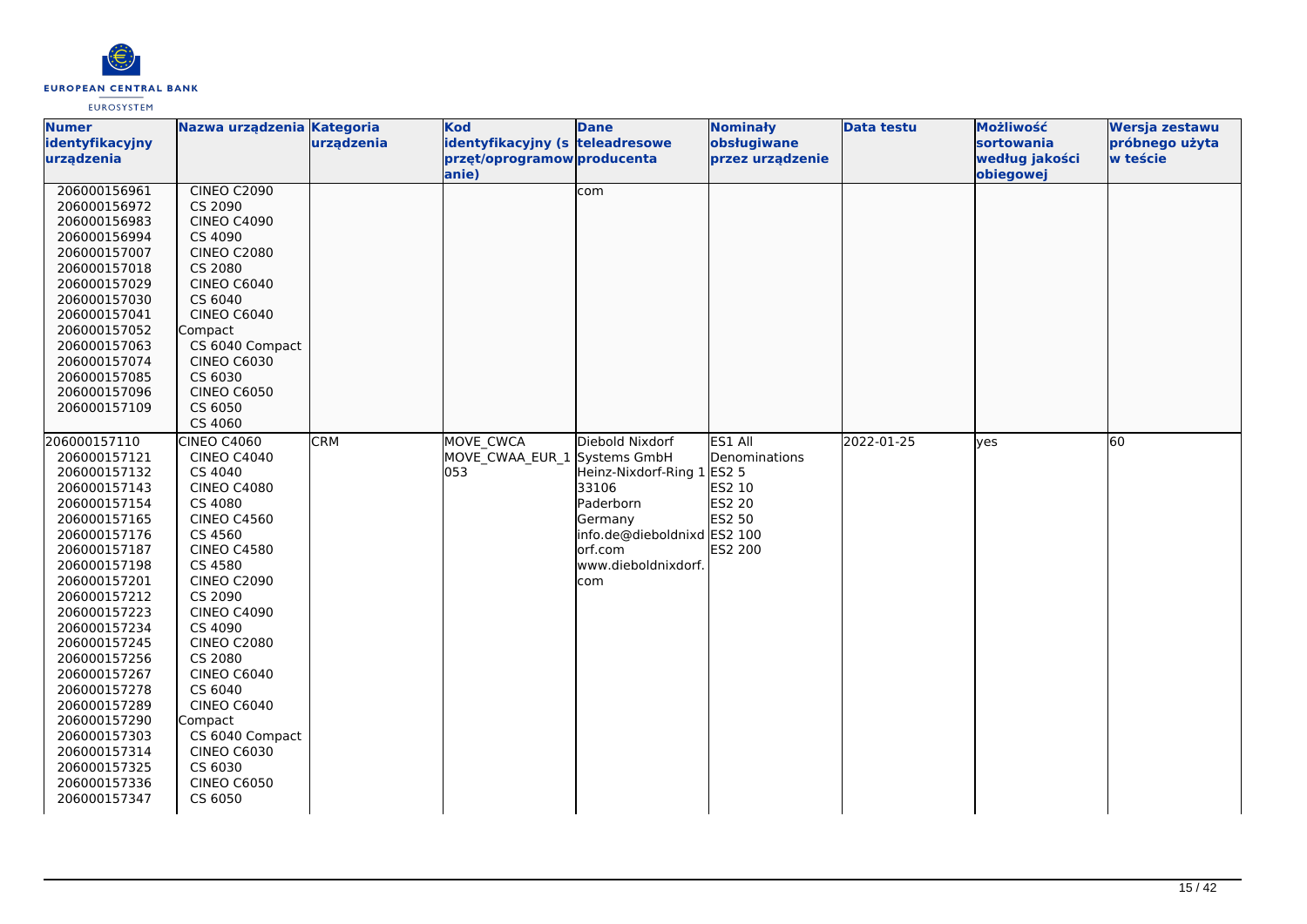

| <b>Numer</b><br>identyfikacyjny<br>urządzenia                                                                                                                | Nazwa urządzenia Kategoria                                                                                                                                                   | urządzenia | <b>Kod</b><br>identyfikacyjny (s teleadresowe<br>przęt/oprogramow producenta<br>lanie) | <b>Dane</b>                                                                                                                                                             | <b>Nominały</b><br>obsługiwane<br>przez urządzenie                                        | <b>Data testu</b> | Możliwość<br>sortowania<br>według jakości<br>obiegowej | Wersja zestawu<br>próbnego użyta<br>w teście |
|--------------------------------------------------------------------------------------------------------------------------------------------------------------|------------------------------------------------------------------------------------------------------------------------------------------------------------------------------|------------|----------------------------------------------------------------------------------------|-------------------------------------------------------------------------------------------------------------------------------------------------------------------------|-------------------------------------------------------------------------------------------|-------------------|--------------------------------------------------------|----------------------------------------------|
|                                                                                                                                                              | CS 4060                                                                                                                                                                      |            |                                                                                        |                                                                                                                                                                         |                                                                                           |                   |                                                        |                                              |
| 208000157555<br>208000157566                                                                                                                                 | Cineo C6010<br>CS 6010                                                                                                                                                       | <b>COM</b> | MOVE PWBA<br>MOVE PWBA EUR 1<br>l053                                                   | Diebold Nixdorf<br>Systems GmbH<br>Heinz-Nixdorf-Ring 1 ES2 5<br>33106<br>Paderborn<br>Germany<br>info.de@dieboldnixd ES2 100<br>lorf.com<br>www.dieboldnixdorf.<br>com | ES1 All<br><b>IDenominations</b><br>ES2 10<br>ES2 20<br>ES2 50<br>ES2 200                 | 2022-01-25        | <b>l</b> ves                                           | 60                                           |
| 208000157577<br>208000157588                                                                                                                                 | Cineo C6010<br>CS 6010                                                                                                                                                       | <b>COM</b> | MOVE PWCC<br>MOVE PWBA EUR 1<br>053                                                    | Diebold Nixdorf<br>Systems GmbH<br>Heinz-Nixdorf-Ring 1 ES2 5<br>33106<br>Paderborn<br>Germany<br>info.de@dieboldnixd ES2 100<br>orf.com<br>www.dieboldnixdorf.<br>com  | ES1 All<br>Denominations<br>ES2 10<br>ES2 20<br>ES2 50<br>ES2 200                         | 2022-01-25        | <b>ves</b>                                             | 60                                           |
| 205000158416<br>205000158427<br>205000158438<br>205000158449<br>205000158450<br>205000158461<br>205000158472<br>205000158483<br>205000158494<br>205000158508 | MONIMAX 7800T<br>MONIMAX 7700TE<br>MONIMAX 7800<br>MONIMAX 7800I<br>MONIMAX 7800IA<br>MONIMAX 7800IR<br>MONIMAX 7800DA<br>MONIMAX 7800DR<br>MONIMAX 7800TA<br>MONIMAX 7800TR | <b>CIM</b> | NHBCU30<br>V 01.00.01                                                                  | Hyosung TNS Inc<br>Suseo Bldg., 281,<br>Gwangpyeong-ro,<br>Gangnam-gu<br>135-884<br>Seoul<br>South Korea<br>hyunji.jo@hyosung.c ES2 200<br>om.<br>www.hyosung.com       | ES1 All<br><b>IDenominations</b><br><b>ES2 5</b><br>ES2 10<br>ES2 20<br>ES2 50<br>ES2 100 | 2022-01-25        | Ino                                                    | 60                                           |
| 206000139479<br>206000139480<br>206000139491<br>206000139505<br>206000139516<br>206000139527<br>206000158144<br>206000158155                                 | MONISAFE 500<br>MONISAFE 500SE<br>MONISAFE 500S<br>MONISAFE 500H<br>MONISAFE 500R<br>MONISAFE 610S<br>MONISAFE 500A<br>MONISAFE 500STE                                       | <b>CRM</b> | NH BCU57M<br>V 01.00.14                                                                | Hyosung TNS Inc<br>Suseo Bldg., 281,<br>Gwangpyeong-ro,<br>Gangnam-gu<br>135-884<br>Seoul<br>South Korea<br>hyunji.jo@hyosung.c ES2 200                                 | ES1 All<br>Denominations<br><b>ES2 5</b><br>ES2 10<br>ES2 20<br>ES2 50<br>ES2 100         | 2022-01-24        | lyes                                                   | 60                                           |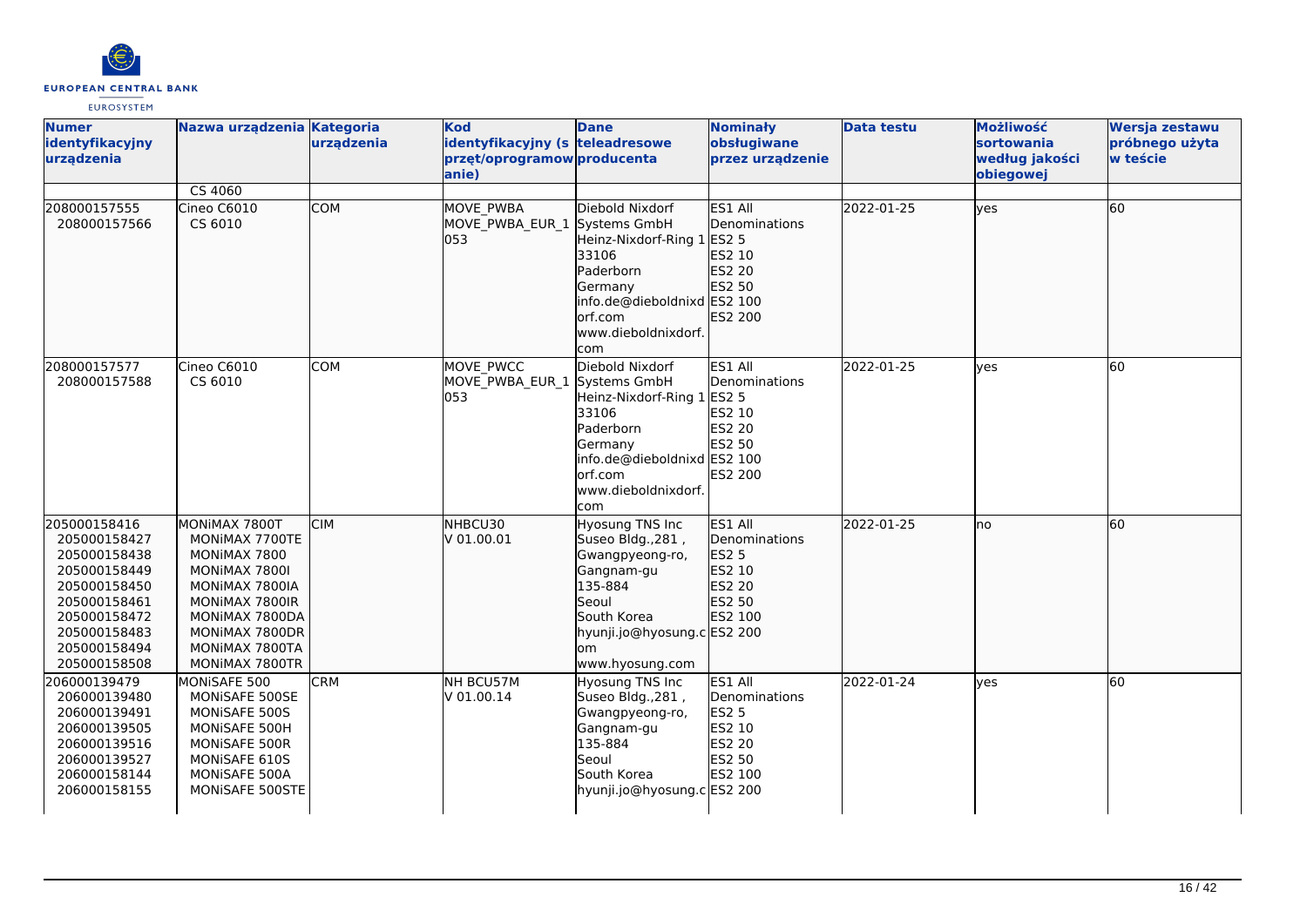

| <b>Numer</b><br>identyfikacyjny<br>urządzenia                                                                                                | Nazwa urządzenia Kategoria                                                                                                                              | urządzenia | <b>Kod</b><br>identyfikacyjny (s teleadresowe<br>przęt/oprogramow producenta<br>anie) | <b>Dane</b>                                                                                                                                                       | <b>Nominały</b><br>obsługiwane<br>przez urządzenie                                       | <b>Data testu</b> | Możliwość<br><b>sortowania</b><br>według jakości<br>obiegowej | Wersja zestawu<br>próbnego użyta<br>w teście |
|----------------------------------------------------------------------------------------------------------------------------------------------|---------------------------------------------------------------------------------------------------------------------------------------------------------|------------|---------------------------------------------------------------------------------------|-------------------------------------------------------------------------------------------------------------------------------------------------------------------|------------------------------------------------------------------------------------------|-------------------|---------------------------------------------------------------|----------------------------------------------|
| 206000158166                                                                                                                                 | MONISAFE 620S                                                                                                                                           |            |                                                                                       | <b>om</b><br>www.hyosung.com                                                                                                                                      |                                                                                          |                   |                                                               |                                              |
| 206000139538<br>206000140358<br>206000140369<br>206000140370<br>206000140381<br>206000140392<br>206000158202<br>206000158213<br>206000158224 | MONISAFE 500<br>MONISAFE 500SE<br>MONISAFE 500S<br>MONISAFE 500H<br>MONISAFE 500R<br>MONISAFE 610S<br>MONISAFE 500A<br>MONISAFE 500STE<br>MONISAFE 620S | <b>CRM</b> | NH BCU67<br>V 01.00.14                                                                | Hyosung TNS Inc<br>Suseo Bldg., 281,<br>Gwangpyeong-ro,<br>Gangnam-gu<br>135-884<br>Seoul<br>South Korea<br>hyunji.jo@hyosung.c ES2 200<br>lom<br>www.hyosung.com | ES1 All<br>Denominations<br>ES2 5<br>ES2 10<br>ES2 20<br>ES2 50<br>ES2 100               | 2022-01-24        | <b>l</b> ves                                                  | l60                                          |
| 206000157597<br>206000157600<br>206000157611<br>206000157622<br>206000157633<br>206000157644<br>206000157655<br>206000157666<br>206000157677 | DN Series 200<br>CS 4060<br>CS 4560<br>DN Series 250<br>DN Series 400<br>DN Series 405DT<br>DN Series 450<br>DN Series 470<br>DN Series 490             | <b>CRM</b> | MOVEm CDAA<br>MOVEm CDAA EUR Systems GmbH<br>1018                                     | Diebold Nixdorf<br>Heinz-Nixdorf-Ring 1<br>33106<br>Paderborn<br>Germany<br>info.de@dieboldnixd ES2 100<br>orf.com<br>www.dieboldnixdorf.<br>com                  | ES1 All<br>Denominations<br><b>ES2 5</b><br>ES2 10<br>ES2 20<br>ES2 50<br>ES2 200        | 2022-01-24        | <b>ves</b>                                                    | 60                                           |
| 206000139413<br>206000139424<br>206000139435<br>206000139446<br>206000139457<br>206000139468<br>206000158111<br>206000158122<br>206000158133 | MONISAFE 500<br>MONISAFE 500SE<br>MONISAFE 500S<br>MONISAFE 500H<br>MONISAFE 500R<br>MONISAFE 610S<br>MONISAFE 500A<br>MONISAFE 500STE<br>MONISAFE 620S | <b>CRM</b> | NH BCU57<br>V 01.00.14                                                                | Hyosung TNS Inc<br>Suseo Bldg., 281,<br>Gwangpyeong-ro,<br>Gangnam-gu<br>135-884<br>Seoul<br>South Korea<br>hyunji.jo@hyosung.c ES2 200<br>lom<br>www.hyosung.com | ES1 All<br>Denominations<br><b>ES2 5</b><br>ES2 10<br>ES2 20<br>ES2 50<br><b>ES2 100</b> | 2022-01-21        | lyes                                                          | 60                                           |
| 206000139981<br>206000139992<br>206000140007<br>206000140018<br>206000140029<br>206000140030<br>206000140041                                 | MONIMAX 8600<br>MONIMAX 8000A<br>MONIMAX 8000TA<br>MONIMAX 8000P<br>MONIMAX 8000PT<br>MONIMAX 8200<br>MONIMAX 8200T                                     | <b>CRM</b> | NH BCU63<br>V 01.00.14                                                                | Hyosung TNS Inc<br>Suseo Bldg., 281,<br>Gwangpyeong-ro,<br>Gangnam-gu<br>135-884<br>Seoul<br>South Korea                                                          | ES1 All<br>Denominations<br><b>ES2 5</b><br>ES2 10<br>ES2 20<br>ES2 50<br>ES2 100        | 2022-01-21        | <b>ves</b>                                                    | 60                                           |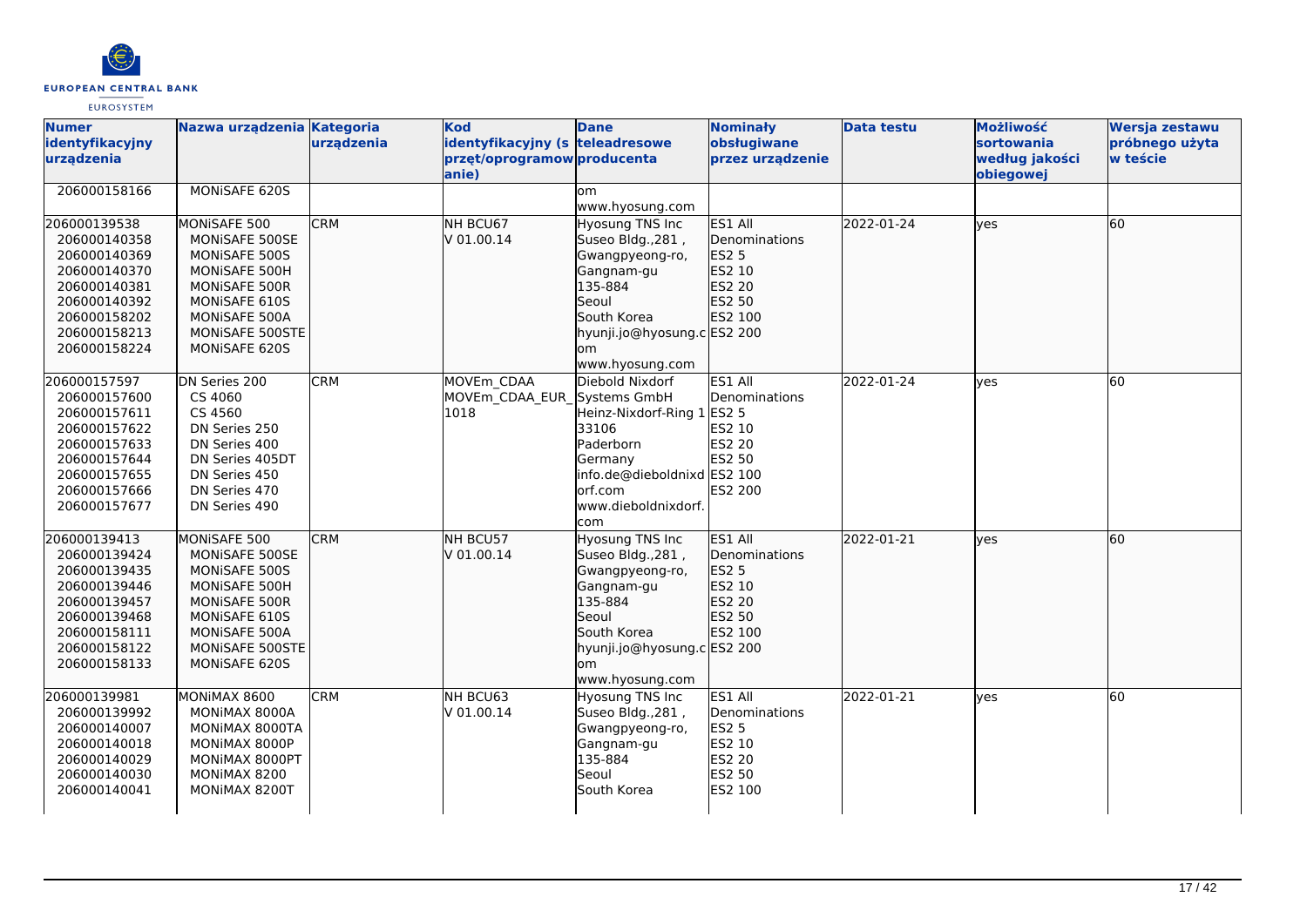

| <b>Numer</b>                  | Nazwa urządzenia Kategoria |            | <b>Kod</b>                                                     | <b>Dane</b>                 | <b>Nominały</b>                 | <b>Data testu</b> | Możliwość                    | Wersja zestawu             |
|-------------------------------|----------------------------|------------|----------------------------------------------------------------|-----------------------------|---------------------------------|-------------------|------------------------------|----------------------------|
| identyfikacyjny<br>urządzenia |                            | urządzenia | identyfikacyjny (s teleadresowe<br>przęt/oprogramow producenta |                             | obsługiwane<br>przez urządzenie |                   | sortowania<br>według jakości | próbnego użyta<br>w teście |
|                               |                            |            | anie)                                                          |                             |                                 |                   | obiegowej                    |                            |
| 206000140052                  | MONIMAX 8200CL             |            |                                                                | hyunji.jo@hyosung.c ES2 200 |                                 |                   |                              |                            |
| 206000140063                  | MONIMAX 8200TA             |            |                                                                | lom                         |                                 |                   |                              |                            |
| 206000140074                  | MONIMAX 8300               |            |                                                                | www.hyosung.com             |                                 |                   |                              |                            |
| 206000140085                  | MONIMAX 8300T              |            |                                                                |                             |                                 |                   |                              |                            |
| 206000140096                  | MONIMAX 8600T              |            |                                                                |                             |                                 |                   |                              |                            |
| 206000140109                  | MONIMAX 8600R              |            |                                                                |                             |                                 |                   |                              |                            |
| 206000140110                  | MONIMAX 8600S              |            |                                                                |                             |                                 |                   |                              |                            |
| 206000140121                  | MONIMAX 8600ST             |            |                                                                |                             |                                 |                   |                              |                            |
| 206000140132                  | MONIMAX 8700               |            |                                                                |                             |                                 |                   |                              |                            |
| 206000140143                  | MONIMAX 8700T              |            |                                                                |                             |                                 |                   |                              |                            |
| 206000140154                  | MONIMAX 8800               |            |                                                                |                             |                                 |                   |                              |                            |
| 206000140165                  | MONIMAX 8800T              |            |                                                                |                             |                                 |                   |                              |                            |
| 206000140176                  | MONIMAX 8900               |            |                                                                |                             |                                 |                   |                              |                            |
| 206000140187                  | MONIMAX 8940               |            |                                                                |                             |                                 |                   |                              |                            |
| 206000140198                  | BranchSolution             |            |                                                                |                             |                                 |                   |                              |                            |
| 206000140597                  | 8050                       |            |                                                                |                             |                                 |                   |                              |                            |
| 206000140600                  | <b>MONIMAX</b>             |            |                                                                |                             |                                 |                   |                              |                            |
| 206000140611                  | 8100QTN                    |            |                                                                |                             |                                 |                   |                              |                            |
| 206000140622                  | MONIMAX 8200S              |            |                                                                |                             |                                 |                   |                              |                            |
| 206000140633                  | MONIMAX 8200SR             |            |                                                                |                             |                                 |                   |                              |                            |
| 206000140644                  | MONIMAX 8200ST             |            |                                                                |                             |                                 |                   |                              |                            |
| 206000140655                  | MONIMAX 8200QT             |            |                                                                |                             |                                 |                   |                              |                            |
| 206000158086                  | MONIMAX 8600SR             |            |                                                                |                             |                                 |                   |                              |                            |
| 206000158097                  | MONIMAX 8700TE             |            |                                                                |                             |                                 |                   |                              |                            |
| 206000158100                  | MONIMAX                    |            |                                                                |                             |                                 |                   |                              |                            |
|                               | 8200QTN                    |            |                                                                |                             |                                 |                   |                              |                            |
|                               | MONIMAX 8700S              |            |                                                                |                             |                                 |                   |                              |                            |
|                               | MONIMAX 8700ST             |            |                                                                |                             |                                 |                   |                              |                            |
| 206000139549                  | MONIMAX 8600               | <b>CRM</b> | NH BCU53M                                                      | Hyosung TNS Inc             | ES1 All                         | 2022-01-20        | lyes                         | 60                         |
| 206000139550                  | MONIMAX 8000A              |            | V 01.00.14                                                     | Suseo Bldg., 281,           | Denominations                   |                   |                              |                            |
| 206000139561                  | MONIMAX 8000TA             |            |                                                                | Gwangpyeong-ro,             | ES2 5                           |                   |                              |                            |
| 206000139572                  | MONIMAX 8000P              |            |                                                                | Gangnam-gu                  | ES2 10                          |                   |                              |                            |
| 206000139583                  | MONIMAX 8000PT             |            |                                                                | 135-884                     | ES2 20                          |                   |                              |                            |
| 206000139594                  | MONIMAX 8200               |            |                                                                | Seoul                       | ES2 50                          |                   |                              |                            |
| 206000139607                  | MONIMAX 8200T              |            |                                                                | South Korea                 | ES2 100                         |                   |                              |                            |
| 206000139618                  | MONIMAX 8200CL             |            |                                                                | hyunji.jo@hyosung.c ES2 200 |                                 |                   |                              |                            |
| 206000139629                  | MONIMAX 8200TA             |            |                                                                | lom                         |                                 |                   |                              |                            |
| 206000139630                  | MONIMAX 8300               |            |                                                                | www.hyosung.com             |                                 |                   |                              |                            |
| 206000139641                  | MONIMAX 8300T              |            |                                                                |                             |                                 |                   |                              |                            |
| 206000139652                  | MONIMAX 8600T              |            |                                                                |                             |                                 |                   |                              |                            |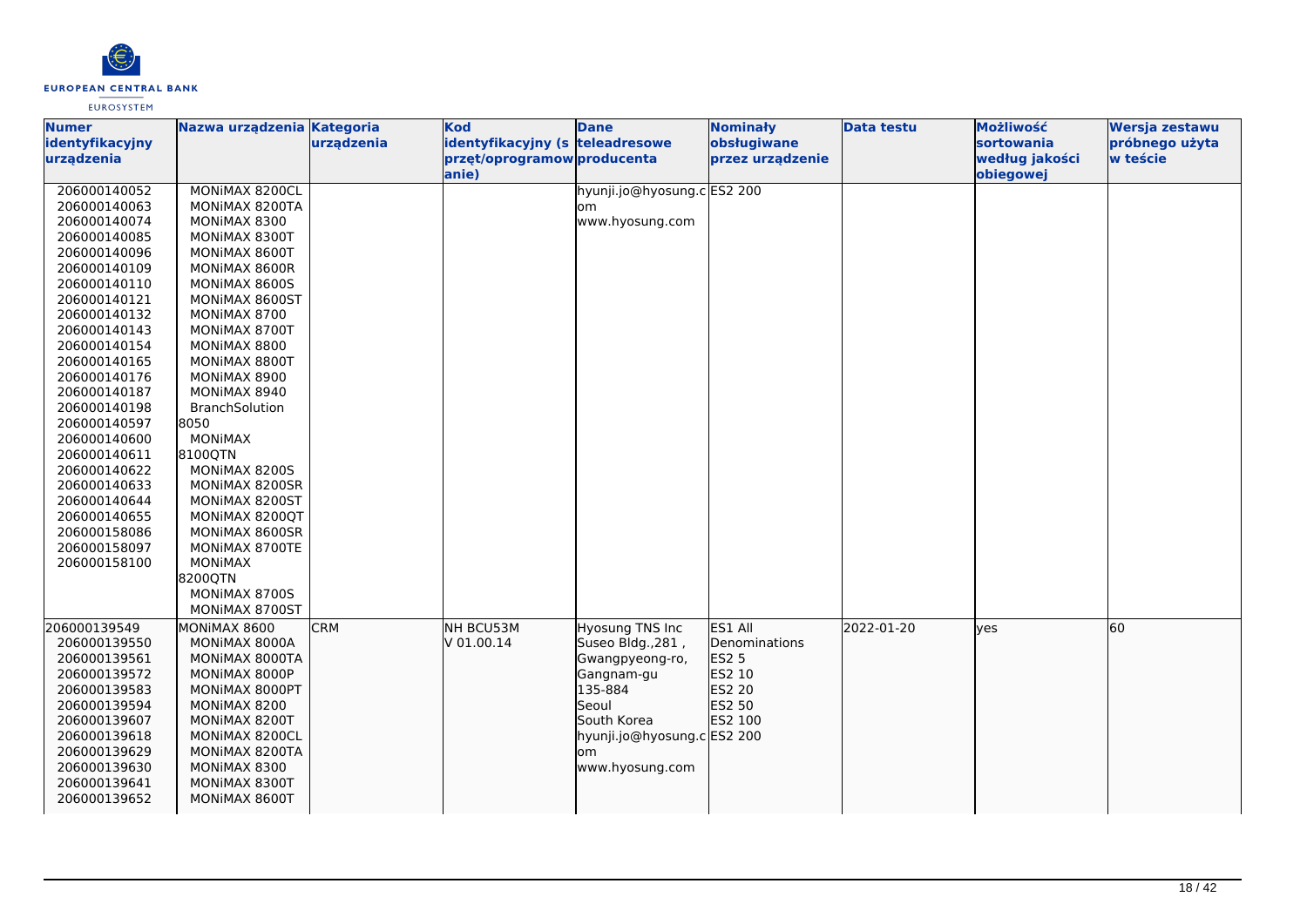

| <b>Numer</b>    | Nazwa urządzenia Kategoria |            | <b>Kod</b>                      | <b>Dane</b>                 | <b>Nominały</b>  | <b>Data testu</b> | Możliwość      | Wersja zestawu |
|-----------------|----------------------------|------------|---------------------------------|-----------------------------|------------------|-------------------|----------------|----------------|
| identyfikacyjny |                            | urządzenia | identyfikacyjny (s teleadresowe |                             | obsługiwane      |                   | sortowania     | próbnego użyta |
| urządzenia      |                            |            | przęt/oprogramow producenta     |                             | przez urządzenie |                   | według jakości | w teście       |
|                 |                            |            | anie)                           |                             |                  |                   | obiegowej      |                |
| 206000139663    | MONIMAX 8600R              |            |                                 |                             |                  |                   |                |                |
| 206000139674    | MONIMAX 8600S              |            |                                 |                             |                  |                   |                |                |
| 206000139685    | MONIMAX 8600ST             |            |                                 |                             |                  |                   |                |                |
| 206000139696    | MONIMAX 8700               |            |                                 |                             |                  |                   |                |                |
| 206000139709    | MONIMAX 8700T              |            |                                 |                             |                  |                   |                |                |
| 206000139710    | MONIMAX 8800               |            |                                 |                             |                  |                   |                |                |
| 206000139721    | MONIMAX 8800T              |            |                                 |                             |                  |                   |                |                |
| 206000139732    | MONIMAX 8900               |            |                                 |                             |                  |                   |                |                |
| 206000139743    | MONIMAX 8940               |            |                                 |                             |                  |                   |                |                |
| 206000139754    | <b>BranchSolution</b>      |            |                                 |                             |                  |                   |                |                |
| 206000140450    | 8050                       |            |                                 |                             |                  |                   |                |                |
| 206000140461    | <b>MONIMAX</b>             |            |                                 |                             |                  |                   |                |                |
| 206000140472    | 8100QTN                    |            |                                 |                             |                  |                   |                |                |
| 206000140483    | MONIMAX 8200S              |            |                                 |                             |                  |                   |                |                |
| 206000140494    | MONIMAX 8200SR             |            |                                 |                             |                  |                   |                |                |
| 206000140508    | MONIMAX 8200ST             |            |                                 |                             |                  |                   |                |                |
| 206000140519    | MONIMAX 8200QT             |            |                                 |                             |                  |                   |                |                |
| 206000157973    | MONIMAX 8600SR             |            |                                 |                             |                  |                   |                |                |
| 206000157984    | MONIMAX 8700TE             |            |                                 |                             |                  |                   |                |                |
| 206000157995    | <b>MONIMAX</b>             |            |                                 |                             |                  |                   |                |                |
|                 | 8200QTN                    |            |                                 |                             |                  |                   |                |                |
|                 | MONIMAX 8700S              |            |                                 |                             |                  |                   |                |                |
|                 | MONIMAX 8700ST             |            |                                 |                             |                  |                   |                |                |
| 206000139765    | MONIMAX 8600               | <b>CRM</b> | NH BCU53                        | Hyosung TNS Inc             | ES1 All          | 2022-01-20        | <b>lves</b>    | 60             |
| 206000139776    | MONIMAX 8000A              |            | V 01.00.14                      | Suseo Bldg., 281,           | Denominations    |                   |                |                |
| 206000139787    | MONIMAX 8000TA             |            |                                 | Gwangpyeong-ro,             | <b>ES2 5</b>     |                   |                |                |
| 206000139812    | MONIMAX 8200               |            |                                 | Gangnam-gu                  | <b>ES2 10</b>    |                   |                |                |
| 206000139823    | MONIMAX 8200T              |            |                                 | 135-884                     | ES2 20           |                   |                |                |
| 206000139834    | MONIMAX 8200CL             |            |                                 | Seoul                       | ES2 50           |                   |                |                |
| 206000139845    | MONIMAX 8200TA             |            |                                 | South Korea                 | ES2 100          |                   |                |                |
| 206000139878    | MONIMAX 8600T              |            |                                 | hyunji.jo@hyosung.c ES2 200 |                  |                   |                |                |
| 206000139889    | MONIMAX 8600R              |            |                                 | lom                         |                  |                   |                |                |
| 206000139914    | MONIMAX 8700               |            |                                 | www.hyosung.com             |                  |                   |                |                |
| 206000139925    | MONIMAX 8700T              |            |                                 |                             |                  |                   |                |                |
| 206000139936    | MONIMAX 8800               |            |                                 |                             |                  |                   |                |                |
| 206000139947    | MONIMAX 8800T              |            |                                 |                             |                  |                   |                |                |
| 206000139970    | <b>BranchSolution</b>      |            |                                 |                             |                  |                   |                |                |
| 206000140520    | 8050                       |            |                                 |                             |                  |                   |                |                |
| 206000140531    | <b>MONIMAX</b>             |            |                                 |                             |                  |                   |                |                |
| 206000140542    | 8100QTN                    |            |                                 |                             |                  |                   |                |                |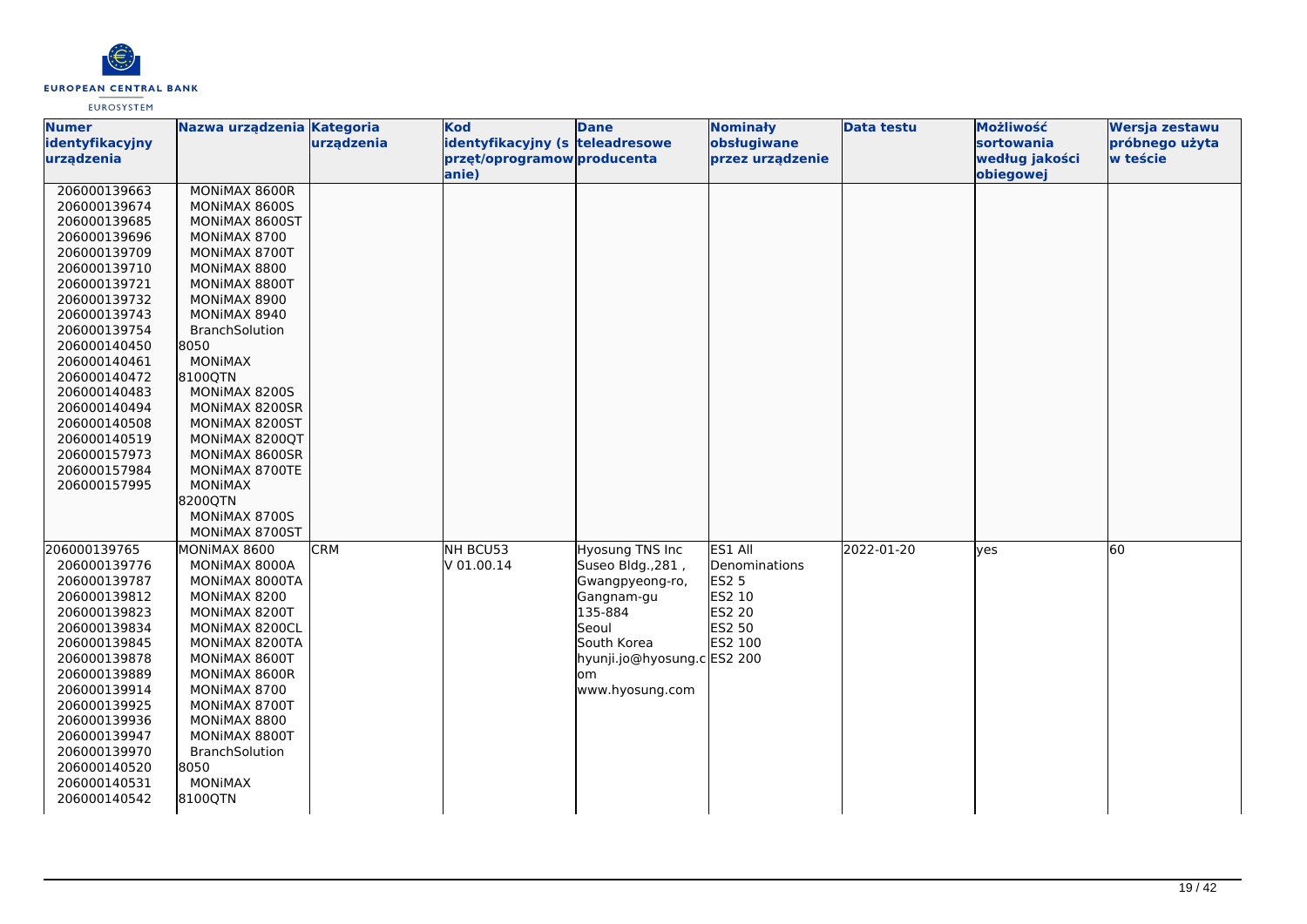

| <b>Numer</b><br>identyfikacyjny | Nazwa urządzenia Kategoria       | urządzenia | <b>Kod</b><br>identyfikacyjny (s teleadresowe | <b>Dane</b>                 | <b>Nominały</b><br>obsługiwane | <b>Data testu</b> | Możliwość<br><b>sortowania</b> | Wersja zestawu<br>próbnego użyta |
|---------------------------------|----------------------------------|------------|-----------------------------------------------|-----------------------------|--------------------------------|-------------------|--------------------------------|----------------------------------|
| urządzenia                      |                                  |            | przęt/oprogramow producenta                   |                             | przez urządzenie               |                   | według jakości                 | w teście                         |
|                                 |                                  |            | lanie)                                        |                             |                                |                   | obiegowej                      |                                  |
| 206000140553                    | MONIMAX 8200S                    |            |                                               |                             |                                |                   |                                |                                  |
| 206000140564                    | MONIMAX 8200SR                   |            |                                               |                             |                                |                   |                                |                                  |
| 206000140575                    | MONIMAX 8200ST                   |            |                                               |                             |                                |                   |                                |                                  |
| 206000140586<br>206000157940    | MONIMAX 8200QT                   |            |                                               |                             |                                |                   |                                |                                  |
| 206000157951                    | MONIMAX 8600SR<br>MONIMAX 8700TE |            |                                               |                             |                                |                   |                                |                                  |
| 206000157962                    | <b>MONIMAX</b>                   |            |                                               |                             |                                |                   |                                |                                  |
| 206000158587                    | 8200QTN                          |            |                                               |                             |                                |                   |                                |                                  |
| 206000158598                    | MONIMAX 8700S                    |            |                                               |                             |                                |                   |                                |                                  |
| 206000158601                    | MONIMAX 8700ST                   |            |                                               |                             |                                |                   |                                |                                  |
| 206000158612                    | MONIMAX 8000P                    |            |                                               |                             |                                |                   |                                |                                  |
| 206000158634                    | MONIMAX 8000PT                   |            |                                               |                             |                                |                   |                                |                                  |
| 206000158645                    | MONIMAX 8300                     |            |                                               |                             |                                |                   |                                |                                  |
| 206000158656                    | MONIMAX 8300T                    |            |                                               |                             |                                |                   |                                |                                  |
| 206000158667                    | MONIMAX 8600S                    |            |                                               |                             |                                |                   |                                |                                  |
|                                 | MONIMAX 8600ST                   |            |                                               |                             |                                |                   |                                |                                  |
|                                 | MONIMAX 8900                     |            |                                               |                             |                                |                   |                                |                                  |
|                                 | MONIMAX 8940                     |            |                                               |                             |                                |                   |                                |                                  |
| 206000156507                    | CI-50 RBW-15X                    | <b>CRM</b> | HVE-2XX                                       | <b>Glory Global</b>         | ES1 All                        | 2021-12-17        | lves                           | 60                               |
| 206000156518                    | CI-10B RBW-100                   |            | 1005                                          | Solutions                   | <b>Denominations</b>           |                   |                                |                                  |
| 206000156529                    | CI-5B_RBW-50                     |            |                                               | Thomas-Edison-Platz ES2 5   |                                |                   |                                |                                  |
|                                 |                                  |            |                                               |                             | ES2 10                         |                   |                                |                                  |
|                                 |                                  |            |                                               | 63263                       | ES2 20                         |                   |                                |                                  |
|                                 |                                  |            |                                               | Neu-Isenburg                | ES2 50                         |                   |                                |                                  |
|                                 |                                  |            |                                               | Germany                     | ES2 100                        |                   |                                |                                  |
|                                 |                                  |            |                                               | www.gloryglobalsolu ES2 200 |                                |                   |                                |                                  |
|                                 |                                  |            |                                               | tions.com                   |                                |                   |                                |                                  |
| 206000156277                    | SafeCash R7                      | <b>CRM</b> | HOTS BV-ZBV Type                              | Gunnebo Cash                | ES1 All                        | 2021-12-13        | lves                           | 60                               |
| 206000156288                    | SafeCash R8                      |            | l5a                                           | Automation AB               | Denominations                  |                   |                                |                                  |
|                                 |                                  |            | BVZ22EUT_000020                               | Stora Åvägen 1              | <b>ES2 5</b>                   |                   |                                |                                  |
|                                 |                                  |            |                                               | SE-436 34                   | ES2 10                         |                   |                                |                                  |
|                                 |                                  |            |                                               | Askim                       | ES2 20                         |                   |                                |                                  |
|                                 |                                  |            |                                               | Sweden                      | ES2 50                         |                   |                                |                                  |
|                                 |                                  |            |                                               | www.gunnebo.com             | ES2 100<br>ES2 200             |                   |                                |                                  |
|                                 |                                  |            |                                               |                             |                                |                   |                                |                                  |
| 206000156299                    | SafeCash R6                      | <b>CRM</b> | HOTS BV-ZBV Type                              | Gunnebo Cash                | ES1 All                        | 2021-12-13        | lves                           | 60                               |
| 206000156324                    | SafeCash R4                      |            | l5a                                           | Automation AB               | Denominations                  |                   |                                |                                  |
| 206000156335                    | SafeCash R5                      |            | <b>BVZ22EUT 000020</b>                        | Stora Åvägen 1              | <b>ES2 5</b>                   |                   |                                |                                  |
|                                 |                                  |            |                                               | SE-436 34                   | ES2 10                         |                   |                                |                                  |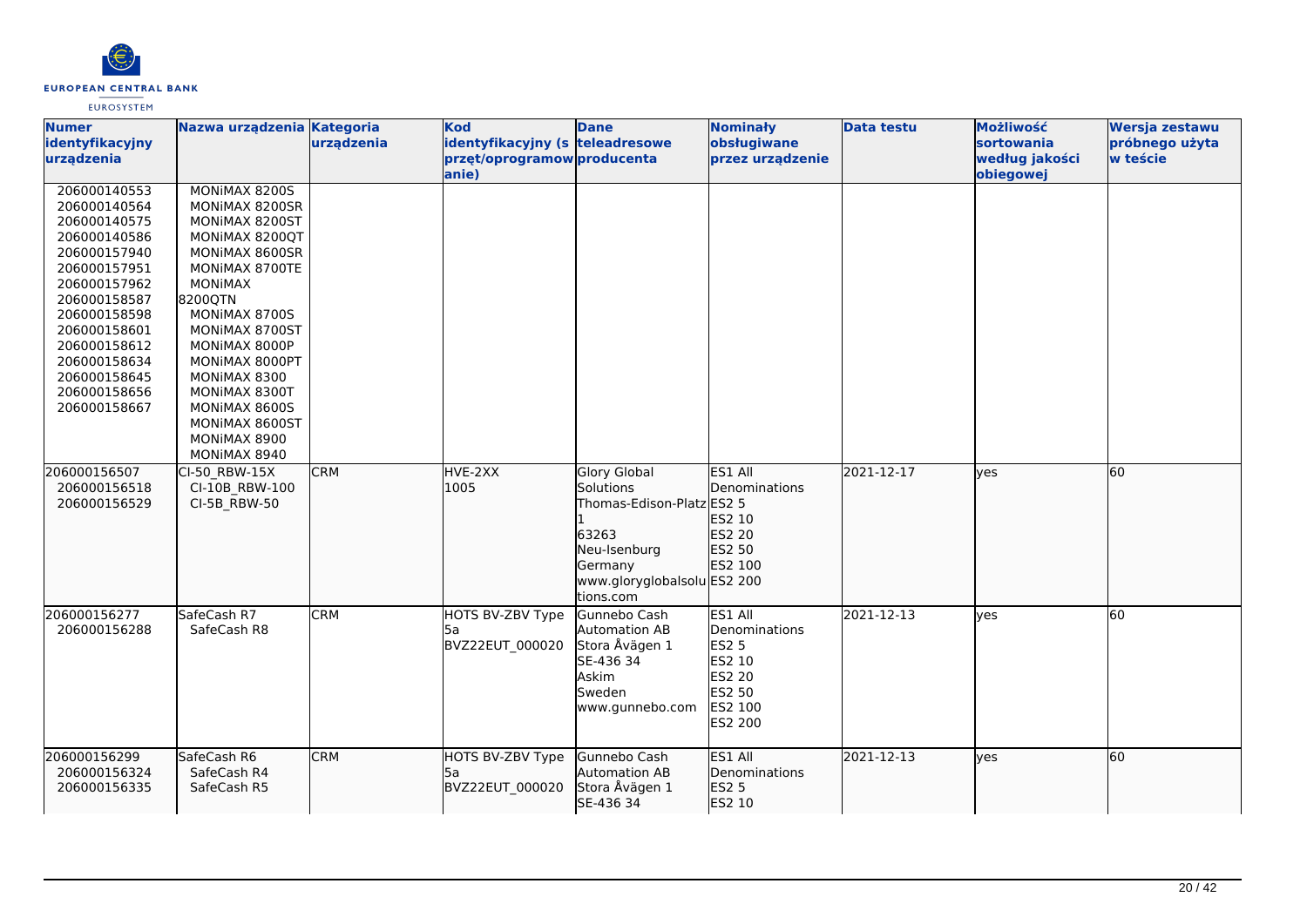

| <b>Numer</b><br>identyfikacyjny<br>urządzenia                                                                                                | Nazwa urządzenia Kategoria                                                                                                                  | urządzenia | <b>Kod</b><br>identyfikacyjny (s teleadresowe<br>przęt/oprogramow producenta<br>anie) | <b>Dane</b>                                                                                                                                       | <b>Nominały</b><br>obsługiwane<br>przez urządzenie                                              | <b>Data testu</b> | Możliwość<br><b>sortowania</b><br>według jakości<br>obiegowej | Wersja zestawu<br>próbnego użyta<br>w teście |
|----------------------------------------------------------------------------------------------------------------------------------------------|---------------------------------------------------------------------------------------------------------------------------------------------|------------|---------------------------------------------------------------------------------------|---------------------------------------------------------------------------------------------------------------------------------------------------|-------------------------------------------------------------------------------------------------|-------------------|---------------------------------------------------------------|----------------------------------------------|
|                                                                                                                                              |                                                                                                                                             |            |                                                                                       | <b>Askim</b><br>Sweden<br>www.gunnebo.com                                                                                                         | <b>ES2 20</b><br>ES2 50<br>ES2 100<br>ES2 200                                                   |                   |                                                               |                                              |
| 206000143306<br>206000143317<br>206000143328<br>206000143339<br>206000143340<br>206000143351<br>206000143362<br>206000143373<br>206000143431 | DN Series 200<br>CS 4060<br>CS 4560<br>DN Series 250<br>DN Series 400<br>DN Series 405DT<br>DN Series 450<br>DN Series 470<br>DN Series 490 | <b>CRM</b> | MOVEm CDAA<br>MOVEm_CDAA_EUR_Systems GmbH<br>1014                                     | Diebold Nixdorf<br>Heinz-Nixdorf-Ring 1<br>33106<br>Paderborn<br>Germany<br>info.de@dieboldnixd ES2 100<br>lorf.com<br>www.dieboldnixdorf.<br>com | ES1 All<br>Denominations<br><b>ES2 5</b><br>ES2 10<br>ES2 20<br><b>ES2 50</b><br><b>ES2 200</b> | 2021-12-08        | yes                                                           | l60                                          |
| 206000156084<br>206000156095                                                                                                                 | <b>RBG-200</b><br>RZ-200                                                                                                                    | <b>CRM</b> | HVD-200<br>6617                                                                       | Glory Global<br>Solutions<br>Thomas-Edison-Platz ES2 5<br>63263<br>Neu-Isenburg<br>Germany<br>www.gloryglobalsolu ES2 200<br>tions.com            | ES1 All<br>Denominations<br><b>ES2 10</b><br>ES2 20<br>ES2 50<br>ES2 100                        | 2021-12-08        | yes                                                           | 60                                           |
| 206000156108<br>206000156119                                                                                                                 | <b>RBG-200</b><br>RZ-200                                                                                                                    | <b>CRM</b> | HVD-210<br>6617                                                                       | Glory Global<br>Solutions<br>Thomas-Edison-Platz ES2 5<br>63263<br>Neu-Isenburg<br>Germany<br>www.gloryglobalsolu ES2 200<br>tions.com            | ES1 All<br>Denominations<br>ES2 10<br>ES2 20<br>ES2 50<br>ES2 100                               | 2021-12-08        | ves                                                           | 60                                           |
| 207000156143<br>207000156154<br>207000156165<br>207000156176<br>207000156187                                                                 | Opteva 740<br>Opteva 760<br>Opteva 750<br>Opteva 720 Front<br>Load<br>Opteva 720 Rear                                                       | <b>CCM</b> | BAU<br>3360T0302631                                                                   | Diebold Nixdorf<br>Systems GmbH<br>Heinz-Nixdorf-Ring 1 ES2 5<br>33106<br>Paderborn<br>Germany                                                    | ES1 All<br><b>IDenominations</b><br>ES2 10<br>ES2 20<br><b>ES2 50</b>                           | 2021-12-08        | lno                                                           | 60                                           |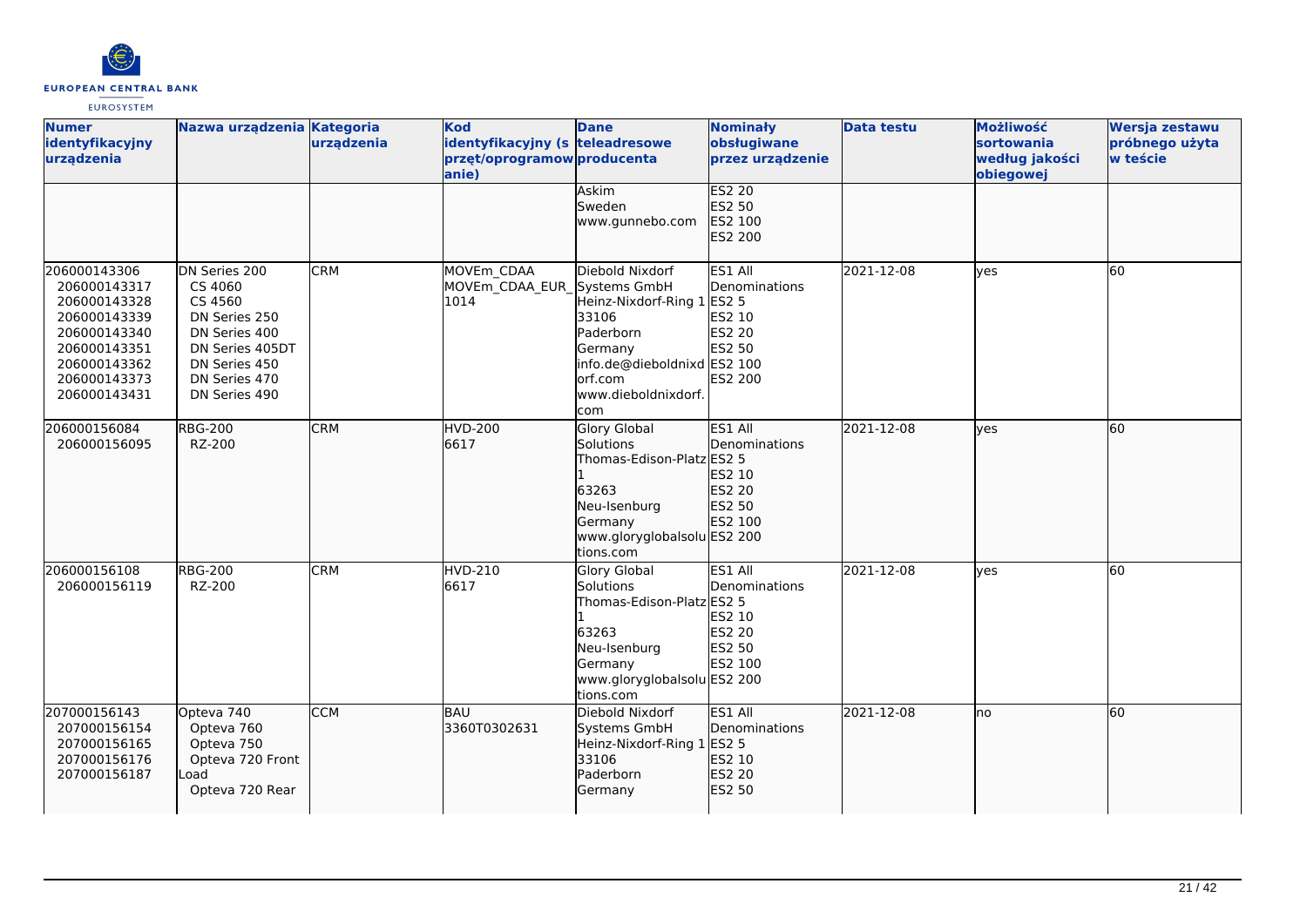

| <b>Numer</b><br>identyfikacyjny<br>urządzenia                                                                                                                                                                                                                                                                                                                                                                                                | Nazwa urządzenia Kategoria                                                                                                                                                                                                                                                                                                                                                                                                                                     | urządzenia       | <b>Kod</b><br>identyfikacyjny (s teleadresowe<br>przęt/oprogramow producenta<br>anie) | <b>Dane</b>                                                                                                                                                            | <b>Nominały</b><br>obsługiwane<br>przez urządzenie                                           | <b>Data testu</b> | Możliwość<br>sortowania<br>według jakości<br>obiegowej | Wersja zestawu<br>próbnego użyta<br>w teście |
|----------------------------------------------------------------------------------------------------------------------------------------------------------------------------------------------------------------------------------------------------------------------------------------------------------------------------------------------------------------------------------------------------------------------------------------------|----------------------------------------------------------------------------------------------------------------------------------------------------------------------------------------------------------------------------------------------------------------------------------------------------------------------------------------------------------------------------------------------------------------------------------------------------------------|------------------|---------------------------------------------------------------------------------------|------------------------------------------------------------------------------------------------------------------------------------------------------------------------|----------------------------------------------------------------------------------------------|-------------------|--------------------------------------------------------|----------------------------------------------|
|                                                                                                                                                                                                                                                                                                                                                                                                                                              | Load                                                                                                                                                                                                                                                                                                                                                                                                                                                           |                  |                                                                                       | info.de@dieboldnixd ES2 100<br>orf.com<br>www.dieboldnixdorf.<br>com                                                                                                   | ES2 200                                                                                      |                   |                                                        |                                              |
| 207000155814<br>207000155825<br>207000155836<br>207000155847<br>207000155858<br>207000155869<br>207000155870<br>207000155881<br>207000155892<br>207000155905<br>207000155916<br>207000155927<br>207000155938<br>207000155949<br>207000155950<br>207000155961<br>207000155972<br>207000155983<br>207000155994<br>207000156007<br>207000156018<br>207000156029<br>207000156030<br>207000156041<br>207000156052<br>207000156063<br>207000156074 | <b>CINEO C2070</b><br>CS 2070<br>ProCash 3000<br>ProCash 2100xe<br>PC 2100<br>ProCash 2150xe<br>ProCash 2250xe<br>ProCash 2350xe<br>ProCash 3100xe<br>ProCash 4100<br>ProCash 8100<br>ProCash 8150<br><b>CINEO C2080</b><br><b>CINEO C2560</b><br>CINEO C2560DU<br><b>CINEO C2590</b><br><b>CINEO C4080</b><br><b>CINEO C2090</b><br>CINEO C2560PG<br>CS 2080<br>CS 2560<br><b>CS 2560DU</b><br>CS 2590<br>CS 4080<br>CS 2090<br><b>CS 2560PG</b><br>Punt Groc | $\overline{CCM}$ | Line XSA<br>XSAAEUR0234                                                               | Diebold Nixdorf<br>Systems GmbH<br>Heinz-Nixdorf-Ring 1 ES2 5<br>33106<br>Paderborn<br>Germany<br>info.de@dieboldnixd ES2 100<br>orf.com<br>www.dieboldnixdorf.<br>com | ES1 All<br>Denominations<br>ES2 10<br>ES2 20<br>ES2 50<br>ES2 200                            | 2021-12-02        | lno                                                    | 60                                           |
| 206000155528<br>206000155539                                                                                                                                                                                                                                                                                                                                                                                                                 | SelfServ 62<br>SelfServ 64                                                                                                                                                                                                                                                                                                                                                                                                                                     | <b>CRM</b>       | <b>SR BV</b><br>EU0113                                                                | <b>NCR Financial</b><br>Solutions Group Ltd<br>3 Fulton Road<br>DD2 4SW Tayside<br>Dundee<br>United Kingdom<br>www.ncr.com                                             | ES1 All<br>Denominations<br><b>ES2 5</b><br>ES2 10<br>ES2 20<br>ES2 50<br>ES2 100<br>ES2 200 | 2021-11-25        | lves                                                   | 60                                           |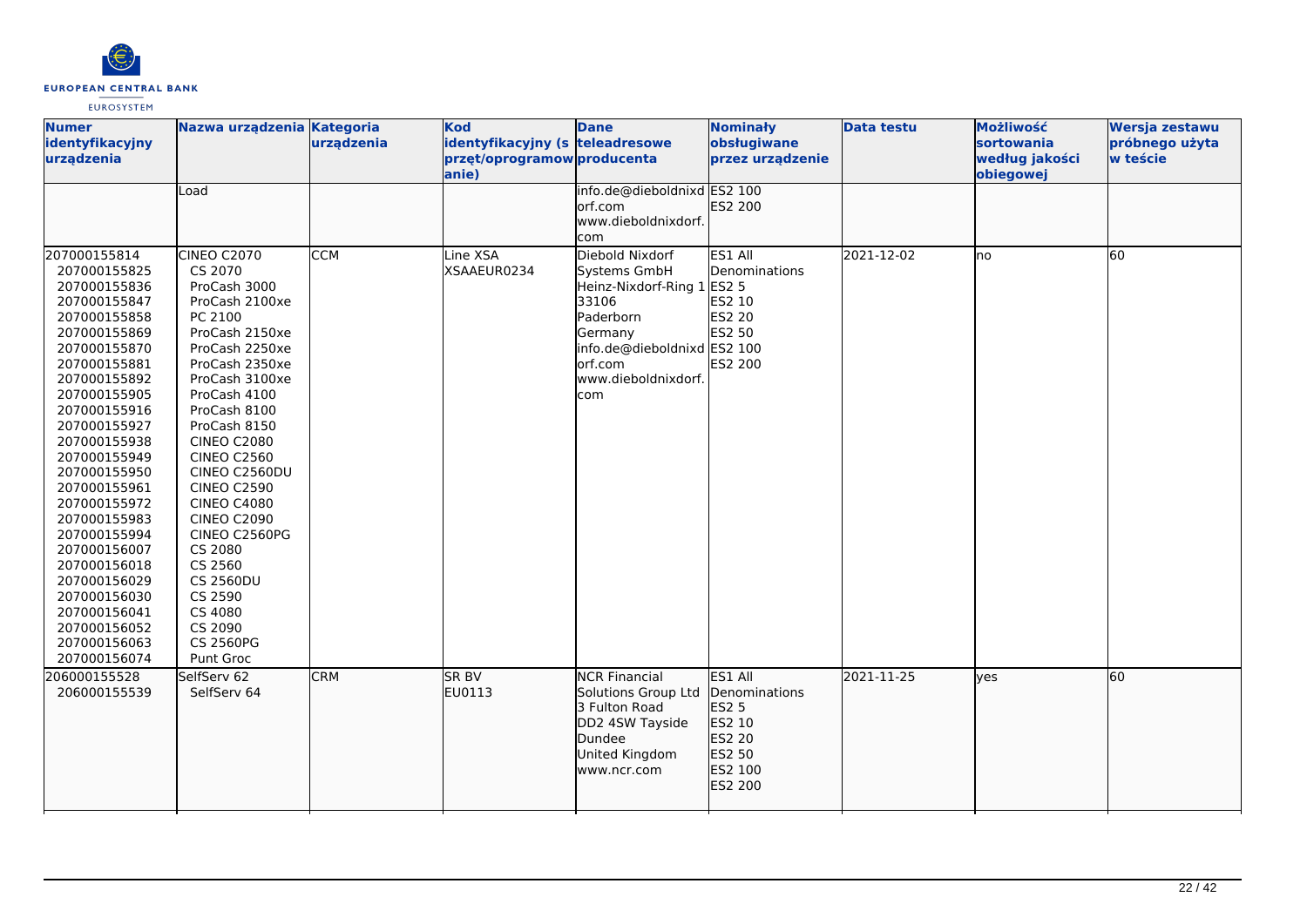

| <b>Numer</b><br>identyfikacyjny<br>urzadzenia                                                | Nazwa urządzenia Kategoria                                                           | urządzenia | <b>Kod</b><br>identyfikacyjny (s teleadresowe<br>przęt/oprogramow producenta<br>lanie) | <b>Dane</b>                                                                                                                                   | <b>Nominały</b><br>obsługiwane<br>przez urządzenie                                           | <b>Data testu</b> | Możliwość<br>sortowania<br>według jakości<br>obiegowej | Wersja zestawu<br>próbnego użyta<br>w teście |
|----------------------------------------------------------------------------------------------|--------------------------------------------------------------------------------------|------------|----------------------------------------------------------------------------------------|-----------------------------------------------------------------------------------------------------------------------------------------------|----------------------------------------------------------------------------------------------|-------------------|--------------------------------------------------------|----------------------------------------------|
| 206000144385<br>206000144396                                                                 | <b>RBG-200</b><br>RZ-200                                                             | <b>CRM</b> | <b>HVD-200</b><br>6616                                                                 | <b>Glory Global</b><br>Solutions<br>Thomas-Edison-Platz ES2 5<br>63263<br>Neu-Isenburg<br>Germany<br>www.gloryglobalsolu ES2 200<br>tions.com | ES1 All<br>Denominations<br>ES2 10<br><b>ES2 20</b><br>ES2 50<br>ES2 100                     | 2021-11-17        | yes                                                    | 60                                           |
| 206000154721<br>206000154732                                                                 | Oki ATM-Recycler<br>G8 (GZ9500F)<br>Oki ATM-Recycler<br>G8 (GZ9500R)                 | <b>CRM</b> | OKI RG8-BRM 2.xx<br>OKI RG8-Recognition Co, Ltd<br>(Euro) 5.02                         | Oki Electric Industry ES1 All<br>3-1 Futabacho,<br>Takasaki<br>370-8585<br>Gumma<br>Japan<br>www.oki.com                                      | Denominations<br>ES2 5<br>ES2 10<br>ES2 20<br>ES2 50<br>ES2 100<br>ES2 200                   | 2021-11-09        | ves                                                    | 60                                           |
| 206000154743<br>206000154754                                                                 | Oki ATM-Recycler<br>G7 (GZ9241F)<br>Oki ATM-Recycler<br>G7 (GZ9241R)                 | <b>CRM</b> | OKI RG7-BRM 8.xx<br>OKI RG7-RecognitionCo, Ltd<br>(Euro) 9.02                          | Oki Electric Industry<br>3-1 Futabacho,<br><b>Takasaki</b><br>370-8585<br>lGumma<br>Japan<br>www.oki.com                                      | ES1 All<br>Denominations<br><b>ES2 5</b><br>ES2 10<br>ES2 20<br>ES2 50<br>ES2 100<br>ES2 200 | 2021-11-09        | ves                                                    | 60                                           |
| 206000154663<br>206000154674<br>206000154685<br>206000154696<br>206000154709<br>206000154710 | KePlus R10<br>KePlus RT10<br>KePlus F10<br>KePlus FT10<br>KePlus FX10<br>KePlus RX10 | <b>CRM</b> | BV HW: HCS Zero BV KEBA Handover<br>Type 5<br>BV SW:<br>BVZ2207T000012                 | <b>Automation GmbH</b><br>Reindlstrasse 51<br>A-4041<br>Linz<br>Austria<br>kh@keba.com<br>www.keba.com                                        | ES1 All<br>Denominations<br>ES2 5<br>ES2 10<br>ES2 20<br>ES2 50<br>ES2 100<br>ES2 200        | 2021-11-08        | lves                                                   | 60                                           |
| 206000155061<br>206000155072<br>206000155083                                                 | Series 100 ATM<br>Model 20<br>Series 100 ATM                                         | <b>CRM</b> | <b>GBRU</b><br>GBNA with BV100E<br>EU7591                                              | Fujitsu Frontech<br>_imited<br>1766 Yanokuchi,                                                                                                | ES1 All<br>Denominations<br><b>ES2 5</b>                                                     | 2021-11-05        | ves                                                    | 60                                           |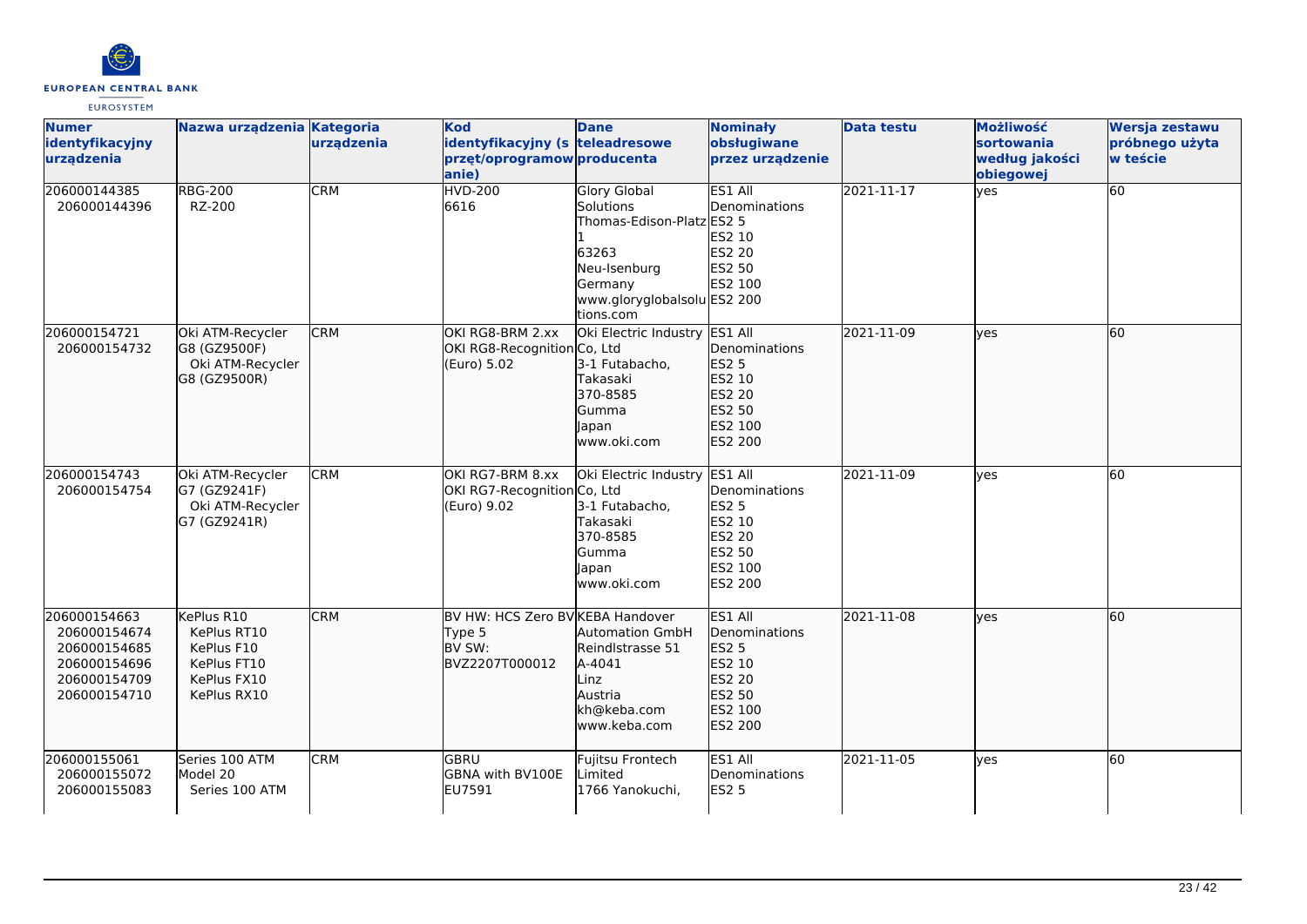

| <b>Numer</b><br>identyfikacyjny<br>urządzenia | Nazwa urządzenia Kategoria                                                             | urządzenia | <b>Kod</b><br>identyfikacyjny (s teleadresowe<br>przęt/oprogramow producenta<br>anie) | <b>Dane</b>                                                                                                                         | <b>Nominały</b><br>obsługiwane<br>przez urządzenie                                                  | <b>Data testu</b> | Możliwość<br>sortowania<br>według jakości<br>obiegowej | Wersja zestawu<br>próbnego użyta<br>w teście |
|-----------------------------------------------|----------------------------------------------------------------------------------------|------------|---------------------------------------------------------------------------------------|-------------------------------------------------------------------------------------------------------------------------------------|-----------------------------------------------------------------------------------------------------|-------------------|--------------------------------------------------------|----------------------------------------------|
|                                               | Model 21<br>Series 100 ATM<br>Model 22                                                 |            |                                                                                       | Inagi-shi<br>206-855<br>Tokyo<br>Japan<br>www.frontech.fujitsu ES2 200<br>.com/en                                                   | ES2 10<br>ES2 20<br>ES2 50<br>ES2 100                                                               |                   |                                                        |                                              |
| 206000155094<br>206000155174<br>206000155185  | Serie 8000, Model<br>8148<br>Serie 8000, Model<br>8048R<br>Serie 8000, Model<br>8028R  | <b>CRM</b> | lgbru<br>GBNA with BV100E<br>EU7591                                                   | Denso Ten España,<br>S.A.<br>Cesar Vallejo nº 16<br>29004<br>Malaga<br>Spain<br>www.ftesa.es                                        | ES1 All<br><b>Denominations</b><br><b>ES2 5</b><br>ES2 10<br>ES2 20<br>ES2 50<br>ES2 100<br>ES2 200 | 2021-11-05        | ves                                                    | 60                                           |
| 207000155380<br>207000155391<br>207000155404  | Series 100 ATM<br>Model 20<br>Series 100 ATM<br>Model 21<br>Series 100 ATM<br>Model 22 | <b>CCM</b> | G60 with BV10<br>EU32AA                                                               | Fujitsu Frontech<br>Limited<br>1766 Yanokuchi,<br>Inagi-shi<br>206-855<br>Tokyo<br>Japan<br>www.frontech.fujitsu ES2 200<br>.com/en | ES1 All<br>Denominations<br><b>ES2 5</b><br><b>ES2 10</b><br>ES2 20<br><b>ES2 50</b><br>ES2 100     | 2021-11-04        | lno                                                    | 60                                           |
| 206000155141<br>206000155152<br>206000155163  | Series 100 ATM<br>Model 20<br>Series 100 ATM<br>Model 21<br>Series 100 ATM<br>Model 22 | <b>CRM</b> | GBRU<br>GBNA with BV100<br>EU7591                                                     | Fujitsu Frontech<br>Limited<br>1766 Yanokuchi,<br>Inagi-shi<br>206-855<br>Tokyo<br>Japan<br>www.frontech.fujitsu ES2 200<br>.com/en | ES1 All<br><b>IDenominations</b><br><b>ES2 5</b><br>ES2 10<br>ES2 20<br>ES2 50<br>ES2 100           | 2021-11-03        | lves                                                   | 60                                           |
| 206000155196<br>206000155209<br>206000155210  | Serie 8000, Model<br>8148<br>Serie 8000, Model<br>8048R<br>Serie 8000, Model<br>8028R  | <b>CRM</b> | GBRU<br>GBNA with BV100<br>EU7591                                                     | Denso Ten España,<br>S.A.<br>Cesar Vallejo nº 16<br>29004<br>Malaga<br>Spain                                                        | ES1 All<br>Denominations<br><b>ES2 5</b><br>ES2 10<br>ES2 20<br>ES2 50                              | 2021-11-03        | ves                                                    | 60                                           |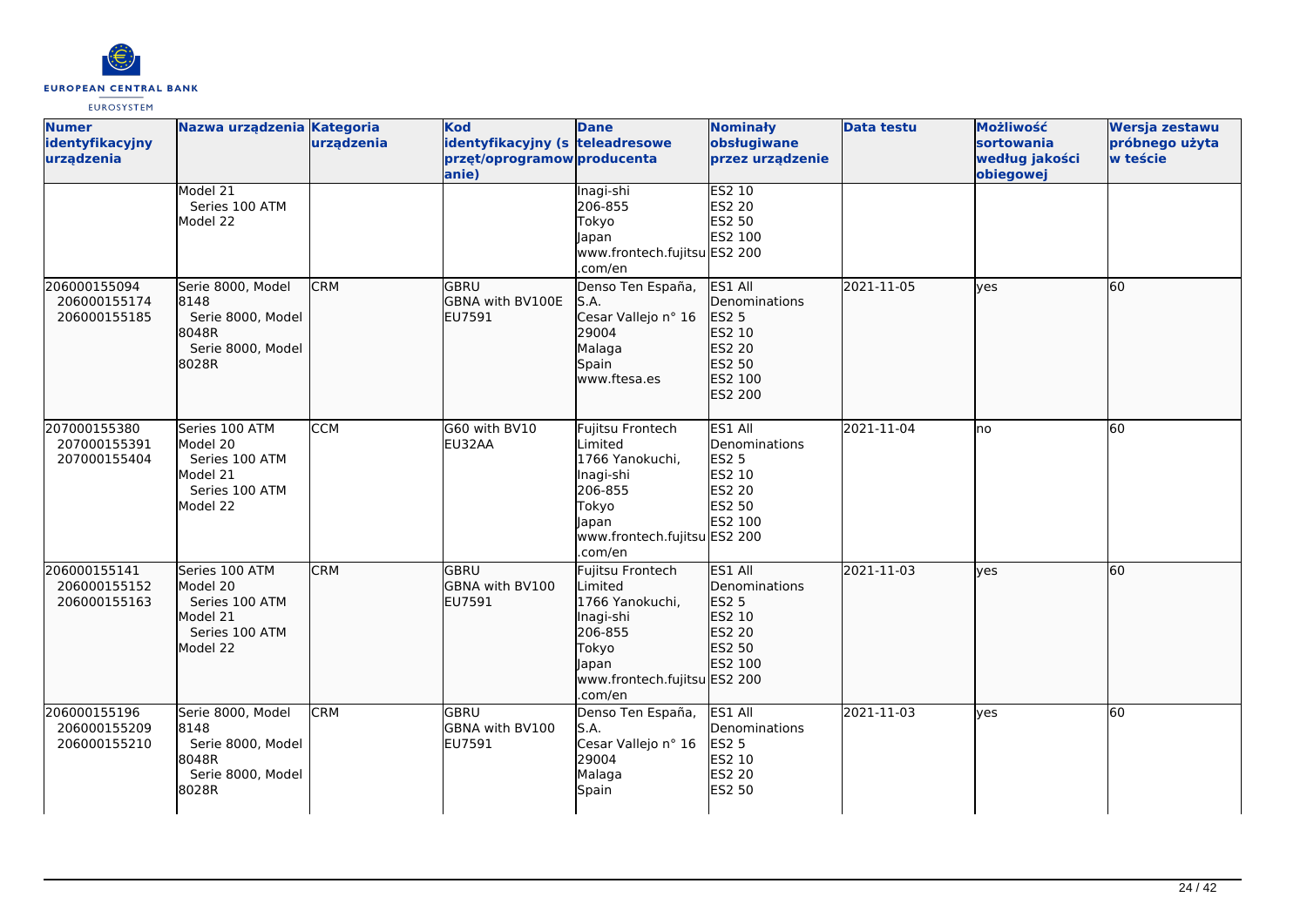

| <b>Numer</b><br>identyfikacyjny<br>urządzenia | Nazwa urządzenia Kategoria                                                             | urządzenia | <b>Kod</b><br>identyfikacyjny (s teleadresowe<br>przęt/oprogramow producenta<br>anie) | <b>Dane</b>                                                                                                                                                                           | <b>Nominały</b><br>obsługiwane<br>przez urządzenie                                                         | <b>Data testu</b> | Możliwość<br>sortowania<br>według jakości<br>obiegowej | Wersja zestawu<br>próbnego użyta<br>w teście |
|-----------------------------------------------|----------------------------------------------------------------------------------------|------------|---------------------------------------------------------------------------------------|---------------------------------------------------------------------------------------------------------------------------------------------------------------------------------------|------------------------------------------------------------------------------------------------------------|-------------------|--------------------------------------------------------|----------------------------------------------|
|                                               |                                                                                        |            |                                                                                       | www.ftesa.es                                                                                                                                                                          | ES2 100<br>ES2 200                                                                                         |                   |                                                        |                                              |
| 206000154970<br>206000154981<br>206000154992  | Series 100 ATM<br>Model 20<br>Series 100 ATM<br>Model 21<br>Series 100 ATM<br>Model 22 | <b>CRM</b> | GBRU<br><b>GBNA with GBVM</b><br><b>EU7591</b>                                        | Fujitsu Frontech<br>Limited<br>1766 Yanokuchi,<br>Inagi-shi<br>206-855<br>Tokyo<br>Japan<br>www.frontech.fujitsu ES2 200<br>.com/en                                                   | ES1 All<br>Denominations<br>ES2 5<br>ES2 10<br>ES2 20<br>ES2 50<br>ES2 100                                 | 2021-11-02        | lves                                                   | 60                                           |
| 206000155005<br>206000155016<br>206000155027  | Serie 8000, Model<br>8148<br>Serie 8000, Model<br>8048R<br>Serie 8000, Model<br>8028R  | <b>CRM</b> | <b>GBRU</b><br><b>GBNA with GBVM</b><br>EU7591                                        | Denso Ten España,<br>S.A.<br>Cesar Vallejo nº 16<br>29004<br>Malaga<br>Spain<br>www.ftesa.es                                                                                          | ES1 All<br>Denominations<br><b>ES2 5</b><br>ES2 10<br><b>ES2 20</b><br>ES2 50<br>ES2 100<br><b>ES2 200</b> | 2021-11-02        | yes                                                    | 60                                           |
| 205000154263<br>205000154274                  | SS4N-400<br>OLIS-4400                                                                  | <b>CIM</b> | SCNXL83<br>523244433                                                                  | Printec Hellas<br>S.M.S.A.<br>7-7A, Poseidonos<br>Ave. & Lokridos Str.<br>18344<br>Moschato, Athens<br>Greece<br>e.vasiliadou@printecES2 200<br>group.com<br>www.printecgroup.c<br>om | ES1 All<br>Denominations<br><b>ES2 5</b><br>ES2 10<br>ES2 20<br>ES2 50<br>ES2 100                          | 2021-10-22        | Ino                                                    | 60                                           |
| 205000154081                                  | GDB-100                                                                                | <b>CIM</b> | HVD-310<br>Model package: 119 Solutions                                               | Glory Global<br>Thomas-Edison-Platz ES2 5<br>63263<br>Neu-Isenburg<br>Germany                                                                                                         | ES1 All<br>Denominations<br>ES2 10<br><b>ES2 20</b><br>ES2 50<br>ES2 100                                   | 2021-10-21        | lno                                                    | 60                                           |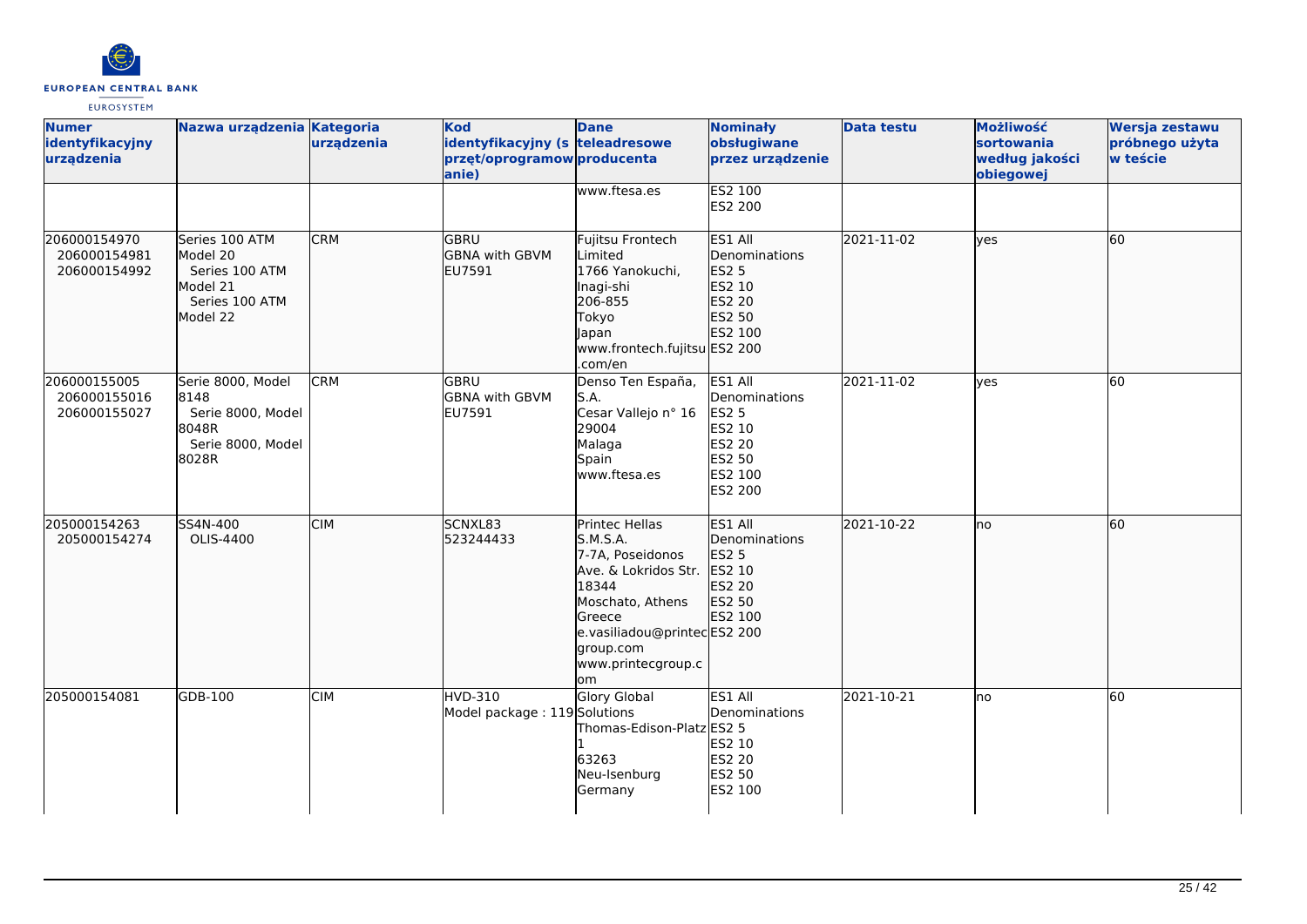

| <b>Numer</b><br>identyfikacyjny<br>urządzenia                                                                                                                                                                                                                                | Nazwa urządzenia Kategoria                                                                                                                                                                                                                                                          | urządzenia | <b>Kod</b><br>identyfikacyjny (s teleadresowe<br>przęt/oprogramow producenta<br>anie) | <b>Dane</b>                                                                                                                                                                                         | <b>Nominały</b><br>obsługiwane<br>przez urządzenie                                | <b>Data testu</b> | Możliwość<br>sortowania<br>według jakości<br>obiegowej | Wersja zestawu<br>próbnego użyta<br>w teście |
|------------------------------------------------------------------------------------------------------------------------------------------------------------------------------------------------------------------------------------------------------------------------------|-------------------------------------------------------------------------------------------------------------------------------------------------------------------------------------------------------------------------------------------------------------------------------------|------------|---------------------------------------------------------------------------------------|-----------------------------------------------------------------------------------------------------------------------------------------------------------------------------------------------------|-----------------------------------------------------------------------------------|-------------------|--------------------------------------------------------|----------------------------------------------|
|                                                                                                                                                                                                                                                                              |                                                                                                                                                                                                                                                                                     |            |                                                                                       | www.gloryglobalsolu ES2 200<br>tions.com                                                                                                                                                            |                                                                                   |                   |                                                        |                                              |
| 205000154229<br>205000154230<br>205000154241<br>205000154252                                                                                                                                                                                                                 | SS4N-300<br>SS4N-100<br>OLIS-Mini<br>OLIS-2400                                                                                                                                                                                                                                      | <b>CIM</b> | SCNL83<br>523244433                                                                   | <b>Printec Hellas</b><br><b>S.M.S.A.</b><br>7-7A, Poseidonos<br>Ave. & Lokridos Str.<br>18344<br>Moschato, Athens<br>Greece<br>e.vasiliadou@printecES2 200<br>group.com<br>www.printecgroup.c<br>om | ES1 All<br>Denominations<br><b>ES2 5</b><br>ES2 10<br>ES2 20<br>ES2 50<br>ES2 100 | 2021-10-20        | lno                                                    | 60                                           |
| 208000153050<br>208000153061                                                                                                                                                                                                                                                 | Cineo C6010<br>CS 6010                                                                                                                                                                                                                                                              | COM        | MOVE PWBA<br>MOVE PWBA EUR 1<br>050                                                   | Diebold Nixdorf<br>Systems GmbH<br>Heinz-Nixdorf-Ring 1 ES2 5<br>33106<br>Paderborn<br>Germany<br>info.de@dieboldnixd ES2 100<br>lorf.com<br>www.dieboldnixdorf.<br>com                             | ES1 All<br>Denominations<br>ES2 10<br>ES2 20<br>ES2 50<br><b>ES2 200</b>          | 2021-09-23        | <b>ves</b>                                             | 60                                           |
| 206000152581<br>206000152592<br>206000152605<br>206000152616<br>206000152627<br>206000152638<br>206000152649<br>206000152650<br>206000152661<br>206000152672<br>206000152683<br>206000152694<br>206000152707<br>206000152718<br>206000152729<br>206000152730<br>206000152741 | CINEO C4060<br><b>CINEO C4040</b><br>CS 4040<br><b>CINEO C4080</b><br>CS 4080<br><b>CINEO C4560</b><br>CS 4560<br><b>CINEO C4580</b><br>CS 4580<br><b>CINEO C2090</b><br>CS 2090<br><b>CINEO C4090</b><br>CS 4090<br><b>CINEO C2080</b><br>CS 2080<br><b>CINEO C6040</b><br>CS 6040 | <b>CRM</b> | <b>MOVE CWAA</b><br>MOVE CWAA EUR 1 Systems GmbH<br>lo50                              | Diebold Nixdorf<br>Heinz-Nixdorf-Ring 1 ES2 5<br>33106<br>Paderborn<br>Germany<br>info.de@dieboldnixd ES2 100<br>orf.com<br>www.dieboldnixdorf.<br>com                                              | ES1 All<br><b>IDenominations</b><br>ES2 10<br>ES2 20<br>ES2 50<br>ES2 200         | 2021-09-22        | <b>l</b> ves                                           | 60                                           |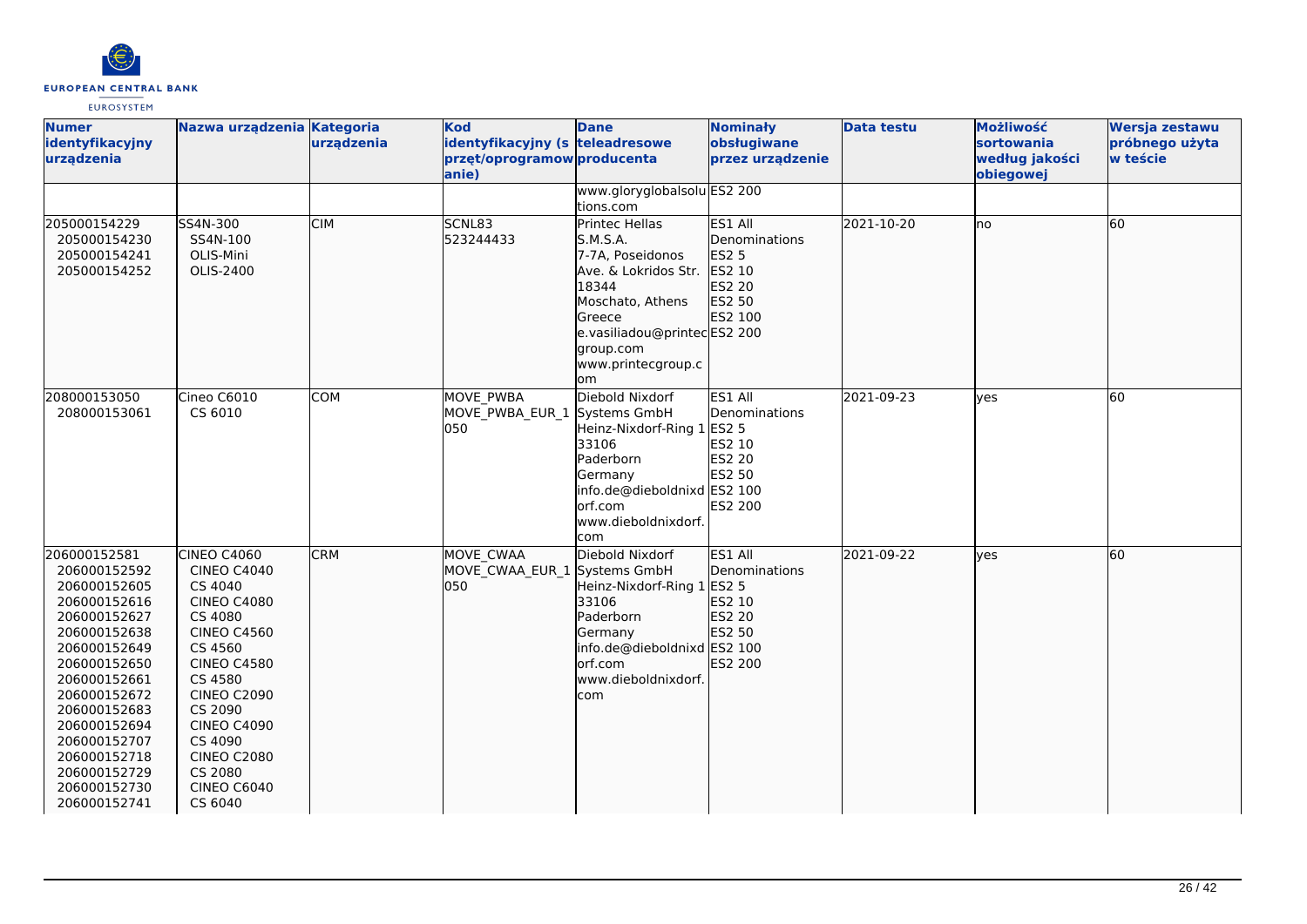

| <b>Numer</b><br>identyfikacyjny<br>urządzenia                                                                                                                                                                                                                                                                                                                | Nazwa urządzenia Kategoria                                                                                                                                                                                                                                                                                                                                               | urządzenia | <b>Kod</b><br>identyfikacyjny (s teleadresowe<br>przęt/oprogramow producenta<br>anie) | <b>Dane</b>                                                                                                                                             | <b>Nominały</b><br>obsługiwane<br>przez urządzenie                              | <b>Data testu</b> | Możliwość<br><b>sortowania</b><br>według jakości<br>obiegowej | Wersja zestawu<br>próbnego użyta<br>w teście |
|--------------------------------------------------------------------------------------------------------------------------------------------------------------------------------------------------------------------------------------------------------------------------------------------------------------------------------------------------------------|--------------------------------------------------------------------------------------------------------------------------------------------------------------------------------------------------------------------------------------------------------------------------------------------------------------------------------------------------------------------------|------------|---------------------------------------------------------------------------------------|---------------------------------------------------------------------------------------------------------------------------------------------------------|---------------------------------------------------------------------------------|-------------------|---------------------------------------------------------------|----------------------------------------------|
| 206000152752<br>206000152763<br>206000152774<br>206000152785<br>206000152796<br>206000152809<br>206000152810                                                                                                                                                                                                                                                 | CINEO C6040<br>Compact<br>CS 6040 Compact<br><b>CINEO C6030</b><br>CS 6030<br><b>CINEO C6050</b><br>CS 6050<br>CS 4060                                                                                                                                                                                                                                                   |            |                                                                                       |                                                                                                                                                         |                                                                                 |                   |                                                               |                                              |
| 208000153481<br>208000153492                                                                                                                                                                                                                                                                                                                                 | Cineo C6010<br>CS 6010                                                                                                                                                                                                                                                                                                                                                   | <b>COM</b> | MOVE PWCC<br>MOVE PWBA EUR 1 Systems GmbH<br>050                                      | Diebold Nixdorf<br>Heinz-Nixdorf-Ring 1 ES2 5<br>33106<br>Paderborn<br>Germany<br>info.de@dieboldnixd ES2 100<br>lorf.com<br>www.dieboldnixdorf.<br>com | ES1 All<br>Denominations<br>ES2 10<br><b>ES2 20</b><br>ES2 50<br><b>ES2 200</b> | 2021-09-22        | <b>ves</b>                                                    | 60                                           |
| 206000152217<br>206000152228<br>206000152239<br>206000152240<br>206000152251<br>206000152262<br>206000152273<br>206000152284<br>206000152295<br>206000152308<br>206000152319<br>206000152320<br>206000152331<br>206000152342<br>206000152353<br>206000152364<br>206000152375<br>206000152386<br>206000152397<br>206000152400<br>206000152411<br>206000152422 | CINEO C4060<br><b>CINEO C4040</b><br>CS 4040<br><b>CINEO C4080</b><br>CS 4080<br><b>CINEO C4560</b><br>CS 4560<br><b>CINEO C4580</b><br>CS 4580<br><b>CINEO C2090</b><br>CS 2090<br><b>CINEO C4090</b><br>CS 4090<br><b>CINEO C2080</b><br>CS 2080<br><b>CINEO C6040</b><br>CS 6040<br><b>CINEO C6040</b><br>Compact<br>CS 6040 Compact<br><b>CINEO C6030</b><br>CS 6030 | <b>CRM</b> | MOVE CWCA<br>MOVE CWAA EUR 1 Systems GmbH<br>050                                      | Diebold Nixdorf<br>Heinz-Nixdorf-Ring 1 ES2 5<br>33106<br>Paderborn<br>Germany<br>info.de@dieboldnixd ES2 100<br>orf.com<br>www.dieboldnixdorf.<br>com  | ES1 All<br>Denominations<br>ES2 10<br>ES2 20<br>ES2 50<br>ES2 200               | 2021-09-21        | <b>lves</b>                                                   | 60                                           |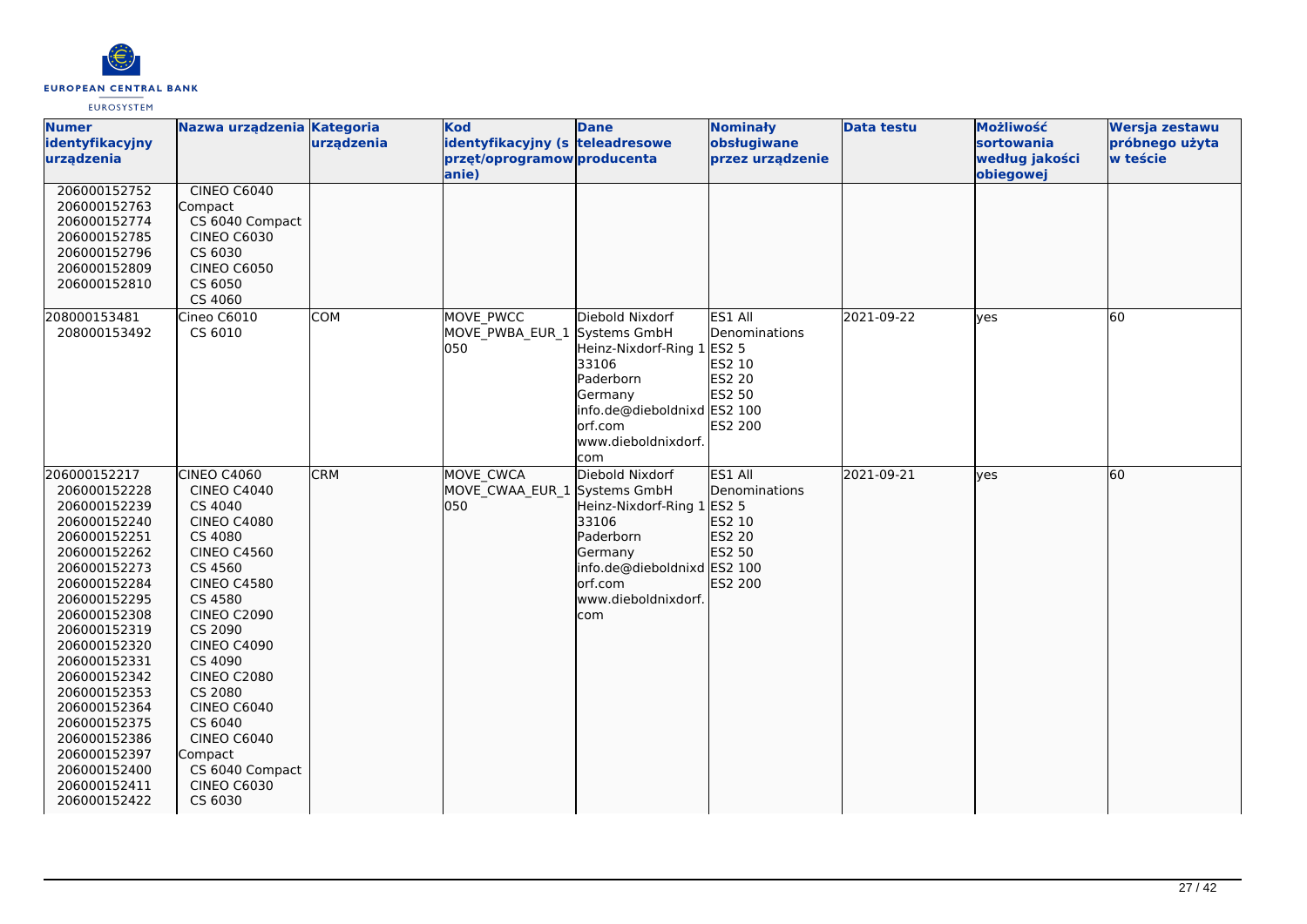

| <b>Numer</b><br>identyfikacyjny<br>urządzenia                                                                                                                                                                                                                                                                | Nazwa urządzenia Kategoria                                                                                                                                                                                                                                             | urządzenia | <b>Kod</b><br>identyfikacyjny (s teleadresowe<br>przęt/oprogramow producenta<br>anie) | <b>Dane</b>                                                                                                                           | <b>Nominały</b><br>obsługiwane<br>przez urządzenie                                                          | <b>Data testu</b> | Możliwość<br>sortowania<br>według jakości<br>obiegowej | Wersja zestawu<br>próbnego użyta<br>w teście |
|--------------------------------------------------------------------------------------------------------------------------------------------------------------------------------------------------------------------------------------------------------------------------------------------------------------|------------------------------------------------------------------------------------------------------------------------------------------------------------------------------------------------------------------------------------------------------------------------|------------|---------------------------------------------------------------------------------------|---------------------------------------------------------------------------------------------------------------------------------------|-------------------------------------------------------------------------------------------------------------|-------------------|--------------------------------------------------------|----------------------------------------------|
| 206000152433<br>206000152444                                                                                                                                                                                                                                                                                 | <b>CINEO C6050</b><br>CS 6050<br>CS 4060                                                                                                                                                                                                                               |            |                                                                                       |                                                                                                                                       |                                                                                                             |                   |                                                        |                                              |
| 205000152089                                                                                                                                                                                                                                                                                                 | Suzohapp CDS9<br>Інсм                                                                                                                                                                                                                                                  | <b>CIM</b> | <b>HOTS BV5A</b><br>BVZ22EUT V000020 NL. B.V. / Suzohapp                              | Suzo international<br>Rijnzathe 12<br>3454PV<br>De Meern<br>Netherlands<br>info@suzohapp.nl<br>eu.suzohapp.com                        | <b>ES1 All</b><br>Denominations<br>ES2 5<br>ES2 10<br><b>ES2 20</b><br>ES2 50<br>ES2 100<br><b>ES2 200</b>  | 2021-09-20        | lno                                                    | 60                                           |
| 206000152137<br>206000152148<br>206000152159<br>206000152160                                                                                                                                                                                                                                                 | Scancoin RCS500<br><b>RCS 900</b><br>HCM N11<br>HCM N12                                                                                                                                                                                                                | <b>CRM</b> | <b>HOTS BV5A</b><br><b>BVZ22EUT V000020</b>                                           | Suzo international<br>NL. B.V. / Suzohapp<br>Rijnzathe 12<br>3454PV<br>De Meern<br>Netherlands<br>info@suzohapp.nl<br>eu.suzohapp.com | ES1 All<br>Denominations<br>ES2 5<br>ES2 10<br>ES2 20<br>ES2 50<br>ES2 100<br>ES2 200                       | 2021-09-20        | lyes                                                   | 60                                           |
| 206000135556<br>206000135567<br>206000135578<br>206000135589<br>206000135590<br>206000135603<br>206000135614<br>206000135625<br>206000135636<br>206000135647<br>206000135658<br>206000135669<br>206000135670<br>206000135681<br>206000135692<br>206000135705<br>206000135716<br>206000135727<br>206000135738 | <b>SDM504S</b><br><b>SDM501S</b><br><b>SDM504C</b><br><b>SDM501C</b><br>SDM503<br>SDM503R<br>SDM503RC<br>SDM503RS<br>SDM503RH<br>8800S<br>8800C<br>8400S<br>8400C<br>CASHERE<br><b>SDM502C</b><br><b>SDM502S</b><br><b>SDM503C</b><br><b>SDM503S</b><br><b>SDM505S</b> | <b>CRM</b> | <b>BV5000</b><br>BVCM115-EUR11700 Via di Mezzo 2/4                                    | Cima S.p.A.<br>41037<br>Mirandola (MO)<br>Italy<br>info@cimaspa.it<br>www.cimaspa.it                                                  | ES1 All<br>Denominations<br><b>ES2 5</b><br>ES2 10<br><b>ES2 20</b><br>ES2 50<br><b>IES2 100</b><br>ES2 200 | 2021-09-14        | yes                                                    | 60                                           |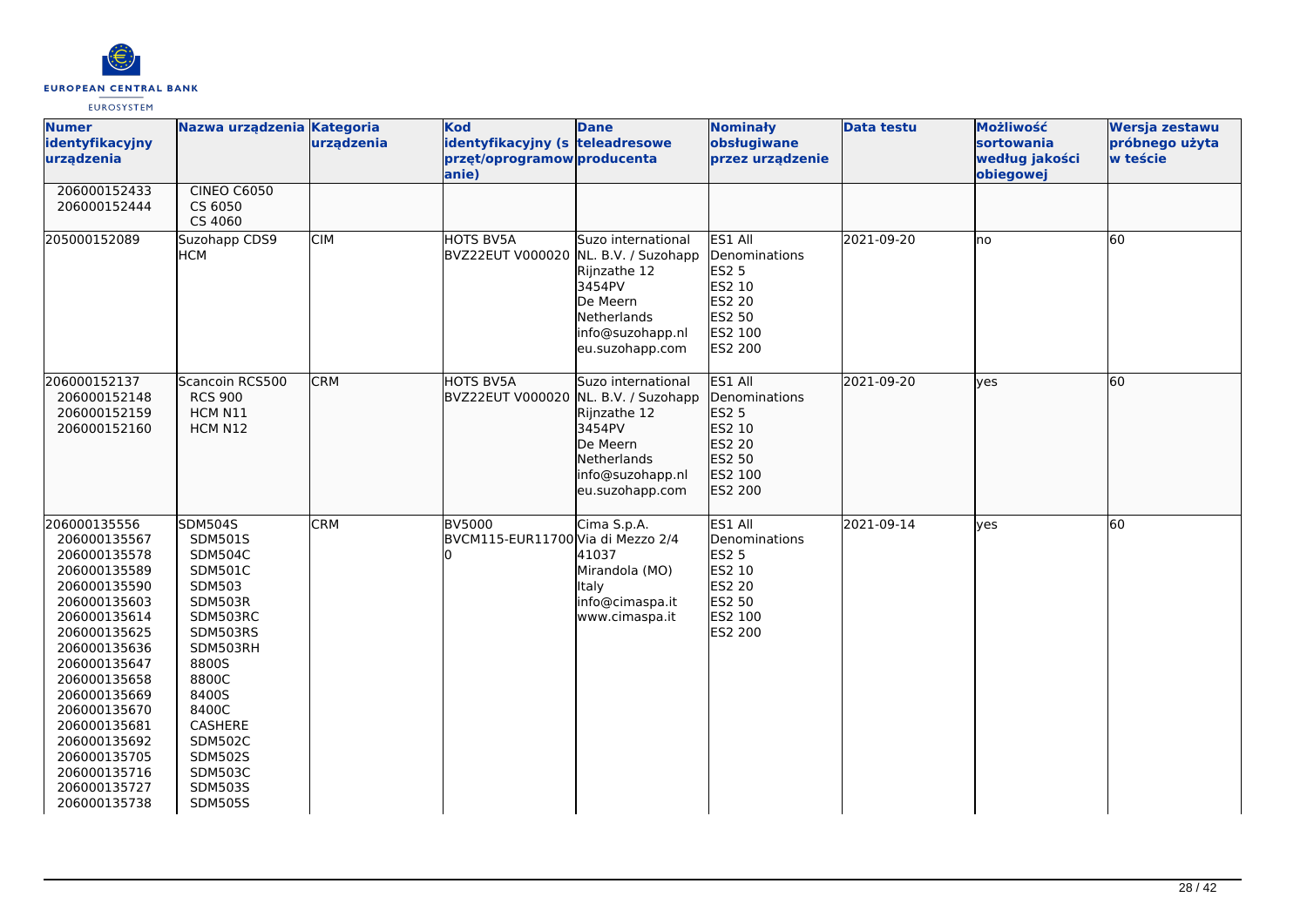

| <b>Numer</b>    | Nazwa urządzenia Kategoria |            | <b>Kod</b>                        | <b>Dane</b>                | <b>Nominały</b>  | <b>Data testu</b> | Możliwość         | Wersja zestawu |
|-----------------|----------------------------|------------|-----------------------------------|----------------------------|------------------|-------------------|-------------------|----------------|
| identyfikacyjny |                            | urządzenia | identyfikacyjny (s teleadresowe   |                            | obsługiwane      |                   | <b>sortowania</b> | próbnego użyta |
| urządzenia      |                            |            | przęt/oprogramow producenta       |                            | przez urządzenie |                   | według jakości    | w teście       |
|                 |                            |            | anie)                             |                            |                  |                   | obiegowej         |                |
| 206000135749    | <b>SDM505C</b>             |            |                                   |                            |                  |                   |                   |                |
| 206000151329    | SDM504S                    | <b>CRM</b> | <b>BV5000</b>                     | Cima S.p.A.                | ES1 All          | 2021-09-14        | lyes              | 60             |
| 206000151330    | <b>SDM501S</b>             |            | BVCM116-EUR11800 Via di Mezzo 2/4 |                            | Denominations    |                   |                   |                |
| 206000151341    | <b>SDM504C</b>             |            |                                   | 41037                      | ES2 5            |                   |                   |                |
| 206000151352    | <b>SDM501C</b>             |            |                                   | Mirandola (MO)             | ES2 10           |                   |                   |                |
| 206000151363    | SDM503                     |            |                                   | <b>Italy</b>               | ES2 20           |                   |                   |                |
| 206000151374    | SDM503R                    |            |                                   | info@cimaspa.it            | ES2 50           |                   |                   |                |
| 206000151385    | SDM503RC                   |            |                                   | www.cimaspa.it             | ES2 100          |                   |                   |                |
| 206000151396    | SDM503RS                   |            |                                   |                            | ES2 200          |                   |                   |                |
| 206000151409    | SDM503RH                   |            |                                   |                            |                  |                   |                   |                |
| 206000151410    | 8800S                      |            |                                   |                            |                  |                   |                   |                |
| 206000151421    | 8800C                      |            |                                   |                            |                  |                   |                   |                |
| 206000151432    | 8400S                      |            |                                   |                            |                  |                   |                   |                |
| 206000151443    | 8400C                      |            |                                   |                            |                  |                   |                   |                |
| 206000151454    | CASHERE                    |            |                                   |                            |                  |                   |                   |                |
| 206000151465    | <b>SDM502C</b>             |            |                                   |                            |                  |                   |                   |                |
| 206000151476    | <b>SDM502S</b>             |            |                                   |                            |                  |                   |                   |                |
| 206000151487    | <b>SDM503C</b>             |            |                                   |                            |                  |                   |                   |                |
| 206000151498    | <b>SDM503S</b>             |            |                                   |                            |                  |                   |                   |                |
| 206000151502    | <b>SDM505S</b>             |            |                                   |                            |                  |                   |                   |                |
| 206000151513    | <b>SDM505C</b>             |            |                                   |                            |                  |                   |                   |                |
| 206000151728    | AST7000NT-R5               | <b>CRM</b> | <b>BV5000</b>                     | Cima S.p.A.                | ES1 All          | 2021-09-14        | yes               | 60             |
| 206000151739    | AST7000NT                  |            | BVCM116-EUR11800 Via di Mezzo 2/4 |                            | Denominations    |                   |                   |                |
| 206000151740    | AST7000-FT                 |            |                                   | 41037                      | <b>ES2 5</b>     |                   |                   |                |
| 206000151751    | <b>AST7000-FT ER</b>       |            |                                   | Mirandola (MO)             | ES2 10           |                   |                   |                |
| 206000151762    | AST7016                    |            |                                   | <b>I</b> taly              | ES2 20           |                   |                   |                |
| 206000151773    | AST7008W                   |            |                                   | info@cimaspa.it            | ES2 50           |                   |                   |                |
| 206000151784    | <b>AST7008WB</b>           |            |                                   | www.cimaspa.it             | ES2 100          |                   |                   |                |
| 206000151795    | AST7008C                   |            |                                   |                            | ES2 200          |                   |                   |                |
| 206000151808    | <b>AST7008CB</b>           |            |                                   |                            |                  |                   |                   |                |
| 206000151819    | <b>AST7008H</b>            |            |                                   |                            |                  |                   |                   |                |
| 206000151820    | AST7008HB                  |            |                                   |                            |                  |                   |                   |                |
| 206000151831    | AST7008S                   |            |                                   |                            |                  |                   |                   |                |
| 206000150475    | DT-7000H68V                | <b>CRM</b> | UNV-010                           | <b>GRG Banking</b>         | ES1 All          | 2021-08-30        | lves              | 60             |
| 206000150486    | DT-7000H68N                |            | V28004A012                        | Equipment Co Ltd           | Denominations    |                   |                   |                |
| 206000150497    | DT-7000H68NL               |            |                                   | 9 Kelin Road Science ES2 5 |                  |                   |                   |                |
| 206000150501    | DT-7000H68NLR              |            |                                   | <b>City</b>                | ES2 10           |                   |                   |                |
| 206000150512    | DT-7000H68NX               |            |                                   | 510663                     | ES2 20           |                   |                   |                |
| 206000150523    | Virtual Teller Mach        |            |                                   | Guangzhou, District ES2 50 |                  |                   |                   |                |
| 206000150534    | ine(VTM)/Videokasse        |            |                                   | Luogang                    | ES2 100          |                   |                   |                |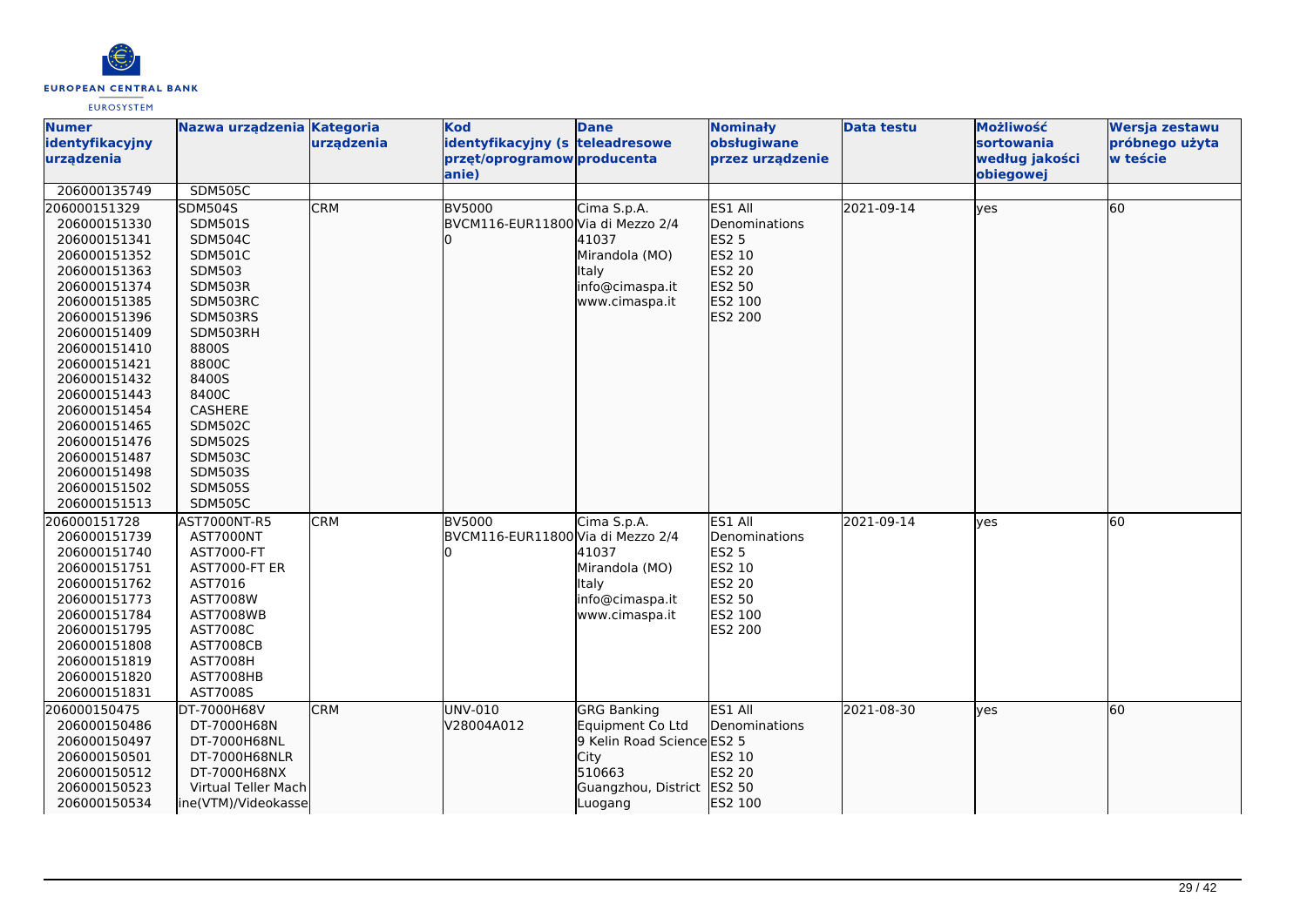

| <b>Numer</b><br>identyfikacyjny                                                                                                                                                                                                                                                              | Nazwa urządzenia Kategoria                                                                                                                                                                                                                                                                                     | urządzenia | <b>Kod</b><br>identyfikacyjny (s teleadresowe | <b>Dane</b>                                                                                                                                                 | <b>Nominały</b><br>obsługiwane                                                           | <b>Data testu</b> | Możliwość<br><b>sortowania</b> | Wersja zestawu<br>próbnego użyta |
|----------------------------------------------------------------------------------------------------------------------------------------------------------------------------------------------------------------------------------------------------------------------------------------------|----------------------------------------------------------------------------------------------------------------------------------------------------------------------------------------------------------------------------------------------------------------------------------------------------------------|------------|-----------------------------------------------|-------------------------------------------------------------------------------------------------------------------------------------------------------------|------------------------------------------------------------------------------------------|-------------------|--------------------------------|----------------------------------|
| urządzenia                                                                                                                                                                                                                                                                                   |                                                                                                                                                                                                                                                                                                                |            | przęt/oprogramow producenta<br>anie)          |                                                                                                                                                             | przez urządzenie                                                                         |                   | według jakości<br>obiegowej    | w teście                         |
| 206000150545<br>206000150556<br>206000150567<br>206000150578<br>206000150589<br>206000150590<br>206000150603<br>206000150614<br>206000150625<br>206000150636<br>206000150647<br>206000150658<br>206000150669<br>206000150670<br>206000150681<br>206000150692<br>206000150705<br>206000150716 | DT-7000P5800<br>DT-7000P5800L<br>DT-7000P5800E<br>DT-7000P5500L<br>DT-7000P5500<br>DT-7000P5500S<br>DT-7000P5500SL<br>DT-7000160-COMB<br>DT-7000160XL<br>DT-7000160X<br>DT-7000160NL<br>DT-7000160A<br>DT-7000160B<br>DT-7000166<br>DT-7000H68VL<br>DT-7000TCR71<br>DT-7000H68VLR<br>DT-7000i58<br>DT-7000i58T |            |                                               | China<br>www.grgbanking.co<br>m                                                                                                                             | <b>ES2 200</b>                                                                           |                   |                                |                                  |
| 205000150429                                                                                                                                                                                                                                                                                 | <b>KUAN</b>                                                                                                                                                                                                                                                                                                    | <b>CIM</b> | EUR 002.016                                   | Masterwork<br>Automodules<br>4F, 223, Chong Yang ES2 5<br>lRd<br>115 Nangang<br>Taipei<br>Taiwan<br>www.automodules.c ES2 200<br>lom                        | ES1 All<br>Denominations<br>ES2 10<br>ES2 20<br>ES2 50<br>ES2 100                        | 2021-08-24        | lno                            | 60                               |
| 210000150233                                                                                                                                                                                                                                                                                 | CoinRoll 123                                                                                                                                                                                                                                                                                                   | <b>CDM</b> | <b>SIRIUS V3.4</b>                            | <b>HESS Cash Systems</b><br><b>GmbH</b><br>Robert-Bosch-<br>Strasse 30<br>71106<br>Magstadt<br>Germany<br>joachim.becker@hes ES2 200<br>s.de<br>www.hess.de | ES1 All<br><b>Denominations</b><br><b>ES2 5</b><br>ES2 10<br>ES2 20<br>ES2 50<br>ES2 100 | 2021-08-10        | no                             | 60                               |
| 206000149552                                                                                                                                                                                                                                                                                 | ProCash 4000                                                                                                                                                                                                                                                                                                   | <b>CRM</b> | LINE XLA-O                                    | Diebold Nixdorf                                                                                                                                             | ES1 All                                                                                  | 2021-08-04        | lyes                           | 60                               |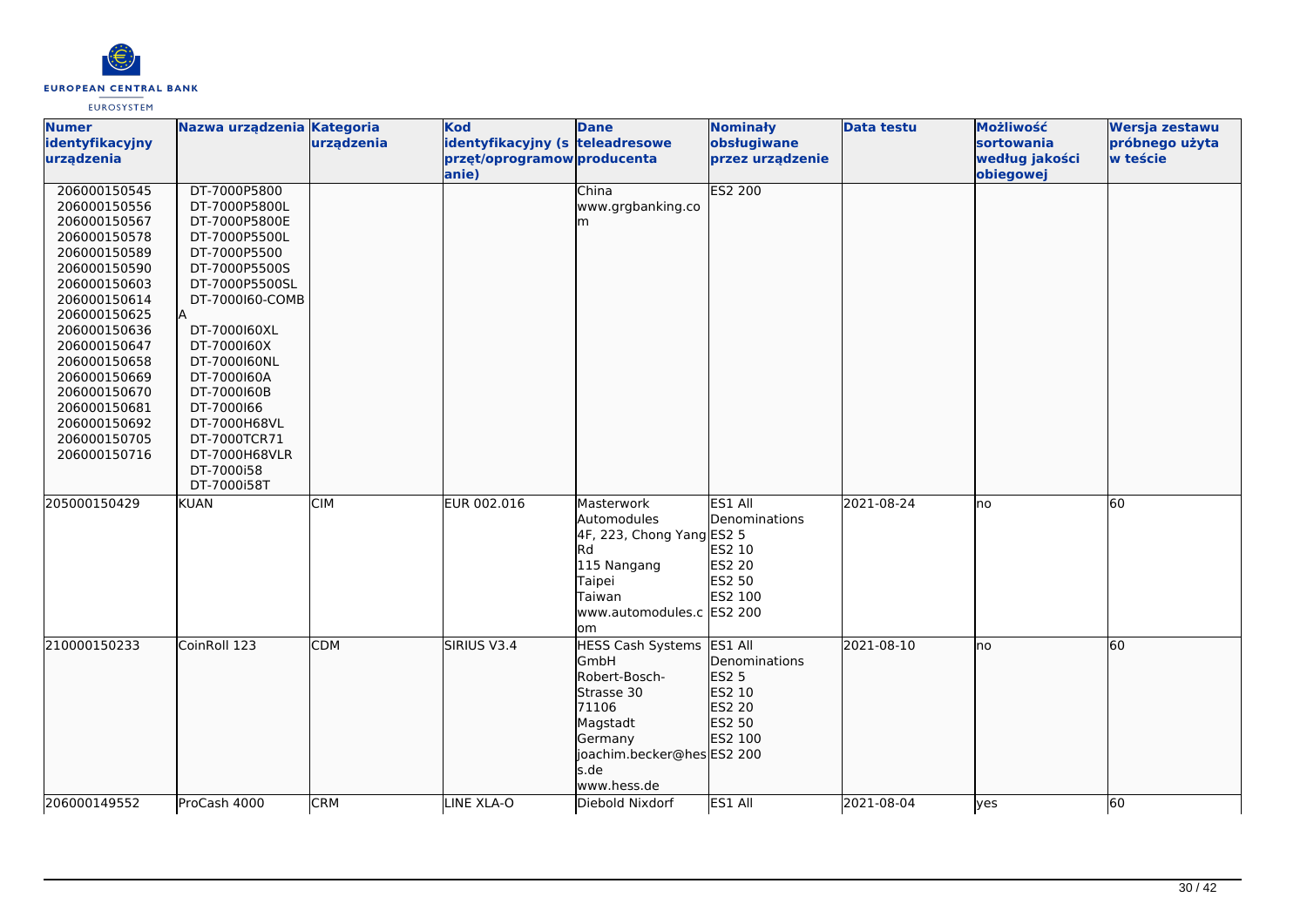

| <b>Numer</b><br>identyfikacyjny                                                                                                                                                                                                                                                                                                                                              | Nazwa urządzenia Kategoria                                                                                                                                                                                                                                                                                                         | urządzenia | <b>Kod</b><br>identyfikacyjny (s teleadresowe           | <b>Dane</b>                                                                                                                                                            | <b>Nominały</b><br>obsługiwane                                                               | <b>Data testu</b> | Możliwość<br>sortowania     | Wersja zestawu<br>próbnego użyta |
|------------------------------------------------------------------------------------------------------------------------------------------------------------------------------------------------------------------------------------------------------------------------------------------------------------------------------------------------------------------------------|------------------------------------------------------------------------------------------------------------------------------------------------------------------------------------------------------------------------------------------------------------------------------------------------------------------------------------|------------|---------------------------------------------------------|------------------------------------------------------------------------------------------------------------------------------------------------------------------------|----------------------------------------------------------------------------------------------|-------------------|-----------------------------|----------------------------------|
| urządzenia                                                                                                                                                                                                                                                                                                                                                                   |                                                                                                                                                                                                                                                                                                                                    |            | przęt/oprogramow producenta<br>anie)                    |                                                                                                                                                                        | przez urządzenie                                                                             |                   | według jakości<br>obiegowej | w teście                         |
| 206000149563<br>206000149574                                                                                                                                                                                                                                                                                                                                                 | ProCash 4000xs<br>ProCash 4100                                                                                                                                                                                                                                                                                                     |            | XLAAEUR0249                                             | <b>Systems GmbH</b><br>Heinz-Nixdorf-Ring 1<br>33106<br><b>Paderborn</b><br>Germany<br>info.de@dieboldnixd<br>lorf.com<br>www.dieboldnixdorf.<br>com                   | Denominations<br><b>ES2 5</b><br>ES2 10<br>ES2 20<br>ES2 50<br>ES2 100<br>ES2 200            |                   |                             |                                  |
| 206000149585<br>206000149596<br>206000149609<br>206000149610<br>206000149621<br>206000149632<br>206000149643<br>206000149654<br>206000149665<br>206000149676<br>206000149687<br>206000149698<br>206000149701<br>206000149712<br>206000149723<br>206000149734<br>206000149745<br>206000149756<br>206000149767<br>206000149778<br>206000149789<br>206000149790<br>206000149803 | Opteva 328EF<br>Diebold 3030<br>Opteva 328EF/D<br>Opteva 328EF/C<br>Opteva 328EF/S<br>Opteva 328<br>Opteva 324<br>Opteva 368<br>Opteva 378<br>Opteva 828<br>CS 828<br>Opteva 860<br>Opteva 868<br>CS 868<br>Opteva 820<br>Diebold 9900<br>CS 9900<br>Diebold 3700<br>CS 3700<br>Diebold 3750<br>CS 3750<br>Diebold 3550<br>CS 3550 | <b>CRM</b> | BVZ10<br>BVZ22EUT000020                                 | Diebold Nixdorf<br>Systems GmbH<br>Heinz-Nixdorf-Ring 1 ES2 5<br>33106<br>Paderborn<br>Germany<br>info.de@dieboldnixd ES2 100<br>orf.com<br>www.dieboldnixdorf.<br>com | ES1 All<br>Denominations<br>ES2 10<br>ES2 20<br>ES2 50<br>ES2 200                            | 2021-08-03        | lves                        | 60                               |
| 205000149926                                                                                                                                                                                                                                                                                                                                                                 | <b>APS Compact NL</b>                                                                                                                                                                                                                                                                                                              | CIM        | <b>l</b> CI Note Line<br>UNX4-210-13-EU-16 12 METAXA K. | Unixfor S.A.<br>17455<br><b>ALIMOS - ATHENS</b><br><b>G</b> reece<br>unixfor@unixfor.gr<br>www.unixfor.com                                                             | ES1 All<br>Denominations<br><b>ES2 5</b><br>ES2 10<br>ES2 20<br>ES2 50<br>ES2 100<br>ES2 200 | 2021-07-29        | lno                         | 60                               |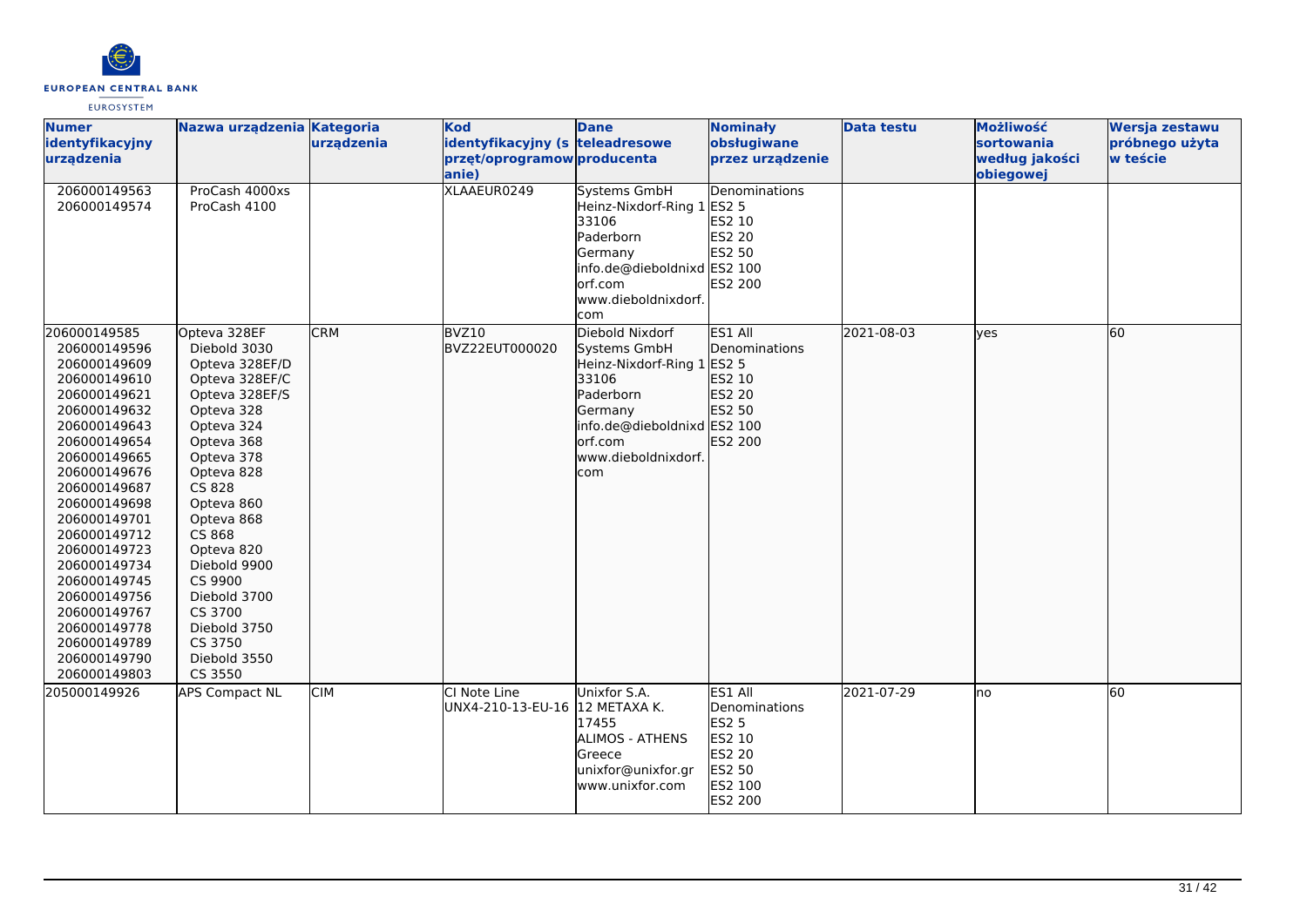

| <b>Numer</b><br>identyfikacyjny<br>urządzenia                                                | Nazwa urządzenia Kategoria                                                           | urządzenia | <b>Kod</b><br>identyfikacyjny (s teleadresowe<br>przęt/oprogramow producenta<br>lanie) | <b>Dane</b>                                                                                                                    | <b>Nominały</b><br>obsługiwane<br>przez urządzenie                                                                       | <b>Data testu</b> | Możliwość<br>sortowania<br>według jakości<br>obiegowej | Wersja zestawu<br>próbnego użyta<br>w teście |
|----------------------------------------------------------------------------------------------|--------------------------------------------------------------------------------------|------------|----------------------------------------------------------------------------------------|--------------------------------------------------------------------------------------------------------------------------------|--------------------------------------------------------------------------------------------------------------------------|-------------------|--------------------------------------------------------|----------------------------------------------|
| 205000149915                                                                                 | <b>APS Compact</b>                                                                   | <b>CIM</b> | CR90<br><b>BIM2020</b><br>UNX4-110-13-EU-16 17455                                      | Unixfor S.A.<br>12 METAXA K.<br><b>ALIMOS - ATHENS</b><br>Greece<br>unixfor@unixfor.gr<br>www.unixfor.com                      | ES1 All<br>Denominations<br>ES2 5<br>ES2 10<br>ES2 20<br>ES2 50<br>ES2 100<br>ES2 200                                    | 2021-07-27        | lno                                                    | 60                                           |
| 206000133861<br>206000133872<br>206000133883<br>206000133894<br>206000133907<br>206000133918 | KePlus R10<br>KePlus RT10<br>KePlus F10<br>KePlus FT10<br>KePlus FX10<br>KePlus RX10 | <b>CRM</b> | BV HW: HOTS Zero<br>BV Type 5<br>BV SW:<br>BVZ2207T000011                              | <b>KEBA Handover</b><br>Automation GmbH<br>Reindlstrasse 51<br>A-4041<br>Linz<br>Austria<br>kh@keba.com<br>www.keba.com        | ES1 All<br>Denominations<br><b>ES2 5</b><br><b>ES2 10</b><br><b>ES2 20</b><br><b>ES2 50</b><br>ES2 100<br><b>ES2 200</b> | 2021-07-26        | ves                                                    | 60                                           |
| 206000149357<br>206000149391<br>206000149404<br>206000149415                                 | KePlus R6se<br>KePlus X6se<br>KePlus R6<br>KePlus X6                                 | <b>CRM</b> | BV HW:HCS ZERO<br>BV Type 5<br>BV SW:<br>BVZ22EUT000020                                | <b>KEBA Handover</b><br><b>Automation GmbH</b><br>Reindlstrasse 51<br>A-4041<br>Linz<br>Austria<br>kh@keba.com<br>www.keba.com | ES1 All<br><b>IDenominations</b><br><b>ES2 5</b><br>ES2 10<br>ES2 20<br>ES2 50<br>ES2 100<br>ES2 200                     | 2021-07-26        | lves                                                   | 60                                           |
| 206000157848<br>206000157859<br>206000157860<br>206000157871                                 | KePlus R6se<br>KePlus X6se<br>KePlus R6<br>KePlus X6                                 | <b>CRM</b> | BV HW:HOTS ZERO<br>BV Type 5<br>BV SW:<br>BVZ22EUT000020                               | <b>KEBA Handover</b><br><b>Automation GmbH</b><br>Reindlstrasse 51<br>A-4041<br>Linz<br>Austria<br>kh@keba.com<br>www.keba.com | ES1 All<br>Denominations<br><b>ES2 5</b><br>ES2 10<br><b>ES2 20</b><br><b>ES2 50</b><br>ES2 100<br><b>ES2 200</b>        | 2021-07-26        | <b>ves</b>                                             | 60                                           |
| 206000148777                                                                                 | CI Note Line Recycle CRM                                                             |            | 13-EU-16                                                                               | CI Note Line Recycle CI Tech Components ES1 All<br>AG<br>Oberburgstrasse 10 ES2 5                                              | Denominations                                                                                                            | 2021-07-21        | lyes                                                   | 60                                           |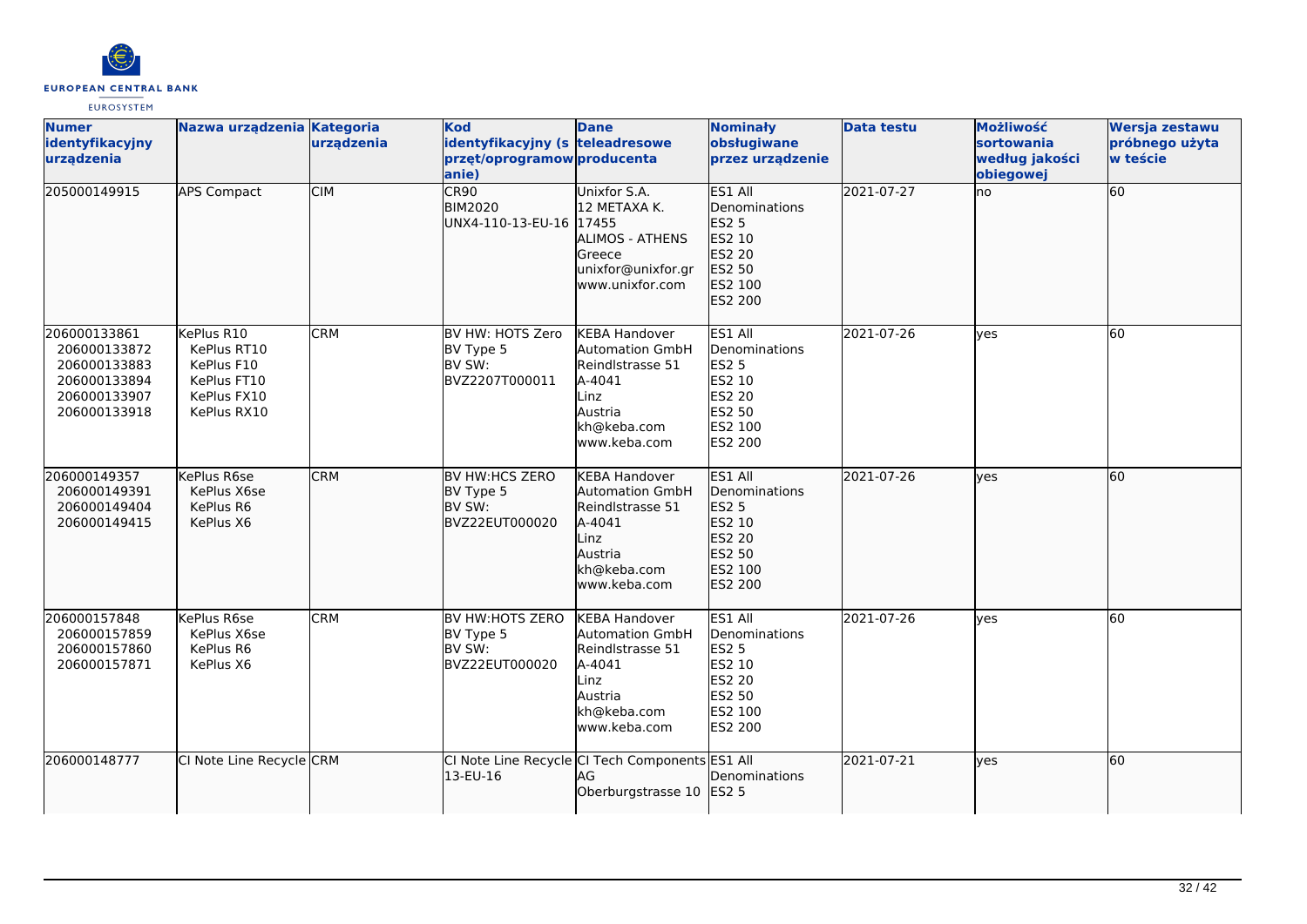

| <b>Numer</b><br>identyfikacyjny<br>urządzenia                                                                                                                | Nazwa urządzenia Kategoria                                                                                                                         | urządzenia | <b>Kod</b><br>identyfikacyjny (s teleadresowe<br>przęt/oprogramow producenta<br>anie) | <b>Dane</b>                                                                                                                                                                            | <b>Nominały</b><br>obsługiwane<br>przez urządzenie                                                         | <b>Data testu</b> | Możliwość<br>sortowania<br>według jakości<br>obiegowej | Wersja zestawu<br>próbnego użyta<br>w teście |
|--------------------------------------------------------------------------------------------------------------------------------------------------------------|----------------------------------------------------------------------------------------------------------------------------------------------------|------------|---------------------------------------------------------------------------------------|----------------------------------------------------------------------------------------------------------------------------------------------------------------------------------------|------------------------------------------------------------------------------------------------------------|-------------------|--------------------------------------------------------|----------------------------------------------|
|                                                                                                                                                              |                                                                                                                                                    |            |                                                                                       | 3400<br>Burgdorf<br>Switzerland<br>info@citech.com<br>www.citech.com                                                                                                                   | <b>ES2 10</b><br>ES2 20<br>ES2 50<br><b>IES2 100</b><br>ES2 200                                            |                   |                                                        |                                              |
| 205000148890                                                                                                                                                 | SmartPay Lobby                                                                                                                                     | <b>CIM</b> | <b>BIM2020</b><br>Cash Module v1.6<br>13-EU-15                                        | Printec Hellas<br>S.M.S.A.<br>7-7A, Poseidonos<br>Ave. & Lokridos Str.<br>18344<br>Moschato, Athens<br>Greece<br>e.vasiliadou@printecES2 200<br>group.com<br>www.printecgroup.c<br>lom | ES1 All<br>Denominations<br><b>ES2 5</b><br>ES2 10<br><b>ES2 20</b><br><b>ES2 50</b><br>ES2 100            | 2021-07-21        | lno                                                    | 60                                           |
| 207000148471<br>207000148482<br>207000148493<br>207000148507<br>207000148518<br>207000148529<br>207000148530<br>207000148541<br>207000148552<br>207000148563 | SelfServ 34<br>SelfServ 31<br>SelfServ 32<br>SelfServ 36<br>SelfServ 38<br>SelfServ 91<br>SelfServ 81<br>SelfServ 82<br>SelfServ 84<br>SelfServ 88 | <b>CCM</b> | DVM-STD-EUR<br>Version 01.07.00                                                       | <b>NCR Financial</b><br>Solutions Group Ltd<br>3 Fulton Road<br>DD2 4SW Tayside<br>Dundee<br>United Kingdom<br>www.ncr.com                                                             | ES1 All<br><b>IDenominations</b><br><b>ES2 5</b><br>ES2 10<br>ES2 20<br>ES2 50<br>ES2 100<br>ES2 200       | 2021-07-20        | <b>I</b> no                                            | 60                                           |
| 206000148254<br>206000148265                                                                                                                                 | SelfServ 83<br>SelfServ 87                                                                                                                         | <b>CRM</b> | BRM with HVD300<br>EUR00000544                                                        | <b>NCR Financial</b><br>Solutions Group Ltd<br>3 Fulton Road<br>DD2 4SW Tayside<br>Dundee<br>United Kingdom<br>www.ncr.com                                                             | ES1 All<br>Denominations<br><b>ES2 5</b><br>ES2 10<br><b>ES2 20</b><br><b>ES2 50</b><br>ES2 100<br>ES2 200 | 2021-07-14        | <b>ves</b>                                             | 60                                           |
| 205000148413                                                                                                                                                 | SmartPay Lobby<br>New                                                                                                                              | <b>CIM</b> | CI-2110C<br>Cash Module v1.6<br>13-EU-14                                              | Printec Hellas<br>S.M.S.A.<br>7-7A, Poseidonos                                                                                                                                         | ES1 All<br>Denominations<br><b>ES2 5</b>                                                                   | 2021-07-13        | lno                                                    | 60                                           |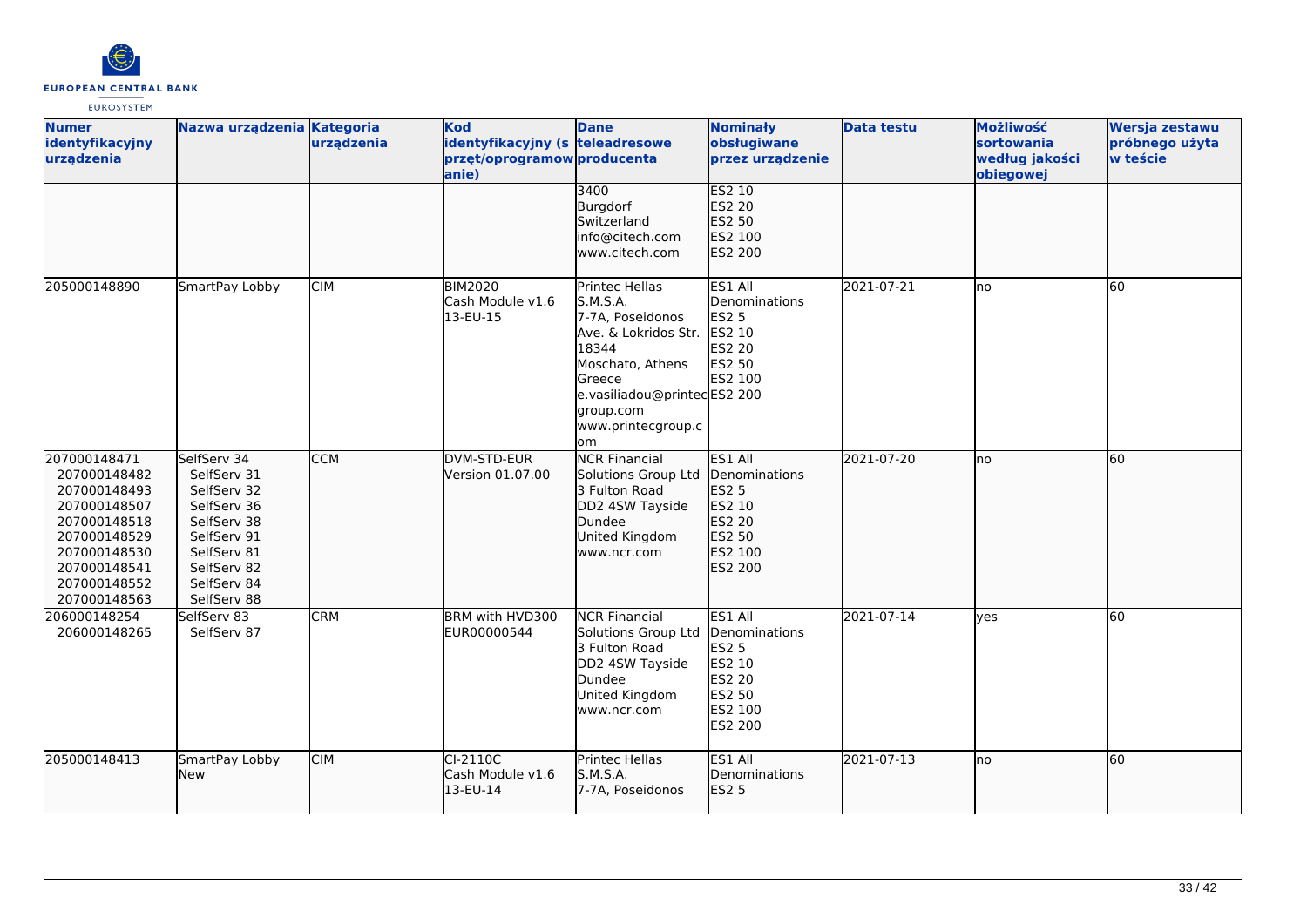

| <b>Numer</b><br>identyfikacyjny<br>urządzenia                | Nazwa urządzenia Kategoria                              | urządzenia | <b>Kod</b><br>identyfikacyjny (s teleadresowe<br>przęt/oprogramow producenta<br>anie) | <b>Dane</b><br>Ave. & Lokridos Str.                                                                                                                                                             | <b>Nominały</b><br>obsługiwane<br>przez urządzenie<br><b>ES2 10</b>                                        | <b>Data testu</b> | Możliwość<br><b>sortowania</b><br>według jakości<br>obiegowej | Wersja zestawu<br>próbnego użyta<br>w teście |
|--------------------------------------------------------------|---------------------------------------------------------|------------|---------------------------------------------------------------------------------------|-------------------------------------------------------------------------------------------------------------------------------------------------------------------------------------------------|------------------------------------------------------------------------------------------------------------|-------------------|---------------------------------------------------------------|----------------------------------------------|
|                                                              |                                                         |            |                                                                                       | 18344<br>Moschato, Athens<br>Greece<br>e.vasiliadou@printecES2 200<br>group.com<br>www.printecgroup.c<br>lom                                                                                    | ES2 20<br>ES2 50<br>ES2 100                                                                                |                   |                                                               |                                              |
| 205000132621                                                 | Suzohapp CDS9<br><b>HCM</b>                             | <b>CIM</b> | HOTS BV5A<br>BVZ22EUT V000018 NL. B.V. / Suzohapp                                     | Suzo international<br>Rijnzathe 12<br>3454PV<br>De Meern<br>Netherlands<br>info@suzohapp.nl<br>eu.suzohapp.com                                                                                  | ES1 All<br>Denominations<br><b>ES2 5</b><br>ES2 10<br><b>ES2 20</b><br><b>ES2 50</b><br>ES2 100<br>ES2 200 | 2021-07-06        | no                                                            | 60                                           |
| 206000132633<br>206000134383<br>206000134394<br>206000134407 | Scancoin RCS500<br><b>RCS 900</b><br>HCM N11<br>HCM N12 | <b>CRM</b> | HOTS BV5A<br>BVZ22EUT V000018 NL. B.V. / Suzohapp                                     | Suzo international<br>Rijnzathe 12<br>3454PV<br>De Meern<br>Netherlands<br>info@suzohapp.nl<br>eu.suzohapp.com                                                                                  | ES1 All<br>Denominations<br>ES2 5<br>ES2 10<br>ES2 20<br>ES2 50<br>ES2 100<br>ES2 200                      | 2021-07-06        | lyes                                                          | 60                                           |
| 205000147684                                                 | <b>CSH-410</b>                                          | <b>CIM</b> | <b>BIM2020</b><br>Cash Module v1.6<br>13-EU-14                                        | <b>INNOVA BILISIM</b><br>COZUMLERI A.S<br><b>TU Ayazaga</b><br>Kampusu Teknokent ES2 10<br>Ari 4 Binasi<br>34469<br>Maslak, Istanbul<br>Turkey<br>atomus@innova.co<br>m.tr<br>www.innova.com.tr | ES1 All<br><b>Denominations</b><br><b>ES2 5</b><br><b>ES2 20</b><br>ES2 50<br>ES2 100<br>ES2 200           | 2021-07-06        | lno                                                           | 60                                           |
| 208000146777                                                 | ARGO G60                                                | COM        | <b>BV10</b><br><b>EU32</b>                                                            | TRITON Systems of<br>Delaware, LLC                                                                                                                                                              | ES1 All<br>Denominations                                                                                   | 2021-06-24        | lyes                                                          | 60                                           |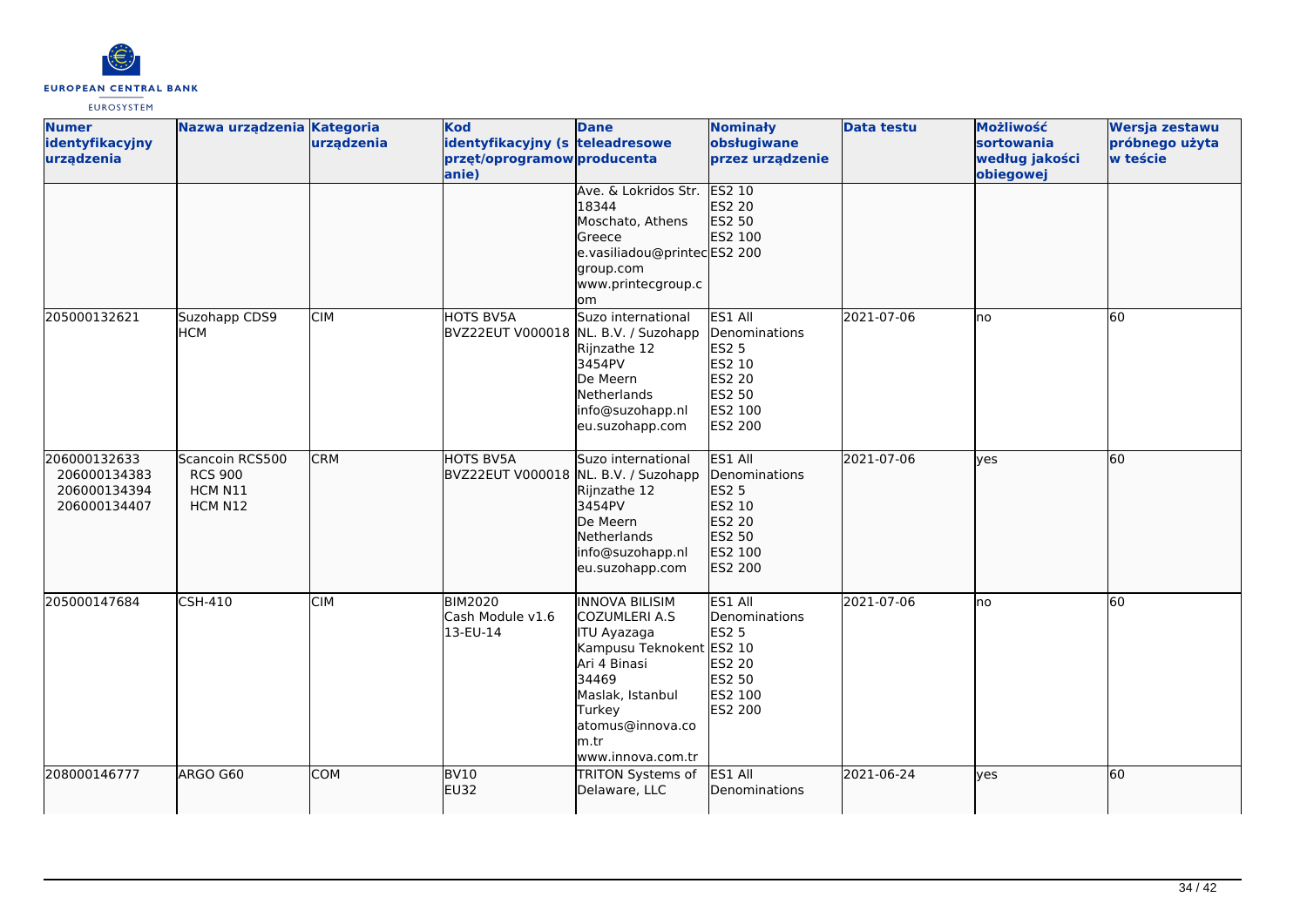

| <b>Numer</b><br>identyfikacyjny<br>urządzenia                                                                                                                                                                                                                                                                                                                                                                                                            | Nazwa urządzenia Kategoria                                                                                                                                                                                                                                                                                                                                                       | urządzenia | <b>Kod</b><br>identyfikacyjny (s teleadresowe<br>przęt/oprogramow producenta | <b>Dane</b>                                                                                                                                          | <b>Nominały</b><br>obsługiwane<br>przez urządzenie       | <b>Data testu</b> | Możliwość<br>sortowania<br>według jakości | Wersja zestawu<br>próbnego użyta<br>w teście |
|----------------------------------------------------------------------------------------------------------------------------------------------------------------------------------------------------------------------------------------------------------------------------------------------------------------------------------------------------------------------------------------------------------------------------------------------------------|----------------------------------------------------------------------------------------------------------------------------------------------------------------------------------------------------------------------------------------------------------------------------------------------------------------------------------------------------------------------------------|------------|------------------------------------------------------------------------------|------------------------------------------------------------------------------------------------------------------------------------------------------|----------------------------------------------------------|-------------------|-------------------------------------------|----------------------------------------------|
| 206000140871                                                                                                                                                                                                                                                                                                                                                                                                                                             | Diebold Opteva                                                                                                                                                                                                                                                                                                                                                                   | <b>CRM</b> | anie)<br>BVZ10                                                               | 21405 B Street<br>MS 39560<br>Long Beach<br><b>USA</b><br>sales@triton.com<br>www.tritonatm.com ES2 200<br>Diebold Nixdorf                           | ES25<br>ES2 10<br>ES2 20<br>ES2 50<br>ES2 100<br>ES1 All | 2021-06-21        | obiegowej<br>lyes                         | 60                                           |
| 206000140882<br>328EF<br>206000140893<br>206000140906<br>206000140917<br>328EF/D<br>206000140928<br>328EF/C<br>206000140939<br>206000140940<br>328 EF/S<br>206000140951<br>206000140962<br>206000140973<br>328<br>206000140984<br>324<br>206000140995<br>206000141008<br>368<br>206000142748<br>206000142759<br>378<br>206000142760<br>206000142771<br>828<br>206000142782<br>206000142793<br>206000142806<br>868<br>206000142817<br>206000142828<br>820 | Diebold 3030<br>Diebold Opteva<br>Diebold Opteva<br>Diebold Opteva<br>Diebold Opteva<br>Diebold Opteva<br>Diebold Opteva<br>Diebold Opteva<br>Diebold Opteva<br>Diebold CS 828<br>Diebold Opteva<br>Diebold CS 868<br>Diebold Opteva<br>Diebold 3550<br>Diebold CS 3550<br>Diebold 3700<br>Diebold CS 3700<br>Diebold 3750<br>Diebold CS 3750<br>Diebold 9900<br>Diebold CS 9900 |            | BVZ22EUT000019                                                               | Systems GmbH<br>Heinz-Nixdorf-Ring 1 ES2 5<br>33106<br>Paderborn<br>Germany<br>info.de@dieboldnixd ES2 100<br>lorf.com<br>www.dieboldnixdorf.<br>com | Denominations<br>ES2 10<br>ES2 20<br>ES2 50<br>ES2 200   |                   |                                           |                                              |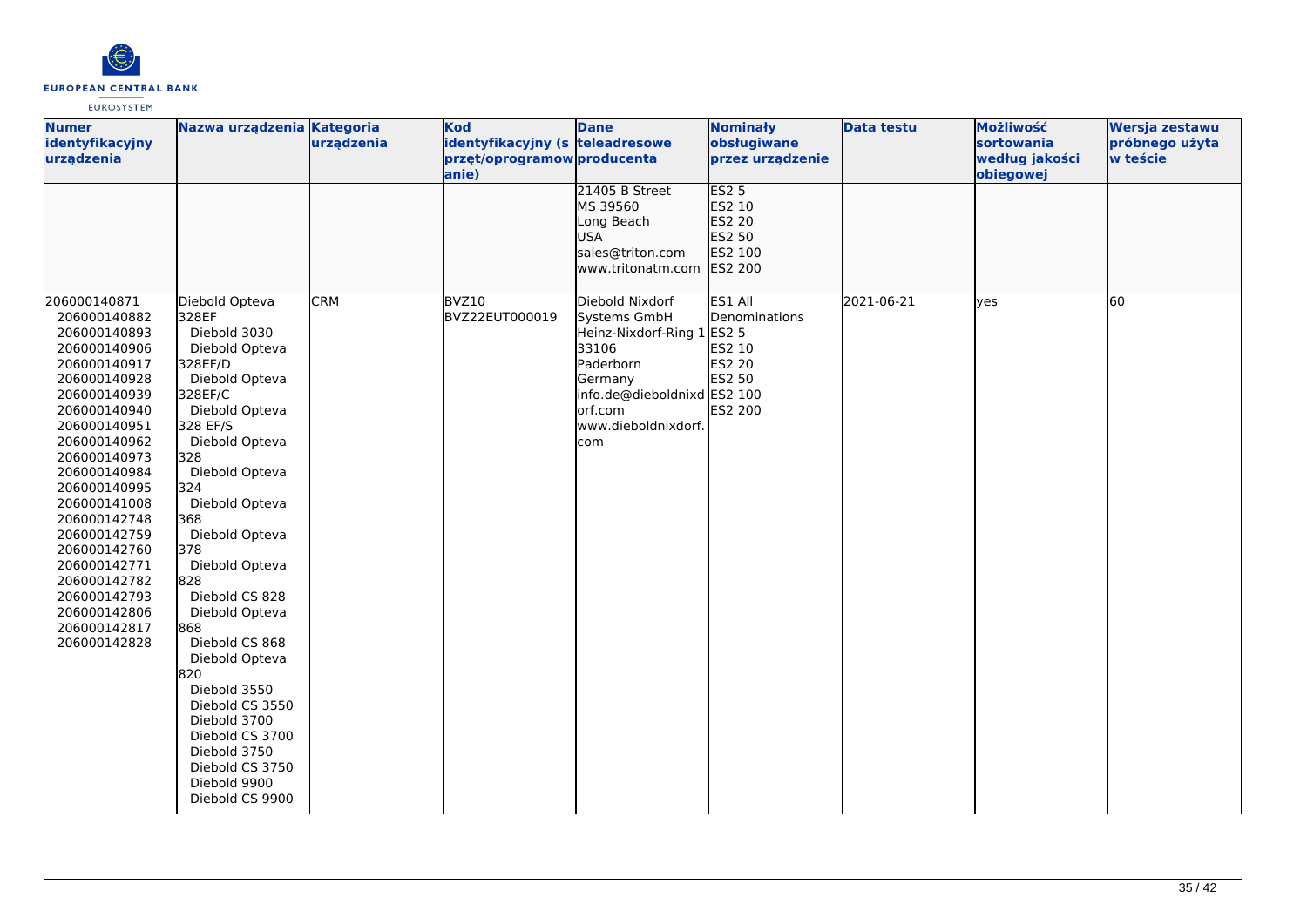

| <b>Numer</b><br>identyfikacyjny<br>urządzenia | Nazwa urządzenia Kategoria | urządzenia | <b>Kod</b><br>identyfikacyjny (s teleadresowe<br>przęt/oprogramow producenta<br>anie) | <b>Dane</b>                                                                                                                                                      | <b>Nominały</b><br>obsługiwane<br>przez urządzenie                                                           | <b>Data testu</b> | Możliwość<br>sortowania<br>według jakości<br>obiegowej | Wersja zestawu<br>próbnego użyta<br>w teście |
|-----------------------------------------------|----------------------------|------------|---------------------------------------------------------------------------------------|------------------------------------------------------------------------------------------------------------------------------------------------------------------|--------------------------------------------------------------------------------------------------------------|-------------------|--------------------------------------------------------|----------------------------------------------|
|                                               | Diebold Opteva<br>860      |            |                                                                                       |                                                                                                                                                                  |                                                                                                              |                   |                                                        |                                              |
| 206000146058<br>206000146069                  | SR1000<br>SR2000           | <b>CRM</b> | BV3<br>GAUL2104270E                                                                   | Sigma S.p.A.<br>Via Po 14<br>63017<br>Altidona (FM)<br><b>Italy</b><br>www.sigmaspa.com                                                                          | ES1 All<br>Denominations<br><b>ES2 5</b><br>ES2 10<br>ES2 20<br>ES2 50<br>ES2 100<br>ES2 200                 | 2021-06-21        | lyes                                                   | 60                                           |
| 208000146631                                  | ARGO G60                   | <b>COM</b> | BV10<br><b>EU27</b>                                                                   | TRITON Systems of<br>Delaware, LLC<br>21405 B Street<br>MS 39560<br>Long Beach<br><b>USA</b><br>sales@triton.com<br>www.tritonatm.com                            | <b>ES15</b><br>ES1 10<br><b>ES1 20</b><br><b>ES1 50</b><br><b>ES2 5</b><br>ES2 10<br>ES2 20<br><b>ES2 50</b> | 2021-06-16        | <b>ves</b>                                             | 60                                           |
| 208000146389<br>208000146390                  | Cineo C6010<br>CS 6010     | <b>COM</b> | MOVE PWBA<br>MOVE_PWBA_EUR_1<br>047                                                   | Diebold Nixdorf<br>Systems GmbH<br>Heinz-Nixdorf-Ring 1<br>33106<br>Paderborn<br>Germany<br>info.de@dieboldnixd ES2 100<br>orf.com<br>www.dieboldnixdorf.<br>com | ES1 All<br>Denominations<br><b>ES2 5</b><br>ES2 10<br>ES2 20<br>ES2 50<br>ES2 200                            | 2021-06-09        | lyes                                                   | 60                                           |
| 208000146403<br>208000146414                  | Cineo C6010<br>CS 6010     | <b>COM</b> | MOVE PWCC<br>MOVE_PWBA_EUR 1<br>047                                                   | Diebold Nixdorf<br>Systems GmbH<br>Heinz-Nixdorf-Ring 1 ES2 5<br>33106<br>Paderborn<br>Germany<br>info.de@dieboldnixd ES2 100<br>orf.com<br>www.dieboldnixdorf.  | ES1 All<br>Denominations<br>ES2 10<br><b>ES2 20</b><br>ES2 50<br>ES2 200                                     | 2021-06-09        | <b>l</b> ves                                           | 60                                           |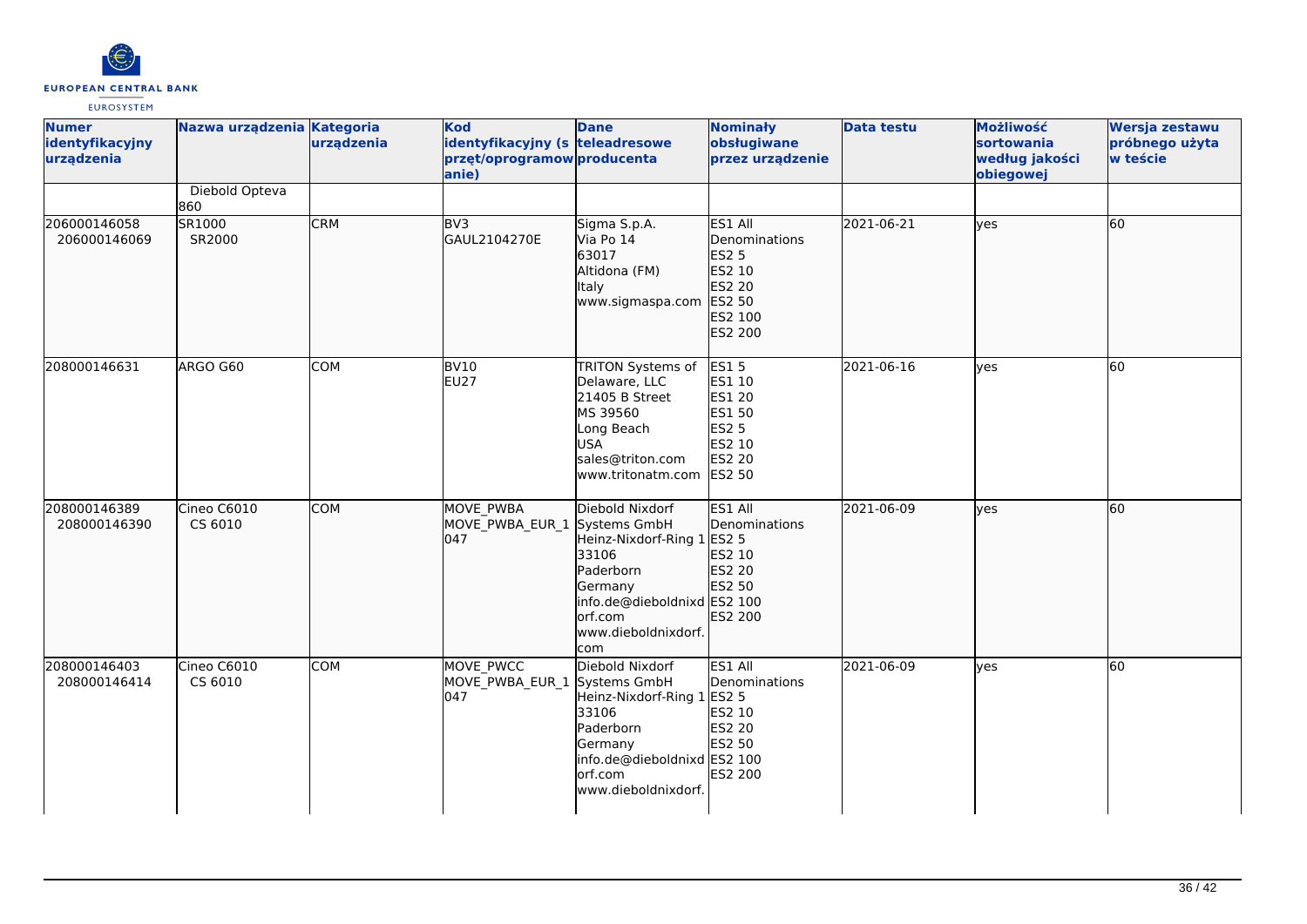

| <b>Numer</b><br>identyfikacyjny<br>urządzenia                                                                                                                                                | Nazwa urządzenia Kategoria                                                                                                                                                                                 | urządzenia | <b>Kod</b><br>identyfikacyjny (s teleadresowe<br>przęt/oprogramow producenta<br>anie) | <b>Dane</b>                                                                                                                                             | <b>Nominały</b><br>obsługiwane<br>przez urządzenie                                    | <b>Data testu</b> | Możliwość<br>sortowania<br>według jakości<br>obiegowej | Wersja zestawu<br>próbnego użyta<br>w teście |
|----------------------------------------------------------------------------------------------------------------------------------------------------------------------------------------------|------------------------------------------------------------------------------------------------------------------------------------------------------------------------------------------------------------|------------|---------------------------------------------------------------------------------------|---------------------------------------------------------------------------------------------------------------------------------------------------------|---------------------------------------------------------------------------------------|-------------------|--------------------------------------------------------|----------------------------------------------|
|                                                                                                                                                                                              |                                                                                                                                                                                                            |            |                                                                                       | com                                                                                                                                                     |                                                                                       |                   |                                                        |                                              |
| 206000146070<br>206000146081<br>206000146092<br>206000146105<br>206000146116<br>206000146127<br>206000146138<br>206000146149<br>206000146150<br>206000146161<br>206000146172<br>206000146183 | SelfServ 32<br>Personas 74 M-<br>Series<br>Personas 76 M-<br>Series<br>SelfServ 31<br>SelfServ 34<br>SelfServ 36<br>SelfServ 38<br>SelfServ 81<br>SelfServ 82<br>SelfServ 84<br>SelfServ 88<br>SelfServ 91 | <b>CRM</b> | <b>GBRU</b><br>GBNA with GBVE-II<br>EU0901                                            | <b>NCR Financial</b><br>Solutions Group Ltd<br>3 Fulton Road<br>DD2 4SW Tayside<br>Dundee<br>United Kingdom<br>www.ncr.com                              | ES1 All<br>Denominations<br>ES2 5<br>ES2 10<br>ES2 20<br>ES2 50<br>ES2 100<br>ES2 200 | 2021-06-08        | lyes                                                   | 60                                           |
| 206000146252<br>206000146263<br>206000146274<br>206000146285<br>206000146296<br>206000146309<br>206000146310<br>206000146321<br>206000146332                                                 | DN Series 200<br>CS 4060<br>CS 4560<br>DN Series 250<br>DN Series 400<br>DN Series 405DT<br>DN Series 450<br>DN Series 470<br>DN Series 490                                                                | <b>CRM</b> | MOVEm CDAA<br>MOVEm_CDAA_EUR_Systems GmbH<br>1015                                     | Diebold Nixdorf<br>Heinz-Nixdorf-Ring 1 ES2 5<br>33106<br>Paderborn<br>Germany<br>info.de@dieboldnixd ES2 100<br>lorf.com<br>www.dieboldnixdorf.<br>com | ES1 All<br>Denominations<br>ES2 10<br><b>ES2 20</b><br><b>ES2 50</b><br>ES2 200       | 2021-06-08        | ves                                                    | 60                                           |
| 206000145912<br>206000145923<br>206000145934<br>206000145945<br>206000145956<br>206000145967<br>206000145978<br>206000145989<br>206000145990<br>206000146003<br>206000146014<br>206000146025 | SelfServ 32<br>Personas 74 M-<br>Series<br>Personas 76 M-<br>Series<br>SelfServ 31<br>SelfServ 34<br>SelfServ 36<br>SelfServ 38<br>SelfServ 81<br>SelfServ 82<br>SelfServ 84<br>SelfServ 88<br>SelfServ 91 | <b>CRM</b> | <b>GBRU</b><br><b>GBNA with GBVE</b><br>EU0901                                        | <b>NCR Financial</b><br>Solutions Group Ltd<br>3 Fulton Road<br>DD2 4SW Tayside<br>Dundee<br>United Kingdom<br>www.ncr.com                              | ES1 All<br>Denominations<br>ES2 5<br>ES2 10<br>ES2 20<br>ES2 50<br>ES2 100<br>ES2 200 | 2021-06-07        | yes                                                    | 60                                           |
|                                                                                                                                                                                              |                                                                                                                                                                                                            |            |                                                                                       |                                                                                                                                                         |                                                                                       |                   |                                                        |                                              |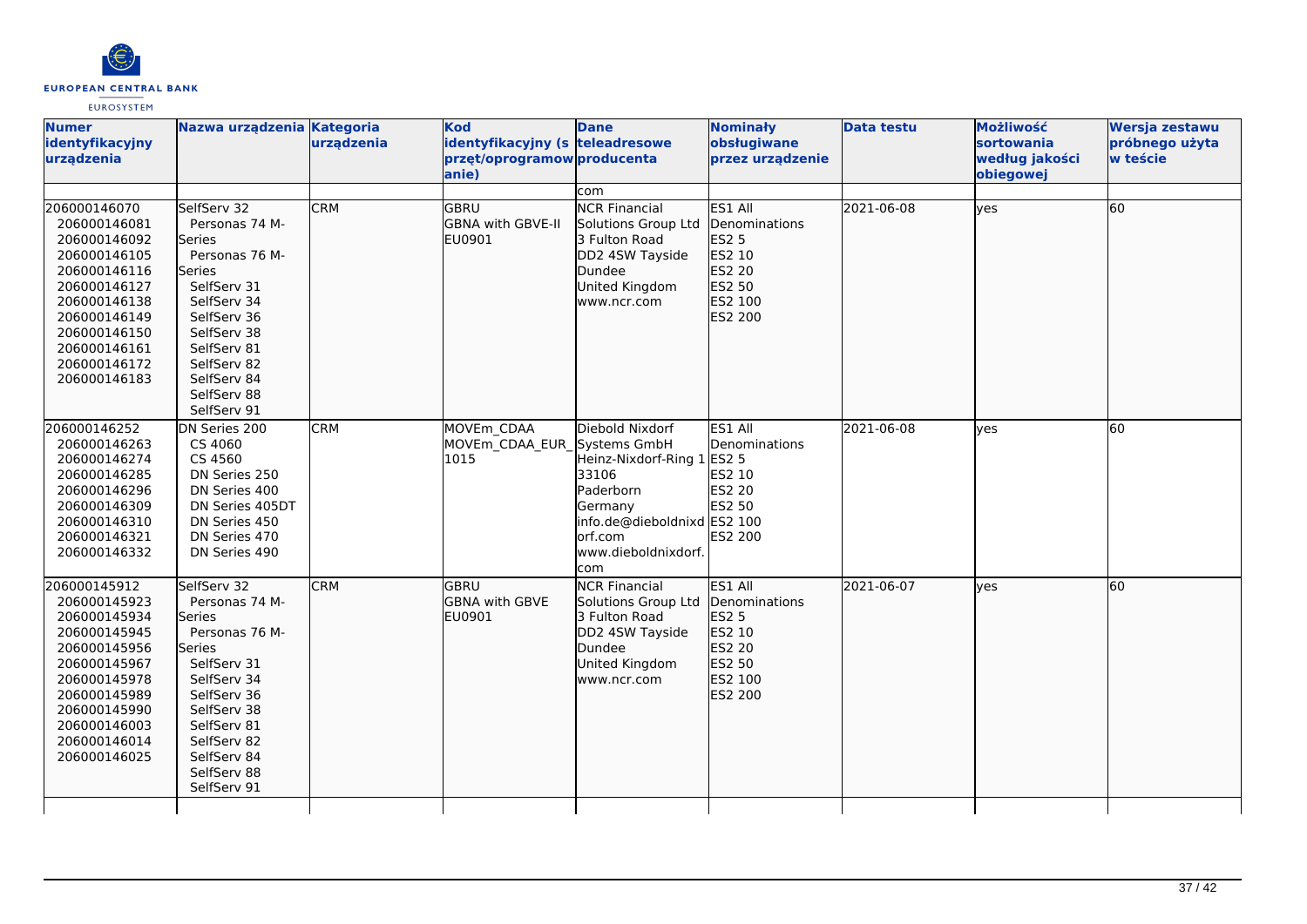

| <b>Numer</b><br>identyfikacyjny<br>urządzenia | Nazwa urządzenia Kategoria          | urządzenia | <b>Kod</b><br>identyfikacyjny (s teleadresowe<br>przęt/oprogramow producenta<br>anie) | <b>Dane</b>                                                                                                                                          | <b>Nominały</b><br>obsługiwane<br>przez urządzenie                                           | <b>Data testu</b> | Możliwość<br>sortowania<br>według jakości<br>obiegowej | Wersja zestawu<br>próbnego użyta<br>w teście |
|-----------------------------------------------|-------------------------------------|------------|---------------------------------------------------------------------------------------|------------------------------------------------------------------------------------------------------------------------------------------------------|----------------------------------------------------------------------------------------------|-------------------|--------------------------------------------------------|----------------------------------------------|
| 206000145729<br>206000145730                  | <b>RBG-200</b><br>RZ-200            | <b>CRM</b> | <b>HVD-200</b><br>0509                                                                | <b>Glory Global</b><br><b>Solutions</b><br>Thomas-Edison-Platz ES2 5<br>63263<br>Neu-Isenburg<br>Germany<br>www.gloryglobalsolu ES2 200<br>tions.com | ES1 All<br>Denominations<br>ES2 10<br>ES2 20<br>ES2 50<br>ES2 100                            | 2021-05-31        | yes                                                    | 60                                           |
| 205000129842<br>205000129853                  | Cash Star 5111<br>Cash Star 5110    | <b>CIM</b> | CashFlow SC series<br><b>SCNL83</b><br>523246432_SCN83<br>EUR1                        | <b>Glory Global</b><br>Solutions<br>Thomas-Edison-Platz ES2 5<br>63263<br>Neu-Isenburg<br>Germany<br>www.gloryglobalsolu ES2 200<br>tions.com        | ES1 All<br>Denominations<br>ES2 10<br>ES2 20<br>ES2 50<br>ES2 100                            | 2021-05-28        | no                                                     | 60                                           |
| 206000145331                                  | MRX-CIS                             | <b>CRM</b> | <b>MRX</b><br>V027 0019APR21<br>ME0001 H005F                                          | <b>CM Europe GmbH</b><br>Mündelheimer Weg<br>60<br>40472<br>Düsseldorf<br>Germany<br>info@jcmglobal.eu<br>www.jcmglobal.eu                           | ES1 All<br>Denominations<br><b>ES2 5</b><br>ES2 10<br>ES2 20<br>ES2 50<br>ES2 100<br>ES2 200 | 2021-05-28        | ves                                                    | 60                                           |
| 206000145126<br>206000145137<br>206000150431  | <b>RBG-200</b><br>RZ-200<br>$G-200$ | <b>CRM</b> | <b>HVD-210</b><br>0612                                                                | Glory Global<br>Solutions<br>Thomas-Edison-Platz ES2 5<br>63263<br>Neu-Isenburg<br>Germany<br>www.gloryglobalsolu ES2 200<br>tions.com               | <b>ES1 AIL</b><br><b>Denominations</b><br>ES2 10<br>ES2 20<br>ES2 50<br>ES2 100              | 2021-05-21        | ves                                                    | 60                                           |
| 206000145240<br>206000145251                  | <b>RBG-200</b><br>RZ-200            | <b>CRM</b> | <b>HVD-200</b><br>0612                                                                | <b>Glory Global</b><br><b>Solutions</b><br>Thomas-Edison-Platz ES2 5                                                                                 | ES1 All<br>Denominations                                                                     | 2021-05-21        | ves                                                    | 60                                           |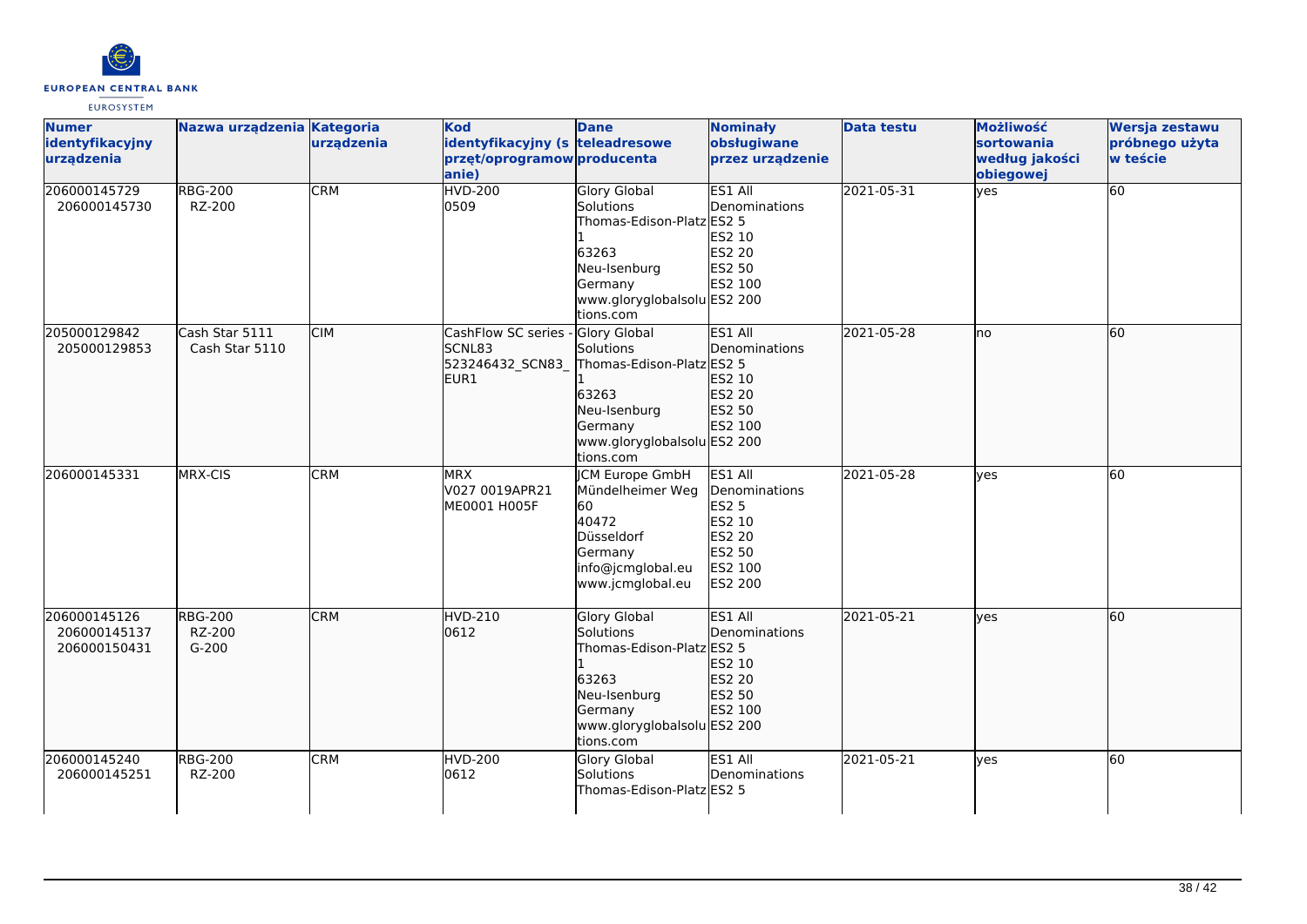

| <b>Numer</b><br>identyfikacyjny<br>urządzenia                                                                                                                                                                                                                                                                                | Nazwa urządzenia Kategoria                                                                                                                                                                                                                                                                                                                               | urządzenia | <b>Kod</b><br>identyfikacyjny (s teleadresowe<br>przęt/oprogramow producenta<br>anie) | <b>Dane</b>                                                                                                                                                        | <b>Nominały</b><br>obsługiwane<br>przez urządzenie<br><b>ES2 10</b>             | <b>Data testu</b> | Możliwość<br>sortowania<br>według jakości<br>obiegowej | Wersja zestawu<br>próbnego użyta<br>w teście |
|------------------------------------------------------------------------------------------------------------------------------------------------------------------------------------------------------------------------------------------------------------------------------------------------------------------------------|----------------------------------------------------------------------------------------------------------------------------------------------------------------------------------------------------------------------------------------------------------------------------------------------------------------------------------------------------------|------------|---------------------------------------------------------------------------------------|--------------------------------------------------------------------------------------------------------------------------------------------------------------------|---------------------------------------------------------------------------------|-------------------|--------------------------------------------------------|----------------------------------------------|
|                                                                                                                                                                                                                                                                                                                              |                                                                                                                                                                                                                                                                                                                                                          |            |                                                                                       | 63263<br>Neu-Isenburg<br>Germany<br>www.gloryglobalsolu ES2 200<br>tions.com                                                                                       | <b>ES2 20</b><br>ES2 50<br>ES2 100                                              |                   |                                                        |                                              |
| 206000131881<br>206000131892<br>206000131905<br>206000131916<br>206000131927<br>206000131938<br>206000131949<br>206000131950<br>206000145488<br>206000145499<br>206000145503<br>206000145514<br>206000145525<br>206000145536<br>206000145547<br>206000145558<br>206000145569<br>206000145570<br>206000145581<br>206000145592 | DT-7000H68NL<br>DT-7000H68N<br>DT-7000H68NLR<br>DT-7000H68NX<br>DT-7000P5800<br>DT-7000P5800L<br>DT-7000160-COMB<br>Virtual Teller Mach<br>ine(VTM)/Videokasse<br>DT-7000160A<br>DT-7000160B<br>DT-7000160NL<br>DT-7000160X<br>DT-7000160XL<br>DT-7000164A<br>DT-7000164B<br>DT-7000164C<br>DT-7000166<br>DT-7000P5800E<br>DT-7000P5800L<br>DT-7000P5800 | <b>CRM</b> | SNV-001<br>V22004A0A7                                                                 | <b>GRG Banking</b><br>Equipment Co Ltd<br>9 Kelin Road Science ES2 5<br>City<br>510663<br>Guangzhou, District ES2 50<br>Luogang<br>China<br>www.grgbanking.co<br>m | ES1 All<br>Denominations<br>ES2 10<br>ES2 20<br>ES2 100<br>ES2 200              | 2021-05-19        | lyes                                                   | 60                                           |
| 206000144409<br>206000144410                                                                                                                                                                                                                                                                                                 | <b>RBG-200</b><br>RZ-200                                                                                                                                                                                                                                                                                                                                 | <b>CRM</b> | <b>HVD-210</b><br>6616                                                                | Glory Global<br>Solutions<br>Thomas-Edison-Platz ES2 5<br>63263<br>Neu-Isenburg<br>Germany<br>www.gloryglobalsolu ES2 200<br>tions.com                             | ES1 All<br>Denominations<br>ES2 10<br><b>ES2 20</b><br><b>ES2 50</b><br>ES2 100 | 2021-05-19        | yes                                                    | 60                                           |
| 206000144784<br>206000144795<br>206000144808                                                                                                                                                                                                                                                                                 | CINEO C4060<br><b>CINEO C4040</b><br>CS 4040                                                                                                                                                                                                                                                                                                             | <b>CRM</b> | MOVE CWCA<br>MOVE_CWAA_EUR_1 Systems GmbH<br>047                                      | Diebold Nixdorf<br>Heinz-Nixdorf-Ring 1 ES2 5                                                                                                                      | ES1 All<br>Denominations                                                        | 2021-05-18        | lyes                                                   | 60                                           |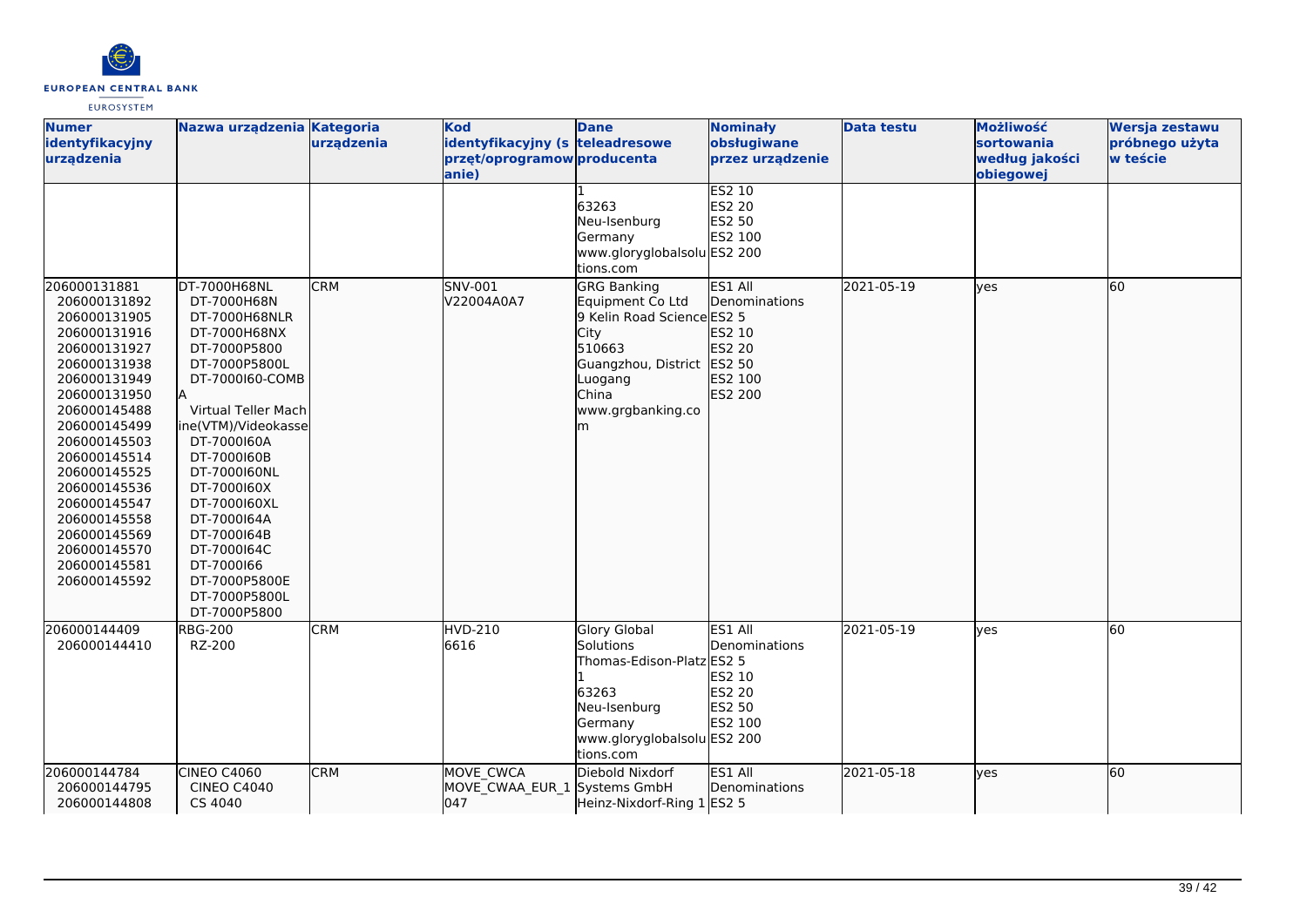

| <b>Numer</b>    | Nazwa urządzenia Kategoria |            | <b>Kod</b>                      | <b>Dane</b>                 | <b>Nominały</b>  | <b>Data testu</b> | Możliwość      | Wersja zestawu |
|-----------------|----------------------------|------------|---------------------------------|-----------------------------|------------------|-------------------|----------------|----------------|
| identyfikacyjny |                            | urządzenia | identyfikacyjny (s teleadresowe |                             | obsługiwane      |                   | sortowania     | próbnego użyta |
| urzadzenia      |                            |            | przęt/oprogramow producenta     |                             | przez urządzenie |                   | według jakości | w teście       |
|                 |                            |            | anie)                           |                             |                  |                   | obiegowej      |                |
| 206000144819    | <b>CINEO C4080</b>         |            |                                 | 33106                       | <b>ES2 10</b>    |                   |                |                |
| 206000144820    | CS 4080                    |            |                                 | Paderborn                   | ES2 20           |                   |                |                |
| 206000144831    | <b>CINEO C4560</b>         |            |                                 | Germany                     | ES2 50           |                   |                |                |
| 206000144842    | CS 4560                    |            |                                 | info.de@dieboldnixd ES2 100 |                  |                   |                |                |
| 206000144853    | <b>CINEO C4580</b>         |            |                                 | orf.com                     | ES2 200          |                   |                |                |
| 206000144864    | CS 4580                    |            |                                 | www.dieboldnixdorf.         |                  |                   |                |                |
| 206000144875    | <b>CINEO C2090</b>         |            |                                 | com                         |                  |                   |                |                |
| 206000144886    | CS 2090                    |            |                                 |                             |                  |                   |                |                |
| 206000144897    | <b>CINEO C4090</b>         |            |                                 |                             |                  |                   |                |                |
| 206000144900    | CS 4090                    |            |                                 |                             |                  |                   |                |                |
| 206000144911    | <b>CINEO C2080</b>         |            |                                 |                             |                  |                   |                |                |
| 206000144922    | CS 2080                    |            |                                 |                             |                  |                   |                |                |
| 206000144933    | <b>CINEO C6040</b>         |            |                                 |                             |                  |                   |                |                |
| 206000144944    | CS 6040                    |            |                                 |                             |                  |                   |                |                |
| 206000144955    | <b>CINEO C6040</b>         |            |                                 |                             |                  |                   |                |                |
| 206000144966    | Compact                    |            |                                 |                             |                  |                   |                |                |
| 206000144977    | CS 6040 Compact            |            |                                 |                             |                  |                   |                |                |
| 206000144988    | <b>CINEO C6030</b>         |            |                                 |                             |                  |                   |                |                |
| 206000144999    | CS 6030                    |            |                                 |                             |                  |                   |                |                |
| 206000145002    | <b>CINEO C6050</b>         |            |                                 |                             |                  |                   |                |                |
| 206000145013    | CS 6050                    |            |                                 |                             |                  |                   |                |                |
|                 | CS 4060                    |            |                                 |                             |                  |                   |                |                |
| 206000144546    | <b>CINEO C4060</b>         | CRM        | <b>MOVE CWAA</b>                | Diebold Nixdorf             | ES1 All          | 2021-05-17        | lves           | 60             |
| 206000144557    | <b>CINEO C4040</b>         |            | MOVE CWAA EUR 1 Systems GmbH    |                             | Denominations    |                   |                |                |
| 206000144568    | CS 4040                    |            | 047                             | Heinz-Nixdorf-Ring 1 ES2 5  |                  |                   |                |                |
| 206000144579    | <b>CINEO C4080</b>         |            |                                 | 33106                       | <b>ES2 10</b>    |                   |                |                |
| 206000144580    | CS 4080                    |            |                                 | Paderborn                   | <b>ES2 20</b>    |                   |                |                |
| 206000144591    | <b>CINEO C4560</b>         |            |                                 | Germany                     | ES2 50           |                   |                |                |
| 206000144604    | CS 4560                    |            |                                 | info.de@dieboldnixd ES2 100 |                  |                   |                |                |
| 206000144615    | <b>CINEO C4580</b>         |            |                                 | orf.com                     | ES2 200          |                   |                |                |
| 206000144626    | CS 4580                    |            |                                 | www.dieboldnixdorf.         |                  |                   |                |                |
| 206000144637    | <b>CINEO C2090</b>         |            |                                 | com                         |                  |                   |                |                |
| 206000144648    | CS 2090                    |            |                                 |                             |                  |                   |                |                |
| 206000144659    | <b>CINEO C4090</b>         |            |                                 |                             |                  |                   |                |                |
| 206000144660    | CS 4090                    |            |                                 |                             |                  |                   |                |                |
| 206000144671    | <b>CINEO C2080</b>         |            |                                 |                             |                  |                   |                |                |
| 206000144682    | CS 2080                    |            |                                 |                             |                  |                   |                |                |
| 206000144693    | <b>CINEO C6040</b>         |            |                                 |                             |                  |                   |                |                |
| 206000144706    | CS 6040                    |            |                                 |                             |                  |                   |                |                |
| 206000144717    | <b>CINEO C6040</b>         |            |                                 |                             |                  |                   |                |                |
|                 |                            |            |                                 |                             |                  |                   |                |                |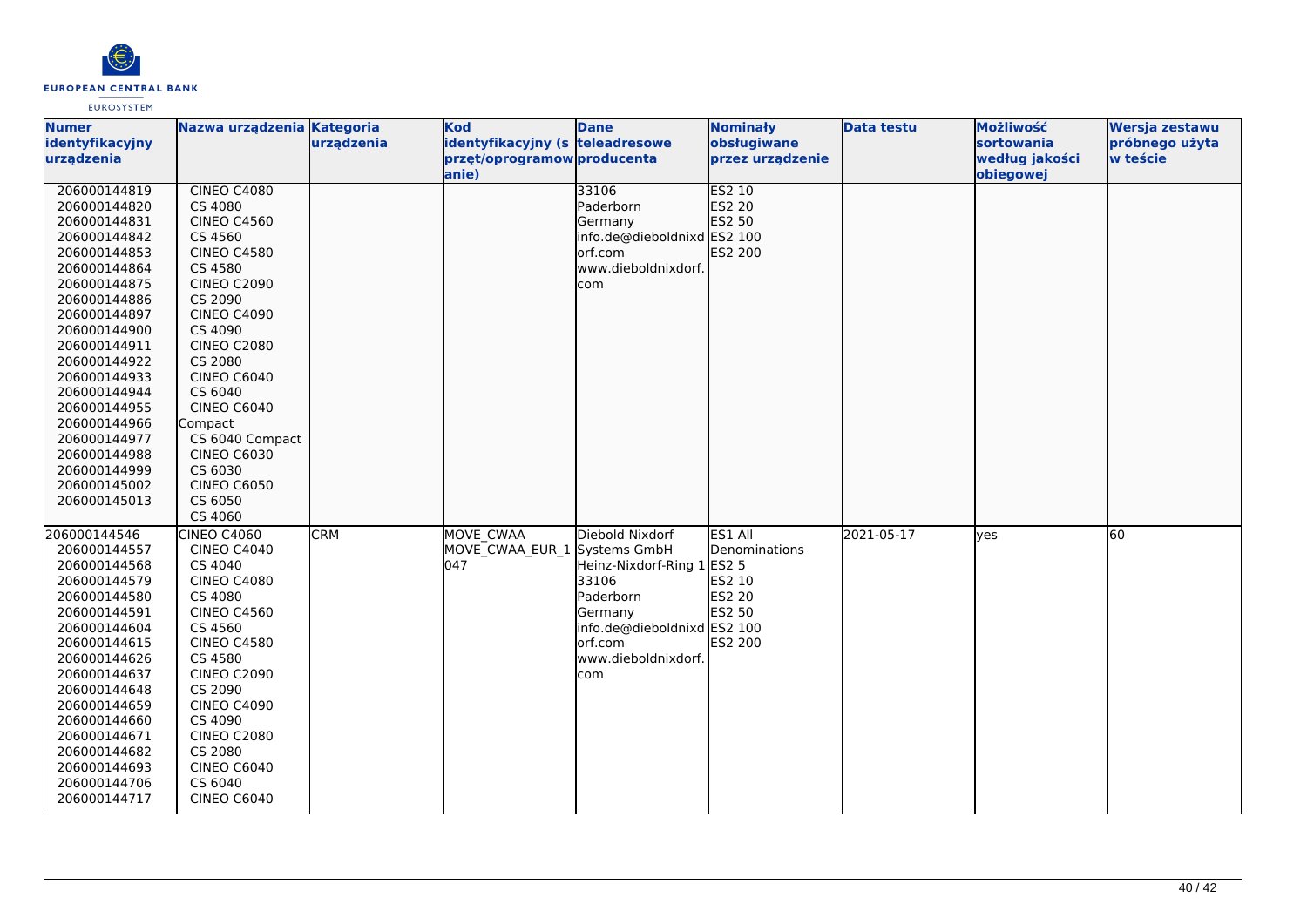

| <b>Numer</b><br>identyfikacyjny<br>urządzenia                                                                                                                                                | Nazwa urządzenia Kategoria                                                                                                                                                                                 | urządzenia | <b>Kod</b><br>identyfikacyjny (s teleadresowe<br>przęt/oprogramow producenta<br>anie) | <b>Dane</b>                                                                                                                                   | <b>Nominały</b><br>obsługiwane<br>przez urządzenie                                                         | <b>Data testu</b> | Możliwość<br>sortowania<br>według jakości<br>obiegowej | Wersja zestawu<br>próbnego użyta<br>w teście |
|----------------------------------------------------------------------------------------------------------------------------------------------------------------------------------------------|------------------------------------------------------------------------------------------------------------------------------------------------------------------------------------------------------------|------------|---------------------------------------------------------------------------------------|-----------------------------------------------------------------------------------------------------------------------------------------------|------------------------------------------------------------------------------------------------------------|-------------------|--------------------------------------------------------|----------------------------------------------|
| 206000144728<br>206000144739<br>206000144740<br>206000144751<br>206000144762<br>206000144773                                                                                                 | Compact<br>CS 6040 Compact<br><b>CINEO C6030</b><br>CS 6030<br><b>CINEO C6050</b><br>CS 6050<br>CS 4060                                                                                                    |            |                                                                                       |                                                                                                                                               |                                                                                                            |                   |                                                        |                                              |
| 206000145024<br>206000145035                                                                                                                                                                 | <b>RBG-200</b><br>RZ-200                                                                                                                                                                                   | <b>CRM</b> | <b>HVD-210</b><br>0509                                                                | <b>Glory Global</b><br>Solutions<br>Thomas-Edison-Platz ES2 5<br>63263<br>Neu-Isenburg<br>Germany<br>www.gloryglobalsolu ES2 200<br>tions.com | ES1 All<br><b>IDenominations</b><br>ES2 10<br>ES2 20<br>ES2 50<br>ES2 100                                  | 2021-05-17        | <b>lves</b>                                            | 60                                           |
| 206000143589<br>206000143590<br>206000143603<br>206000143614<br>206000143625<br>206000143636<br>206000143647<br>206000143658<br>206000143669<br>206000143670<br>206000143681<br>206000143692 | SelfServ 32<br>Personas 74 M-<br>Series<br>Personas 76 M-<br>Series<br>SelfServ 31<br>SelfServ 34<br>SelfServ 36<br>SelfServ 38<br>SelfServ 81<br>SelfServ 82<br>SelfServ 84<br>SelfServ 88<br>SelfServ 91 | <b>CRM</b> | lgbru<br>GBNA with GBVE-II<br>EU0899IB                                                | <b>NCR Financial</b><br>Solutions Group Ltd<br>3 Fulton Road<br>DD2 4SW Tayside<br>Dundee<br>United Kingdom<br>www.ncr.com                    | ES1 All<br>Denominations<br><b>ES2 5</b><br><b>ES2 10</b><br><b>ES2 20</b><br>ES2 50<br>ES2 100<br>ES2 200 | 2021-05-06        | <b>ves</b>                                             | 60                                           |
| 207000143717<br>207000143728<br>207000143739<br>207000143740<br>207000143751<br>207000143762<br>207000143773<br>207000143784<br>207000143795<br>207000143808                                 | SelfServ 34<br>SelfServ 31<br>SelfServ 32<br>SelfServ 36<br>SelfServ 38<br>SelfServ 91<br>SelfServ 81<br>SelfServ 82<br>SelfServ 84<br>SelfServ 88                                                         | <b>CCM</b> | EUR-IBVM-CN-15N 1 NCR Financial                                                       | Solutions Group Ltd<br>3 Fulton Road<br>DD2 4SW Tayside<br>Dundee<br>United Kingdom<br>www.ncr.com                                            | ES1 All<br>Denominations<br><b>ES2 5</b><br>ES2 10<br>ES2 20<br>ES2 50<br>ES2 100<br>ES2 200               | 2021-05-06        | Ino                                                    | 60                                           |